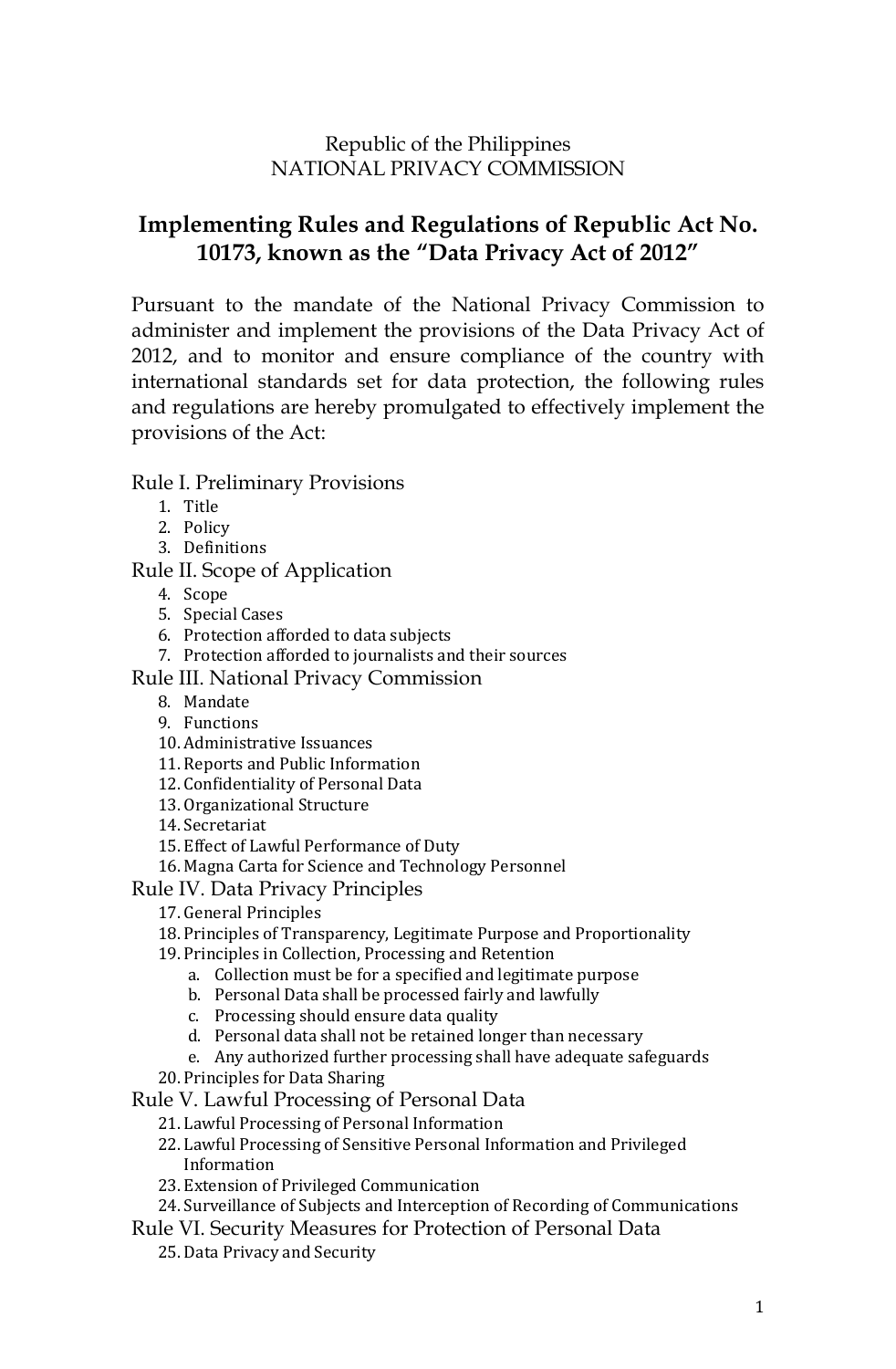- 26. Organizational Security
- 27. Physical Security
- 28. Technical Security
- 29. Appropriate Level of Security

Rule VII. Security of Sensitive Personal Information in Government

- 30. Responsibility of Heads of Agencies
- 31. Requirements Relating to Access by Agency Personnel to Sensitive Personal Information
- 32. Implementation of Security Requirements
- 33. Applicability to Government Contractors

Rule VIII. Rights of Data Subject

- 34. Rights of the Data Subject
	- a. Right to be informed
	- b. Right to object
	- c. Right to access
	- d. Right to correct
	- e. Right to rectification, erasure or blocking
- 35. Transmissibility of Rights of the Data Subject
- 36. Right to Data Portability
- 37. Limitation on Rights

Rule IX. Data Breach Notification.

- 38. Data Breach Notification
- 39. Contents of Notification
- 40. Delay of Notification
- 41. Breach Report
- 42. Procedure for Notification
- Rule X. Outsourcing and Subcontracting Agreements.
	- 43. Subcontract of Personal Data
	- 44. Agreements for Outsourcing
	- 45. Duty of Personal Information Processor
- Rule XI. Registration and Compliance Requirements
	- 46. Enforcement of the Data Privacy Act
	- 47. Registration of Data Processing Systems
	- 48. Notification for Automated Processing Operations
	- 49. Review by the Commission
- Rule XII. Rules on Accountability
	- 50. Accountability for Transfer of Personal Information

51. Accountability for Violation of the Act, these Rules and other issuances

- Rule XIII. Penalties
	- 52. Unauthorized Processing of Personal Information and Sensitive Personal Information
	- 53. Accessing Personal Information and Sensitive Personal Information Due to Negligence
	- 54. Improper Disposal of Personal Information and Sensitive Personal Information
	- 55. Processing of Personal Information and Sensitive Personal Information for Unauthorized Purposes
	- 56. Unauthorized Access or Intentional Breach
	- 57. Concealment of Security Breaches Involving Sensitive Personal Information
	- 58. Malicious Disclosure
	- 59. Unauthorized Disclosure
	- 60. Combination or Series of Acts
	- 61. Extent of Liability
	- 62. Large-Scale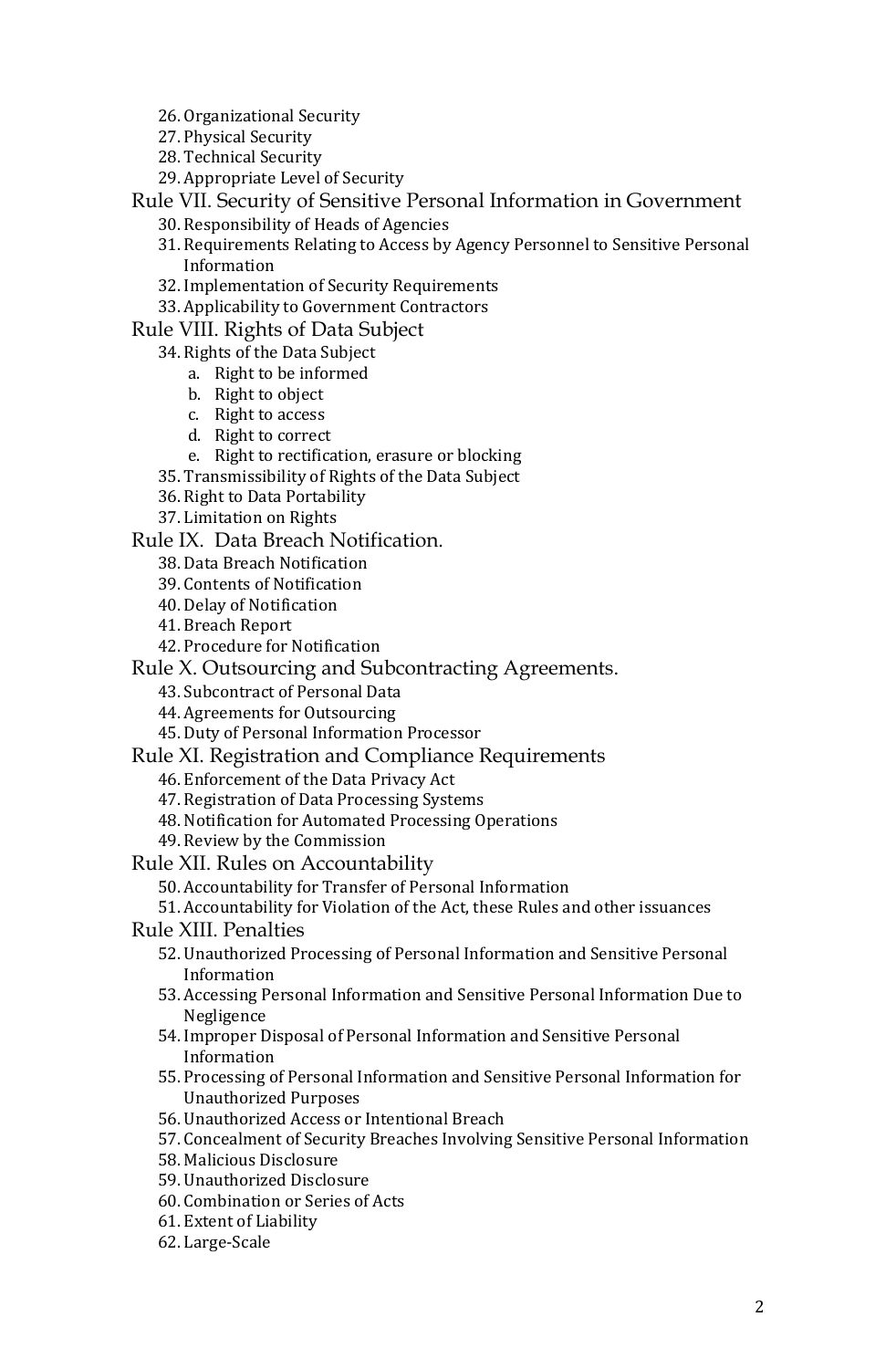63. Offense Committed by Public Officer 64. Restitution 65. Fines and Penalties Rule XIV. Miscellaneous Provisions 66. Appeal 67. Period for Compliance 68. Appropriations Clause 69. Interpretation 70. Separability Clause 71. Repealing Clause 72. Effectivity Clause

### **Rule I. Preliminary Provisions**

**Section 1.** *Title***.** These rules and regulations shall be known as the "Implementing Rules and Regulations of the Data Privacy Act of 2012", or the "Rules".

**Section 2.** *Policy*. These Rules further enforce the Data Privacy Act and adopt generally accepted international principles and standards for personal data protection. They safeguard the fundamental human right of every individual to privacy while ensuring free flow of information for innovation, growth, and national development. These Rules also recognize the vital role of information and communications technology in nation-building and enforce the State's inherent obligation to ensure that personal data in information and communications systems in the government and in the private sector are secured and protected.

**Section 3.** *Definitions***.** Whenever used in these Rules, the following terms shall have the respective meanings hereafter set forth:

- a. "Act" refers to Republic Act No. 10173, also known as the Data Privacy Act of 2012;
- b. "Commission" refers to the National Privacy Commission;
- c. "Consent of the data subject" refers to any freely given, specific, informed indication of will, whereby the data subject agrees to the collection and processing of his or her personal, sensitive personal, or privileged information. Consent shall be evidenced by written, electronic or recorded means. It may also be given on behalf of a data subject by a lawful representative or an agent specifically authorized by the data subject to do so;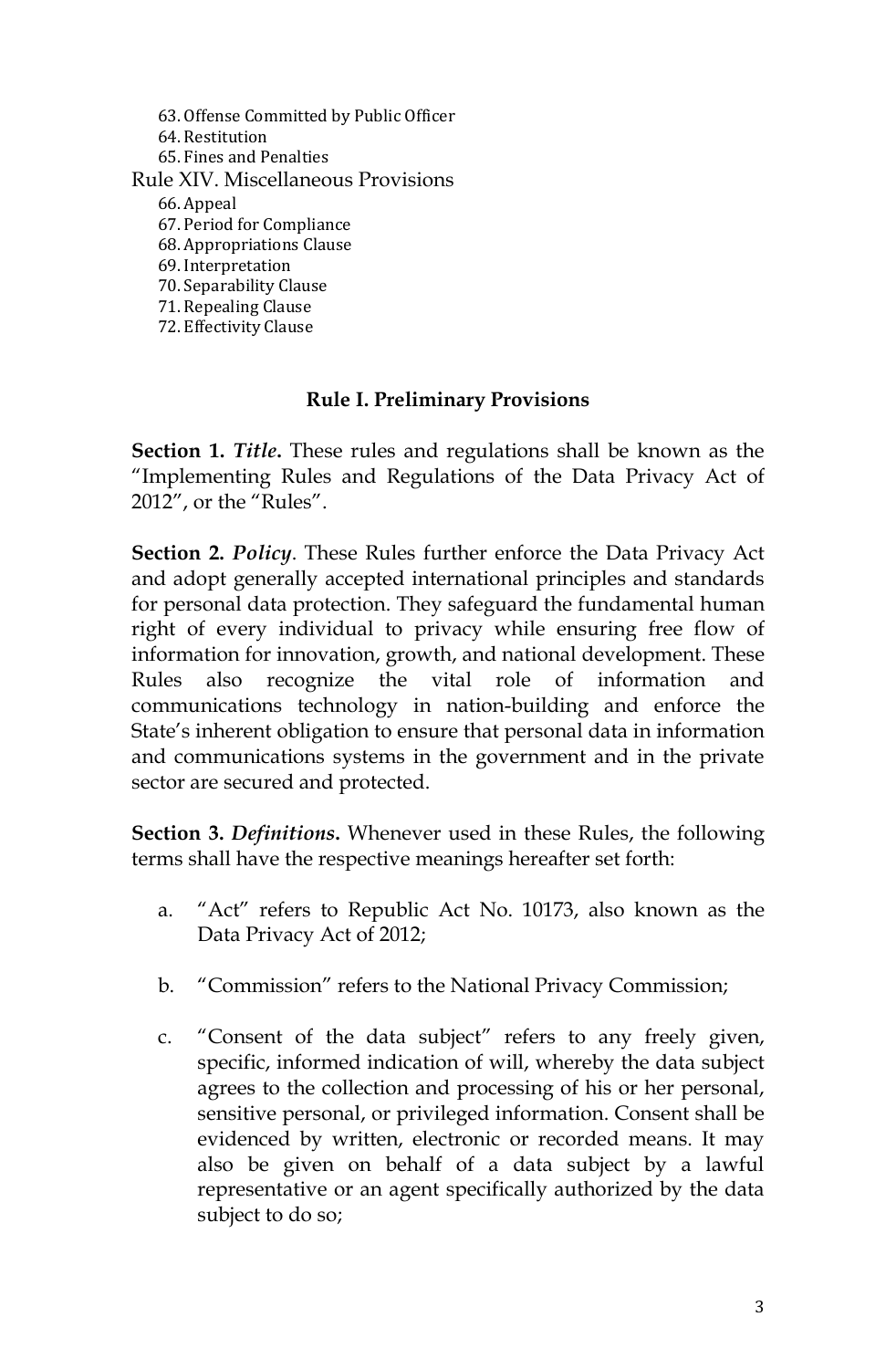- d. "Data subject" refers to an individual whose personal, sensitive personal, or privileged information is processed;
- e. "Data processing systems" refers to the structure and procedure by which personal data is collected and further processed in an information and communications system or relevant filing system, including the purpose and intended output of the processing;
- f. "Data sharing" is the disclosure or transfer to a third party of personal data under the custody of a personal information controller or personal information processor. In the case of the latter, such disclosure or transfer must have been upon the instructions of the personal information controller concerned. The term excludes outsourcing, or the disclosure or transfer of personal data by a personal information controller to a personal information processor;
- g. "Direct marketing" refers to communication by whatever means of any advertising or marketing material which is directed to particular individuals;
- h. "Filing system" refers to any set of information relating to natural or juridical persons to the extent that, although the information is not processed by equipment operating automatically in response to instructions given for that purpose, the set is structured, either by reference to individuals or by reference to criteria relating to individuals, in such a way that specific information relating to a particular individual is readily accessible;
- i. "Information and communications system" refers to a system for generating, sending, receiving, storing, or otherwise processing electronic data messages or electronic documents, and includes the computer system or other similar device by which data is recorded, transmitted, or stored, and any procedure related to the recording, transmission, or storage of electronic data, electronic message, or electronic document;
- j. "Personal data" refers to all types of personal information;
- k. "Personal data breach" refers to a breach of security leading to the accidental or unlawful destruction, loss, alteration, unauthorized disclosure of, or access to, personal data transmitted, stored, or otherwise processed;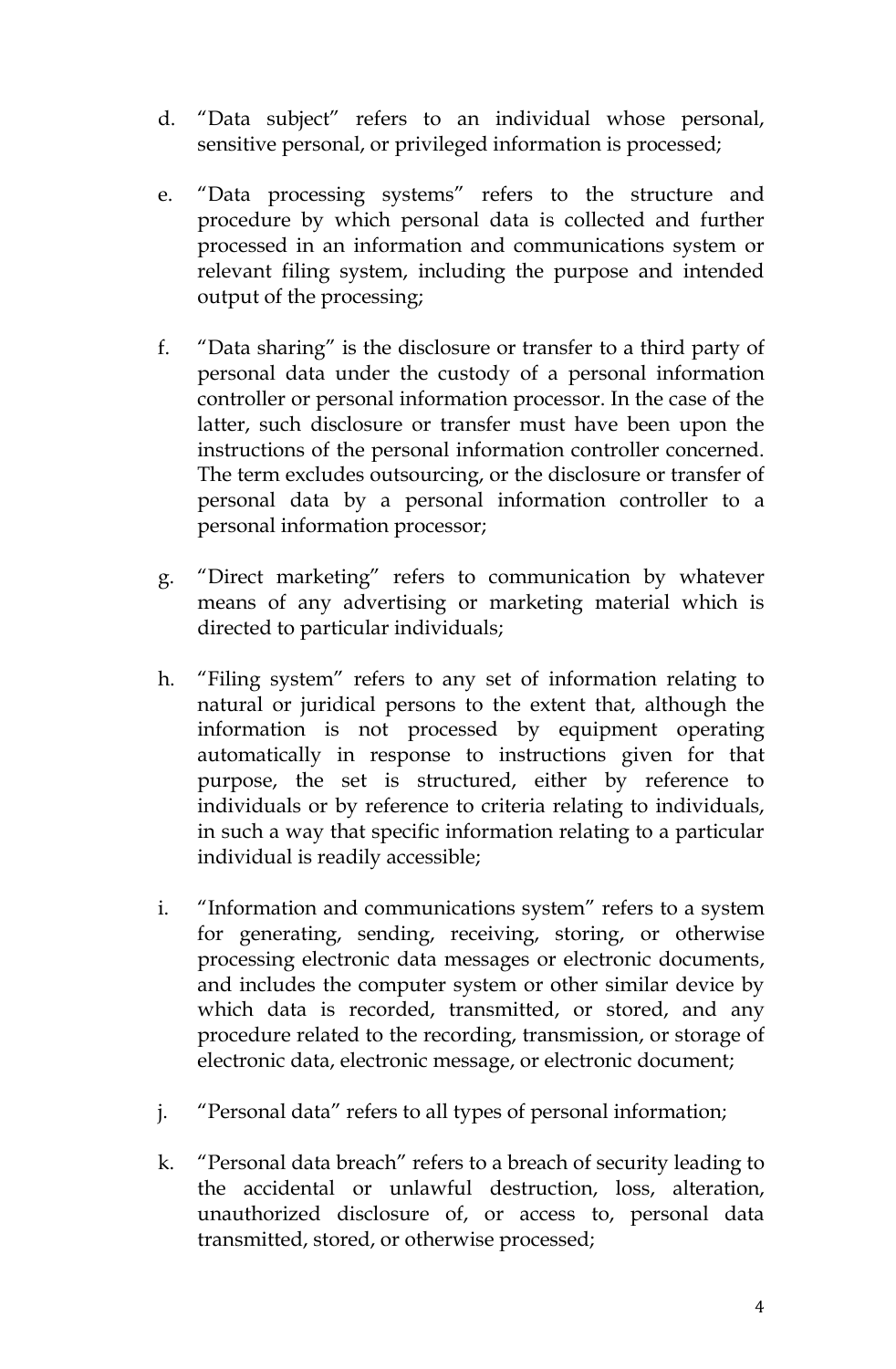- l. "Personal information" refers to any information, whether recorded in a material form or not, from which the identity of an individual is apparent or can be reasonably and directly ascertained by the entity holding the information, or when put together with other information would directly and certainly identify an individual;
- m. "Personal information controller" refers to a natural or juridical person, or any other body who controls the processing of personal data, or instructs another to process personal data on its behalf. The term excludes:
	- 1. A natural or juridical person, or any other body, who performs such functions as instructed by another person or organization; or
	- 2. A natural person who processes personal data in connection with his or her personal, family, or household affairs;

There is control if the natural or juridical person or any other body decides on what information is collected, or the purpose or extent of its processing;

- n. "Personal information processor" refers to any natural or juridical person or any other body to whom a personal information controller may outsource or instruct the processing of personal data pertaining to a data subject;
- o. "Processing" refers to any operation or any set of operations performed upon personal data including, but not limited to, the collection, recording, organization, storage, updating or modification, retrieval, consultation, use, consolidation, blocking, erasure or destruction of data. Processing may be performed through automated means, or manual processing, if the personal data are contained or are intended to be contained in a filing system;
- p. "Profiling" refers to any form of automated processing of personal data consisting of the use of personal data to evaluate certain personal aspects relating to a natural person, in particular to analyze or predict aspects concerning that natural person's performance at work, economic situation, health, personal preferences, interests, reliability, behavior, location or movements;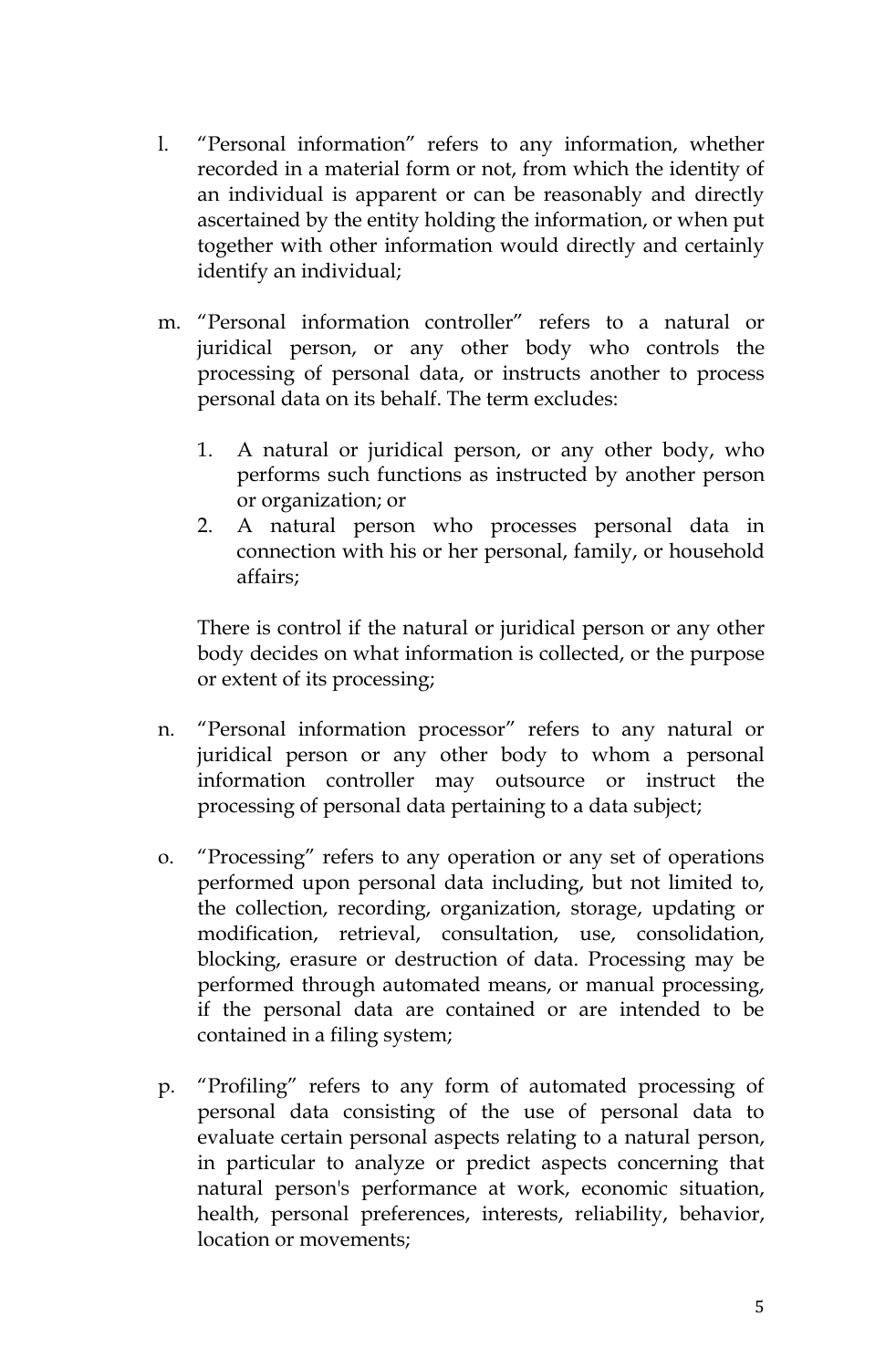- q. "Privileged information" refers to any and all forms of data, which, under the Rules of Court and other pertinent laws constitute privileged communication;
- r. "Public authority" refers to any government entity created by the Constitution or law, and vested with law enforcement or regulatory authority and functions;
- s. "Security incident" is an event or occurrence that affects or tends to affect data protection, or may compromise the availability, integrity and confidentiality of personal data. It includes incidents that would result to a personal data breach, if not for safeguards that have been put in place;
- t. Sensitive personal information refers to personal information:
	- 1. About an individual's race, ethnic origin, marital status, age, color, and religious, philosophical or political affiliations;
	- 2. About an individual's health, education, genetic or sexual life of a person, or to any proceeding for any offense committed or alleged to have been committed by such individual, the disposal of such proceedings, or the sentence of any court in such proceedings;
	- 3. Issued by government agencies peculiar to an individual which includes, but is not limited to, social security numbers, previous or current health records, licenses or its denials, suspension or revocation, and tax returns; and
	- 4. Specifically established by an executive order or an act of Congress to be kept classified.

### **Rule II. Scope of Application**

**Section 4.** *Scope*. The Act and these Rules apply to the processing of personal data by any natural and juridical person in the government or private sector. They apply to an act done or practice engaged in and outside of the Philippines if:

- a. The natural or juridical person involved in the processing of personal data is found or established in the Philippines;
- b. The act, practice or processing relates to personal data about a Philippine citizen or Philippine resident;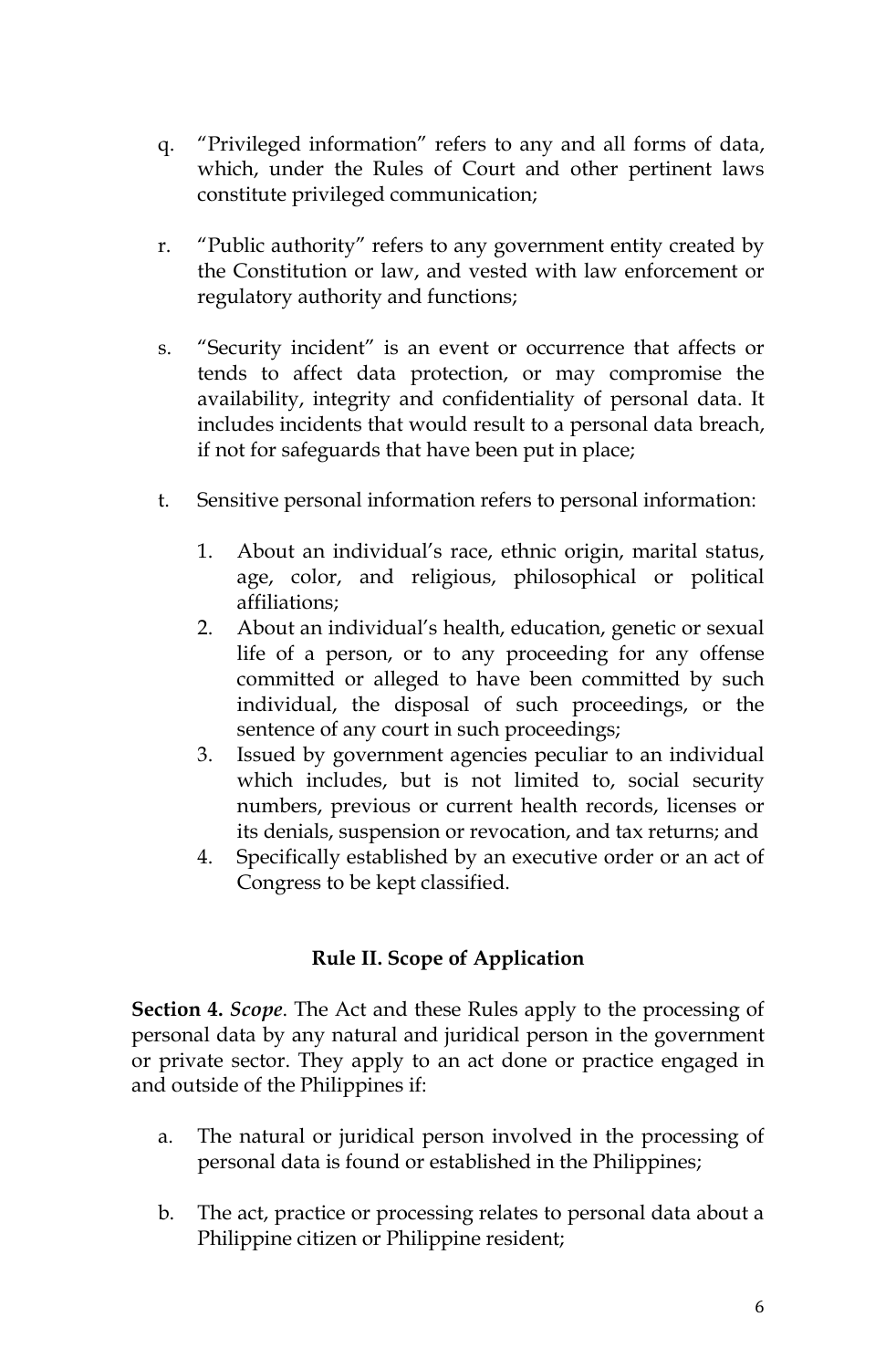- c. The processing of personal data is being done in the Philippines; or
- d. The act, practice or processing of personal data is done or engaged in by an entity with links to the Philippines, with due consideration to international law and comity, such as, but not limited to, the following:
	- 1. Use of equipment located in the country, or maintains an office, branch or agency in the Philippines for processing of personal data;
	- 2. A contract is entered in the Philippines;
	- 3. A juridical entity unincorporated in the Philippines but has central management and control in the country;
	- 4. An entity that has a branch, agency, office or subsidiary in the Philippines and the parent or affiliate of the Philippine entity has access to personal data;
	- 5. An entity that carries on business in the Philippines;
	- 6. An entity that collects or holds personal data in the Philippines.

**Section 5.** *Special Cases*. The Act and these Rules shall not apply to the following specified information, only to the minimum extent of collection, access, use, disclosure or other processing necessary to the purpose, function, or activity concerned:

- a. Information processed for purpose of allowing public access to information that fall within matters of public concern, pertaining to:
	- 1. Information about any individual who is or was an officer or employee of government that relates to his or her position or functions, including:
		- (a) The fact that the individual is or was an officer or employee of the government;
		- (b) The title, office address, and office telephone number of the individual;
		- (c) The classification, salary range, and responsibilities of the position held by the individual; and
		- (d) The name of the individual on a document he or she prepared in the course of his or her employment with the government;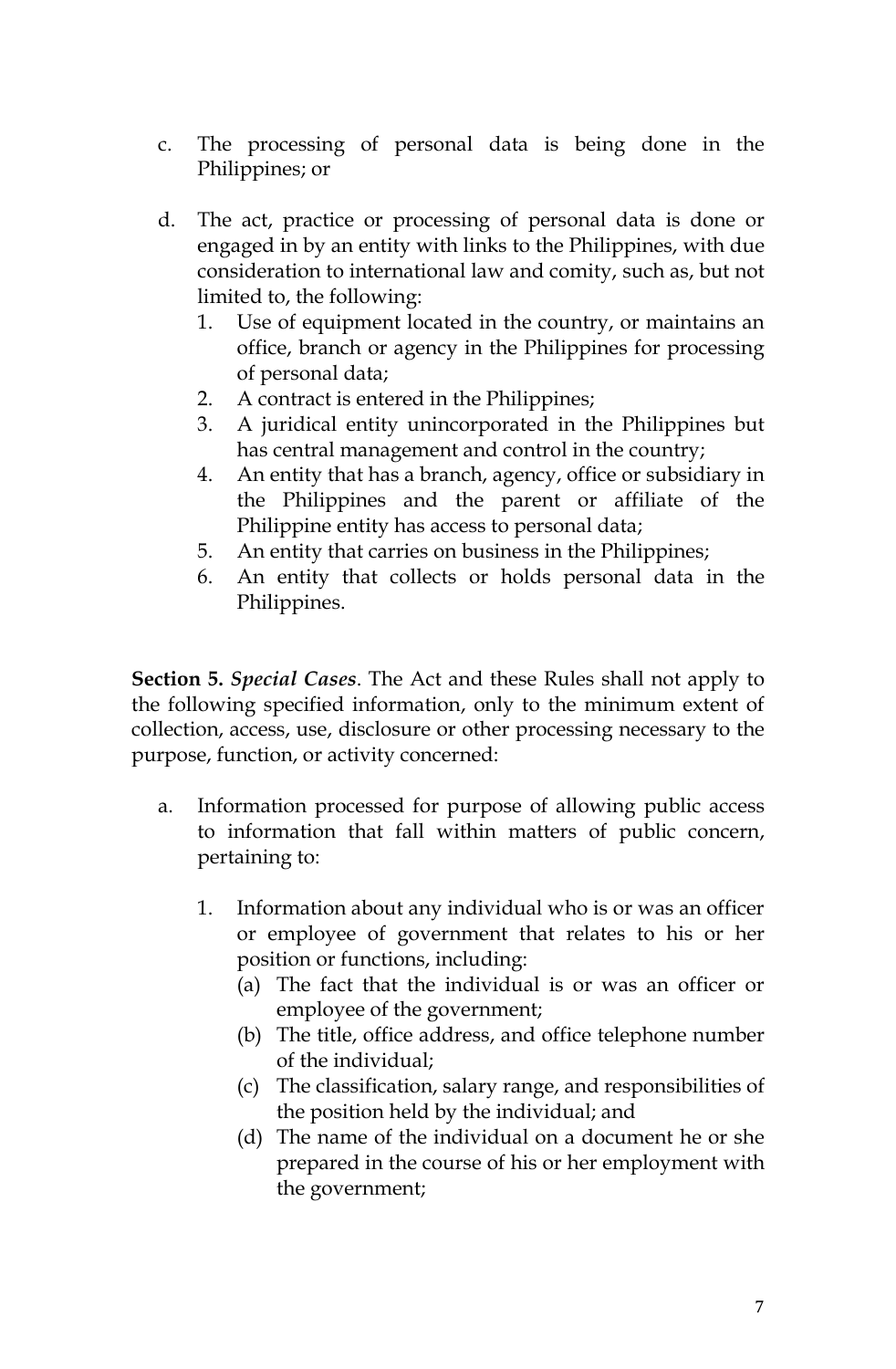- 2. Information about an individual who is or was performing a service under contract for a government institution, but only in so far as it relates to such service, including the the name of the individual and the terms of his or her contract;
- 3. Information relating to a benefit of a financial nature conferred on an individual upon the discretion of the government, such as the granting of a license or permit, including the name of the individual and the exact nature of the benefit: *Provided*, that they do not include benefits given in the course of an ordinary transaction or as a matter of right;
- b. Personal information processed for journalistic, artistic or literary purpose, in order to uphold freedom of speech, of expression, or of the press, subject to requirements of other applicable law or regulations;
- c. Personal information that will be processed for research purpose, intended for a public benefit, subject to the requirements of applicable laws, regulations, or ethical standards;
- d. Information necessary in order to carry out the functions of public authority, in accordance with a constitutionally or statutorily mandated function pertaining to law enforcement or regulatory function, including the performance of the functions of the independent, central monetary authority, subject to restrictions provided by law. Nothing in this Act shall be construed as having amended or repealed Republic Act No. 1405, otherwise known as the Secrecy of Bank Deposits Act; Republic Act No. 6426, otherwise known as the Foreign Currency Deposit Act; and Republic Act No. 9510, otherwise known as the Credit Information System Act (CISA);
- e. Information necessary for banks, other financial institutions under the jurisdiction of the independent, central monetary authority or Bangko Sentral ng Pilipinas, and other bodies authorized by law, to the extent necessary to comply with Republic Act No. 9510 (CISA), Republic Act No. 9160, as amended, otherwise known as the Anti-Money Laundering Act, and other applicable laws;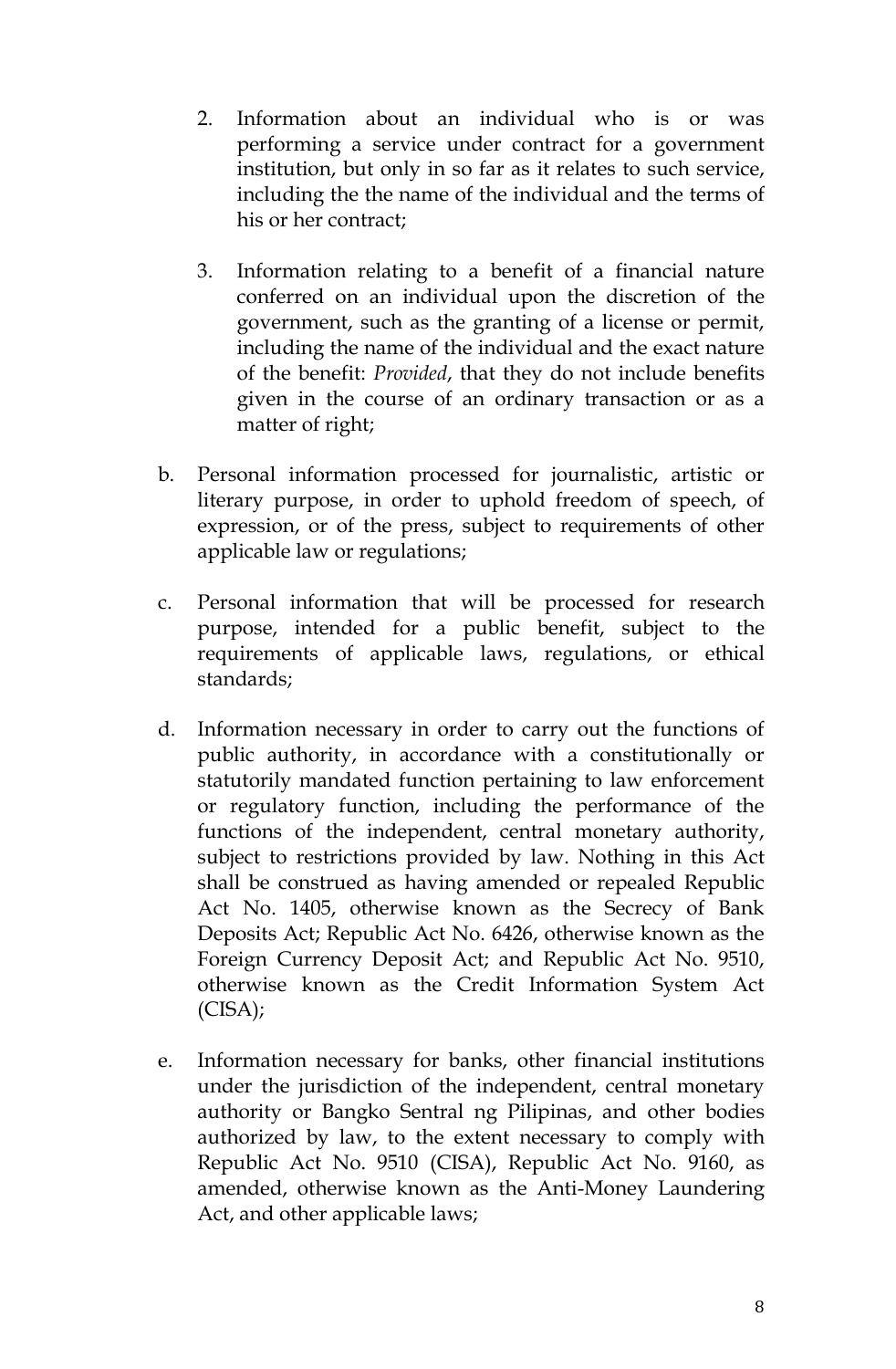f. Personal information originally collected from residents of foreign jurisdictions in accordance with the laws of those foreign jurisdictions, including any applicable data privacy laws, which is being processed in the Philippines. The burden of proving the law of the foreign jurisdiction falls on the person or body seeking exemption. In the absence of proof, the applicable law shall be presumed to be the Act and these Rules:

*Provided*, that the non-applicability of the Act or these Rules do not extend to personal information controllers or personal information processors, who remain subject to the requirements of implementing security measures for personal data protection: *Provided further*, that the processing of the information provided in the preceding paragraphs shall be exempted from the requirements of the Act only to the minimum extent necessary to achieve the specific purpose, function, or activity.

# **Section 6.** *Protection afforded to Data Subjects*.

- a. Unless directly incompatible or inconsistent with the preceding sections in relation to the purpose, function, or activities the non-applicability concerns, the personal information controller or personal information processor shall uphold the rights of data subjects, and adhere to general data privacy principles and the requirements of lawful processing.
- b. The burden of proving that the Act and these Rules are not applicable to a particular information falls on those involved in the processing of personal data or the party claiming the non-applicability.
- c. In all cases, the determination of any exemption shall be liberally interpreted in favor of the rights and interests of the data subject.

### **Section 7.** *Protection Afforded to Journalists and their Sources***.**

a. Publishers, editors, or duly accredited reporters of any newspaper, magazine or periodical of general circulation shall not be compelled to reveal the source of any news report or information appearing in said publication if it was related in any confidence to such publisher, editor, or reporter.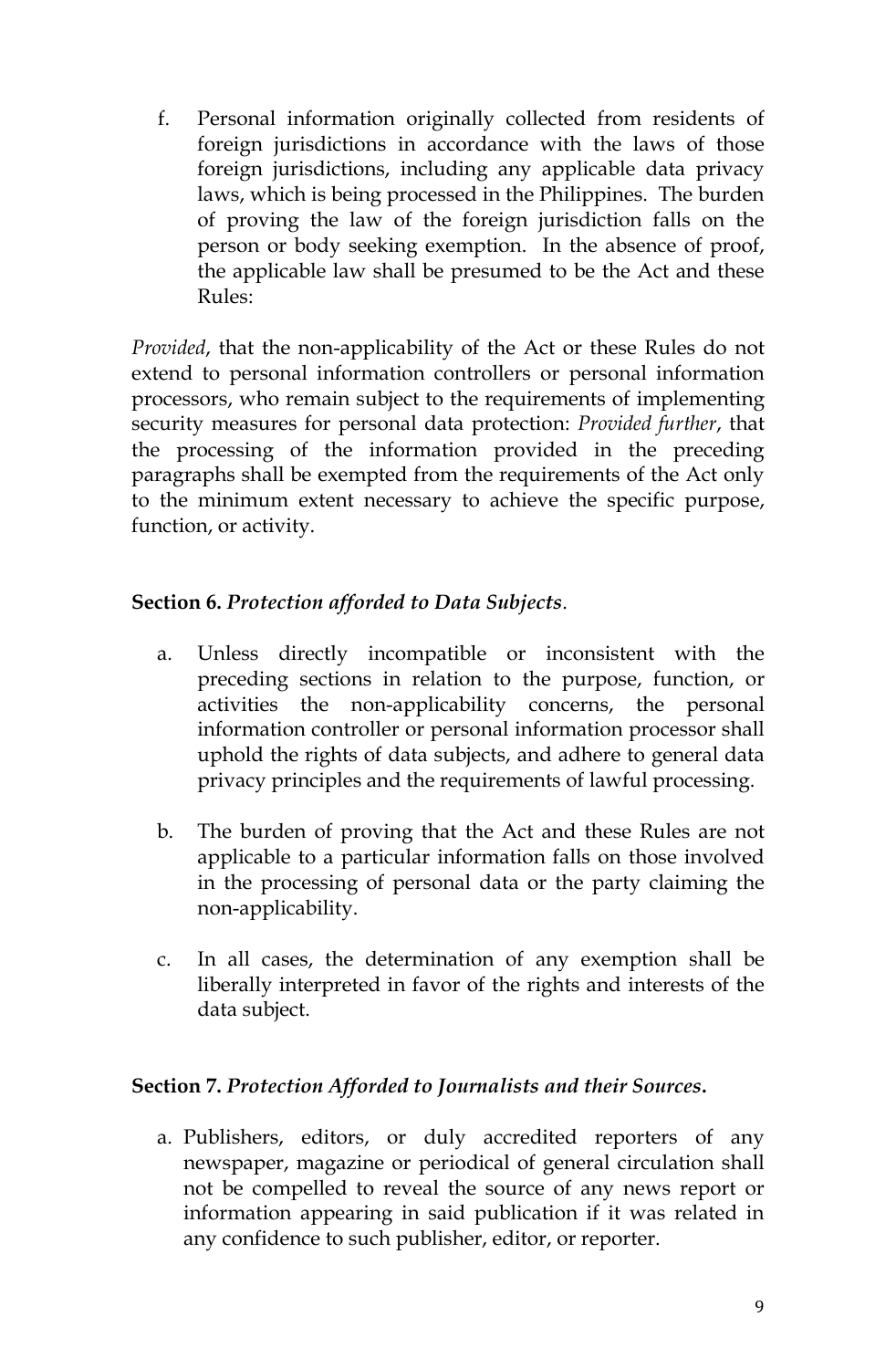b. Publishers, editors, or duly accredited reporters who are likewise personal information controllers or personal information processors within the meaning of the law are still bound to follow the Data Privacy Act and related issuances with regard to the processing of personal data, upholding rights of their data subjects and maintaining compliance with other provisions that are not incompatible with the protection provided by Republic Act No. 53.

#### **Rule III. National Privacy Commission**

**Section 8.** *Mandate*. The National Privacy Commission is an independent body mandated to administer and implement the Act, and to monitor and ensure compliance of the country with international standards set for personal data protection.

**Section 9.** *Functions*. The National Privacy Commission shall have the following functions:

- a. Rule Making. The Commission shall develop, promulgate, review or amend rules and regulations for the effective implementation of the Act. This includes:
	- 1. Recommending organizational, physical and technical security measures for personal data protection, encryption, and access to sensitive personal information maintained by government agencies, considering the most appropriate standard recognized by the information and communications technology industry, as may be necessary;
	- 2. Specifying electronic format and technical standards, modalities and procedures for data portability, as may be necessary;
	- 3. Issuing guidelines for organizational, physical, and technical security measures for personal data protection, taking into account the nature of the personal data to be protected, the risks presented by the processing, the size of the organization and complexity of its operations, current data privacy best practices, cost of security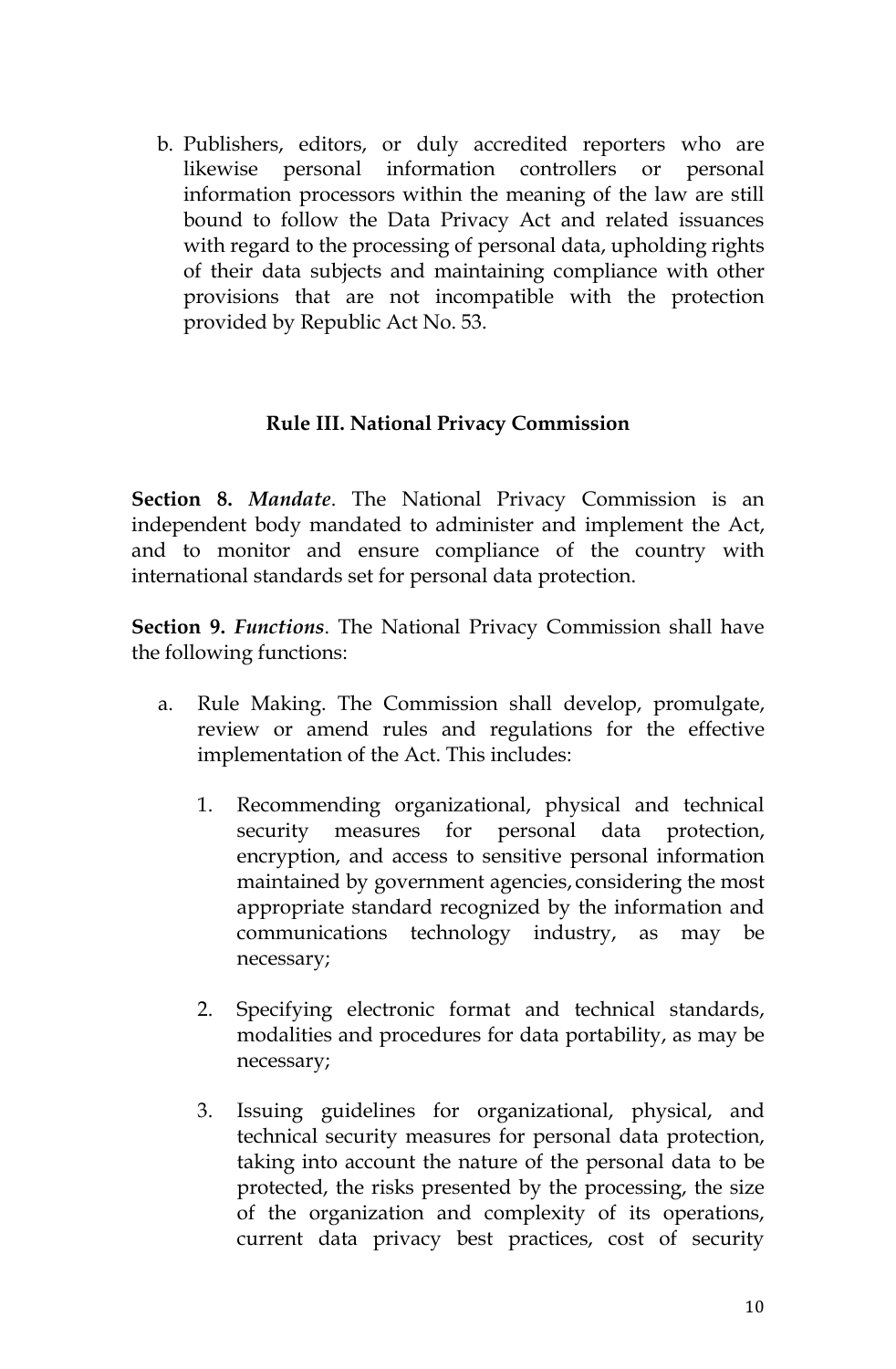implementation, and the most appropriate standard recognized by the information and communications technology industry, as may be necessary;

- 4. Consulting with relevant regulatory agencies in the formulation, review, amendment, and administration of privacy codes, applying the standards set out in the Act, with respect to the persons, entities, business activities, and business sectors that said regulatory bodies are authorized to principally regulate pursuant to law;
- 5. Proposing legislation, amendments or modifications to Philippine laws on privacy or data protection, as may be necessary;
- 6. Ensuring proper and effective coordination with data privacy regulators in other countries and private accountability agents;
- 7. Participating in international and regional initiatives for data privacy protection.
- b. Advisory. The Commission shall be the advisory body on matters affecting protection of personal data. This includes:
	- 1. Commenting on the implication on data privacy of proposed national or local statutes, regulations or procedures, issuing advisory opinions, and interpreting the provisions of the Act and other data privacy laws;
	- 2. Reviewing, approving, rejecting, or requiring modification of privacy codes voluntarily adhered to by personal information controllers, which may include private dispute resolution mechanisms for complaints against any participating personal information controller, and which adhere to the underlying data privacy principles embodied in the Act and these Rules;
	- 3. Providing assistance on matters relating to privacy or data protection at the request of a national or local agency, a private entity or any person, including the enforcement of rights of data subjects;
	- 4. Assisting Philippine companies doing business abroad to respond to data protection laws and regulations.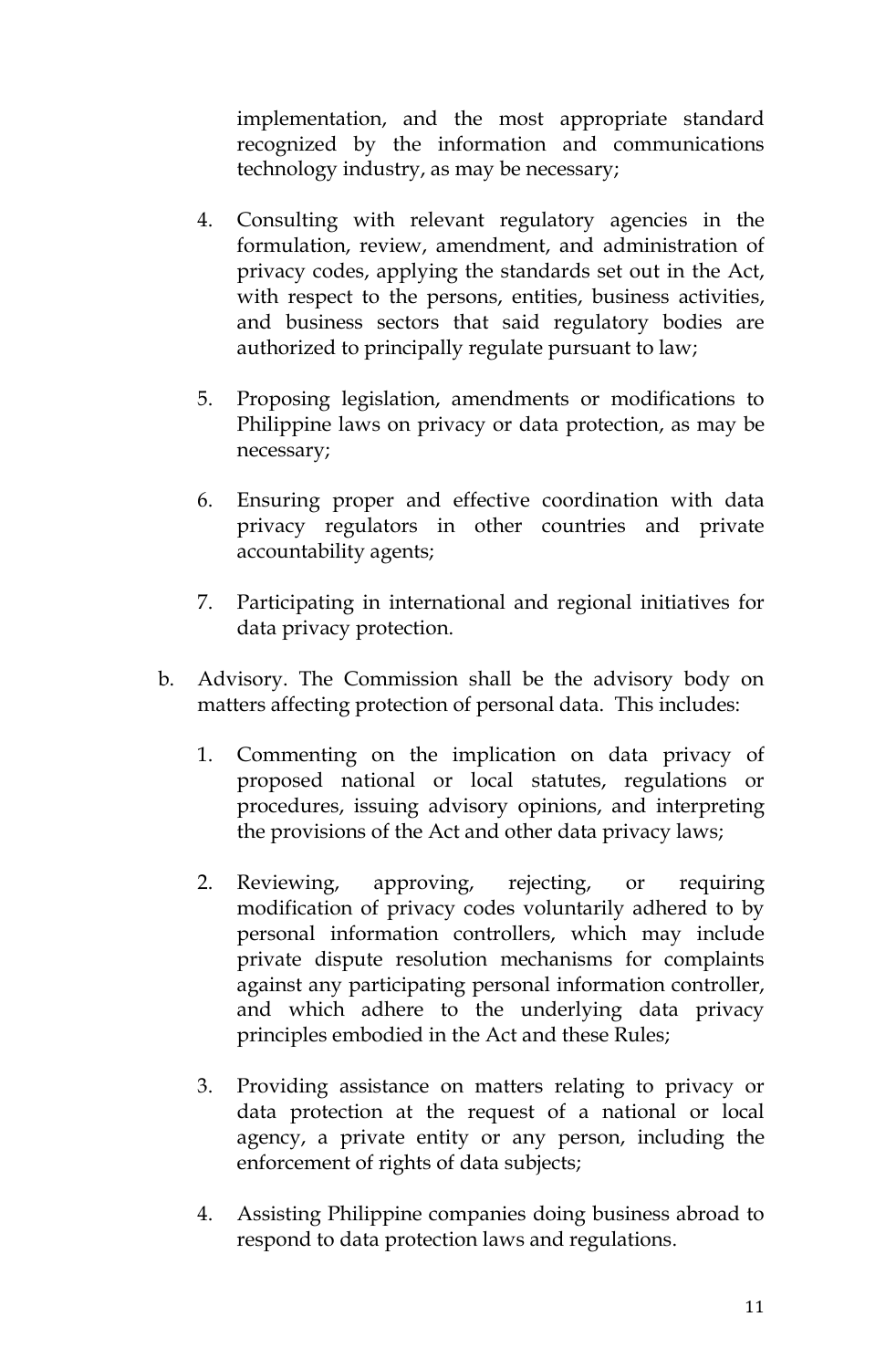- c. Public Education. The Commission shall undertake necessary or appropriate efforts to inform and educate the public of data privacy, data protection, and fair information rights and responsibilities. This includes:
	- 1. Publishing, on a regular basis, a guide to all laws relating to data protection;
	- 2. Publishing a compilation of agency system of records and notices, including index and other finding aids;
	- 3. Coordinating with other government agencies and the private sector on efforts to formulate and implement plans and policies to strengthen the protection of personal data in the country;
- d. Compliance and Monitoring. The Commission shall perform compliance and monitoring functions to ensure effective implementation of the Act, these Rules, and other issuances. This includes:
	- 1. Ensuring compliance by personal information controllers with the provisions of the Act;
	- 2. Monitoring the compliance of all government agencies or instrumentalities as regards their security and technical measures, and recommending the necessary action in order to meet minimum standards for protection of personal data pursuant to the Act;
	- 3. Negotiating and contracting with other data privacy authorities of other countries for cross-border application and implementation of respective privacy laws;
	- 4. Generally performing such acts as may be necessary to facilitate cross-border enforcement of data privacy protection;
	- 5. Managing the registration of personal data processing systems in the country, including the personal data processing system of contractors and their employees entering into contracts with government agencies that involves accessing or requiring sensitive personal information of at least one thousand (1,000) individuals.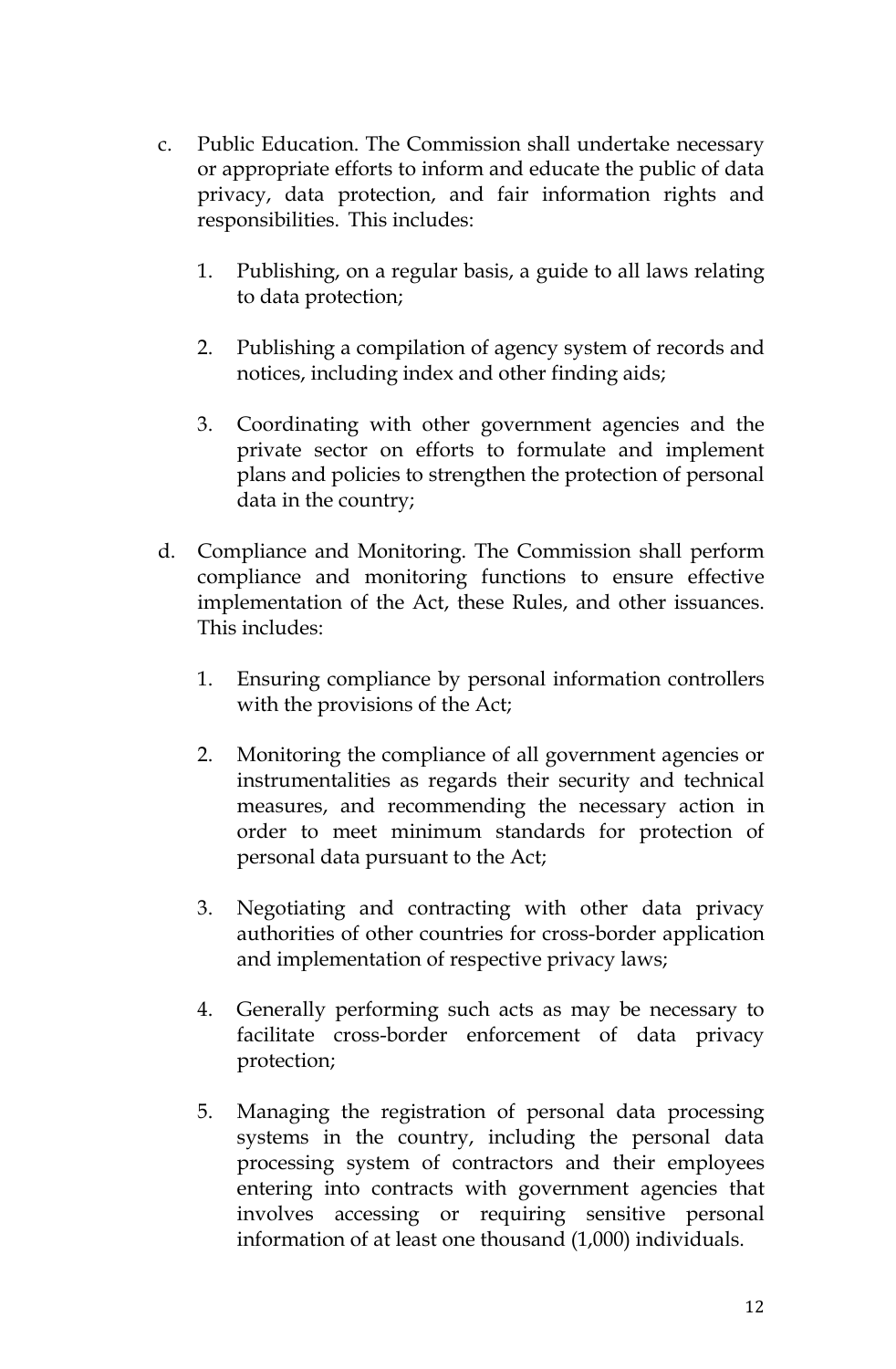- e. Complaints and Investigations. The Commission shall adjudicate on complaints and investigations on matters affecting personal data: *Provided*, that In resolving any complaint or investigation, except where amicable settlement is reached by the parties, the Commission shall act as a collegial body. This includes:
	- 1. Receiving complaints and instituting investigations regarding violations of the Act, these Rules, and other issuances of the Commission, including violations of the rights of data subjects and other matters affecting personal data;
	- 2. Summoning witnesses, and requiring the production of evidence by a subpoena duces tecum for the purpose of collecting the information necessary to perform its functions under the Act: *Provided*, that the Commission may be given access to personal data that is subject of any complaint;
	- 3. Facilitating or enabling settlement of complaints through the use of alternative dispute resolution processes, and adjudicating on matters affecting any personal data;
	- 4. Preparing reports on the disposition of complaints and the resolution of any investigation it initiates, and, in cases it deems appropriate, publicizing such reports;
- f. Enforcement. The Commission shall perform all acts as may be necessary to effectively implement the Act, these Rules, and its other issuances, and to enforce its Orders, Resolutions or Decisions, including the imposition of administrative sanctions, fines, or penalties. This includes:
	- 1. Issuing compliance or enforcement orders;
	- 2. Awarding indemnity on matters affecting any personal data, or rights of data subjects;
	- 3. Issuing cease and desist orders, or imposing a temporary or permanent ban on the processing of personal data, upon finding that the processing will be detrimental to national security or public interest, or if it is necessary to preserve and protect the rights of data subjects;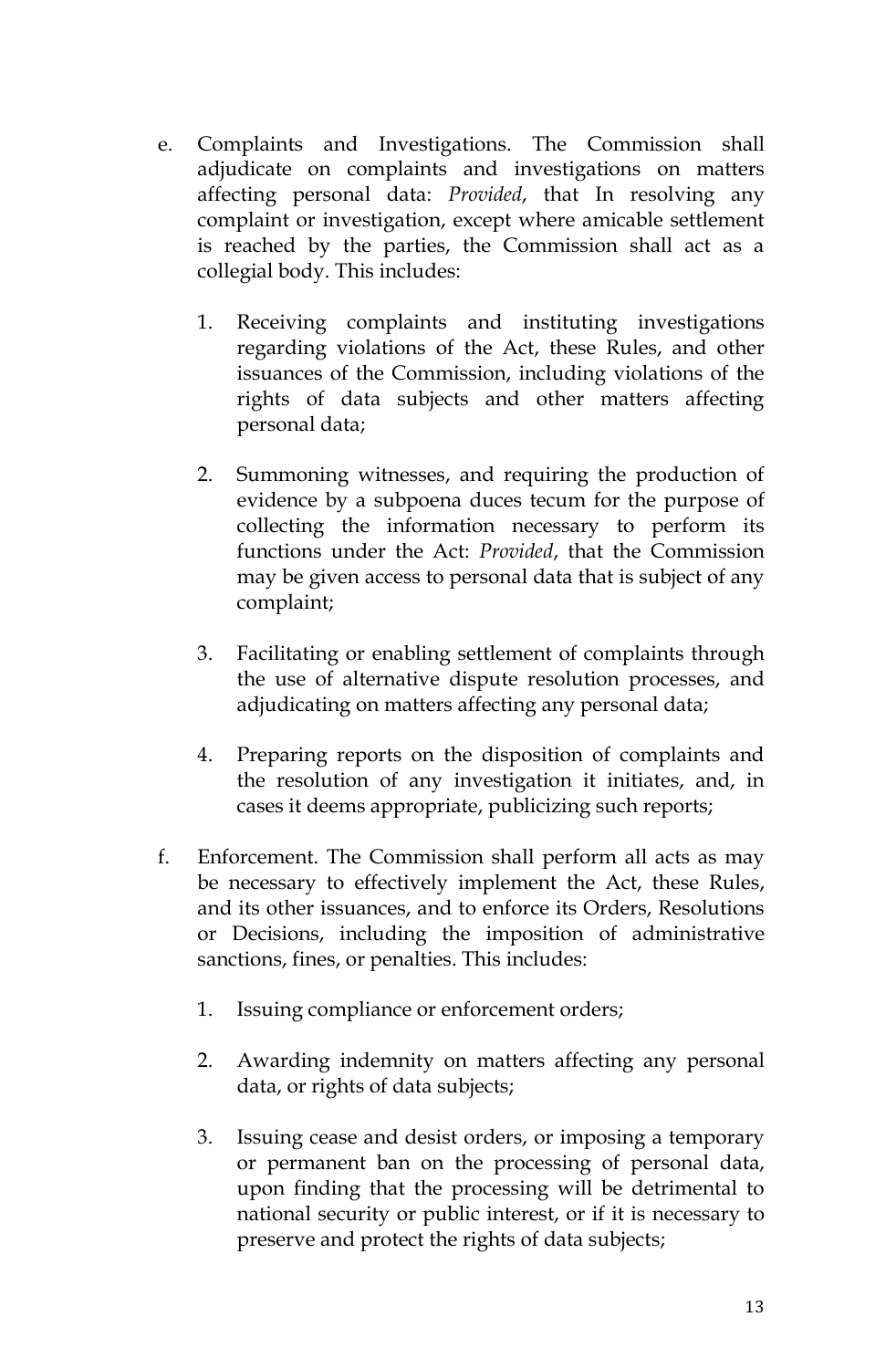- 4. Recommending to the Department of Justice (DOJ) the prosecution of crimes and imposition of penalties specified in the Act;
- 5. Compelling or petitioning any entity, government agency, or instrumentality, to abide by its orders or take action on a matter affecting data privacy;
- 6. Imposing administrative fines for violations of the Act, these Rules, and other issuances of the Commission.
- g. Other functions. The Commission shall exercise such other functions as may be necessary to fulfill its mandate under the Act.

**Section 10.** *Administrative Issuances***.** The Commission shall publish or issue official directives and administrative issuances, orders, and circulars, which include:

- a. Rules of procedure in the exercise of its quasi-judicial functions, subject to the suppletory application of the Rules of Court;
- b. Schedule of administrative fines and penalties for violations of the Act, these Rules, and issuances or Orders of the Commission, including the applicable fees for its administrative services and filing fees;
- c. Procedure for registration of data processing systems, and notification;
- d. Other administrative issuances consistent with its mandate and other functions.

**Section 11.** *Reports and Information***.** The Commission shall report annually to the President and Congress regarding its activities in carrying out the provisions of the Act, these Rules, and its other issuances. It shall undertake all efforts it deems necessary or appropriate to inform and educate the public of data privacy, data protection, and fair information rights and responsibilities.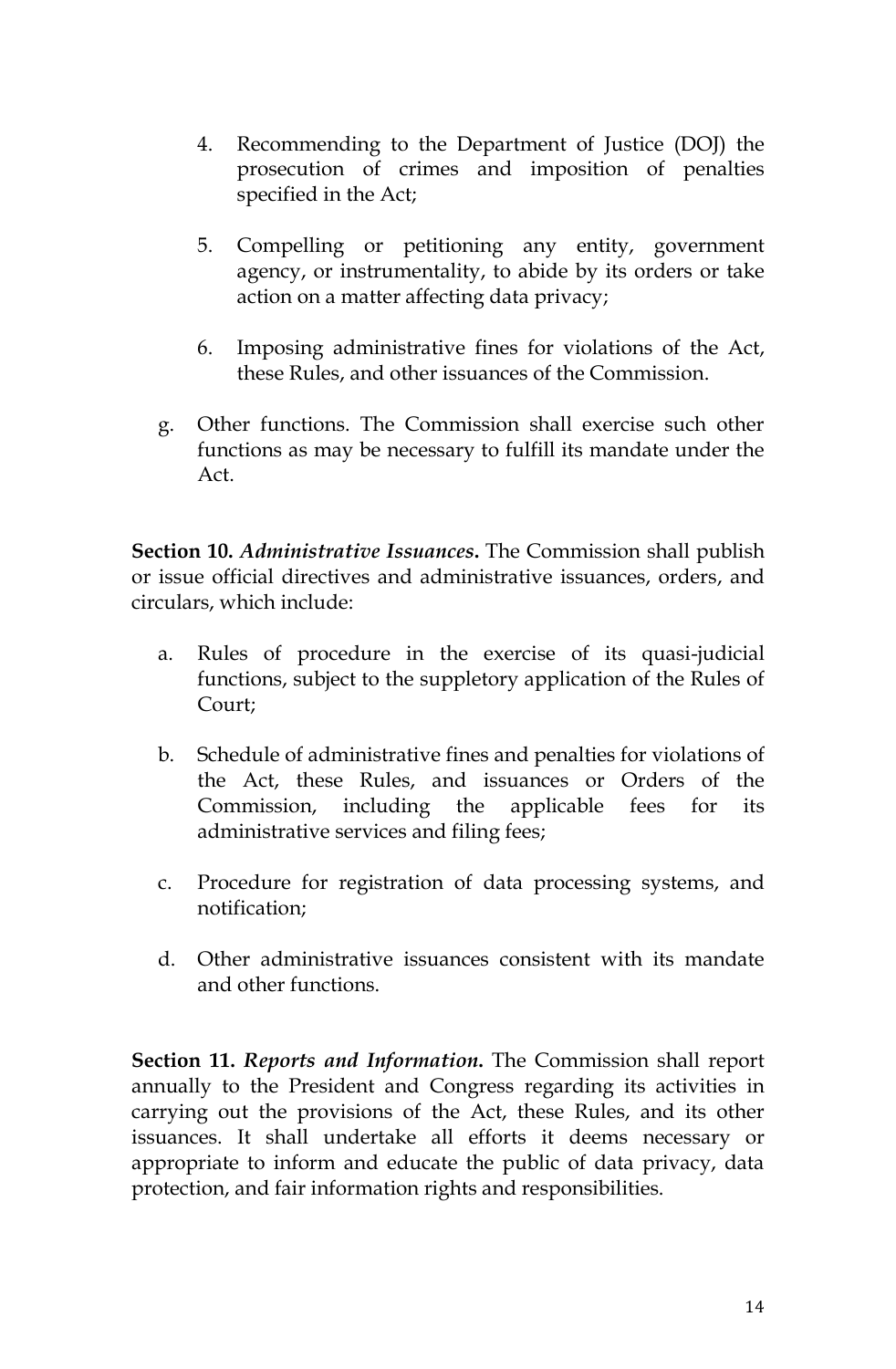**Section 12.** *Confidentiality of Personal Data***.** Members, employees, and consultants of the Commission shall ensure at all times the confidentiality of any personal data that come to their knowledge and possession: *Provided*, that such duty of confidentiality shall remain even after their term, employment, or contract has ended.

**Section 13.** *Organizational Structure***.** The Commission is attached to the Department of Information and Communications Technology for policy and program coordination in accordance with Section 38(3) of Executive Order No. 292, series of 1987, also known as the Administrative Code of 1987. The Commission shall remain completely independent in the performance of its functions.

The Commission shall be headed by a Privacy Commissioner, who shall act as Chairman of the Commission. The Privacy Commissioner must be at least thirty-five (35) years of age and of good moral character, unquestionable integrity and known probity, and a recognized expert in the field of information technology and data privacy. The Privacy Commissioner shall enjoy the benefits, privileges, and emoluments equivalent to the rank of Secretary.

The Privacy Commissioner shall be assisted by two (2) Deputy Privacy Commissioners. One shall be responsible for Data Processing Systems, while the other shall be responsible for Policies and Planning. The Deputy Privacy Commissioners must be recognized experts in the field of information and communications technology and data privacy. They shall enjoy the benefits, privileges, and emoluments equivalent to the rank of Undersecretary.

**Section 14.** *Secretariat***.** The Commission is authorized to establish a Secretariat, which shall assist in the performance of its functions. The Secretariat shall be headed by an Executive Director and shall be organized according to the following offices:

- a. Data Security and Compliance Office;
- b. Legal and Enforcement Office;
- c. Finance and Administrative Office;
- d. Privacy Policy Office;
- e. Public Information and Assistance Office.

Majority of the members of the Secretariat, in so far as practicable, must have served for at least five (5) years in any agency of the government that is involved in the processing of personal data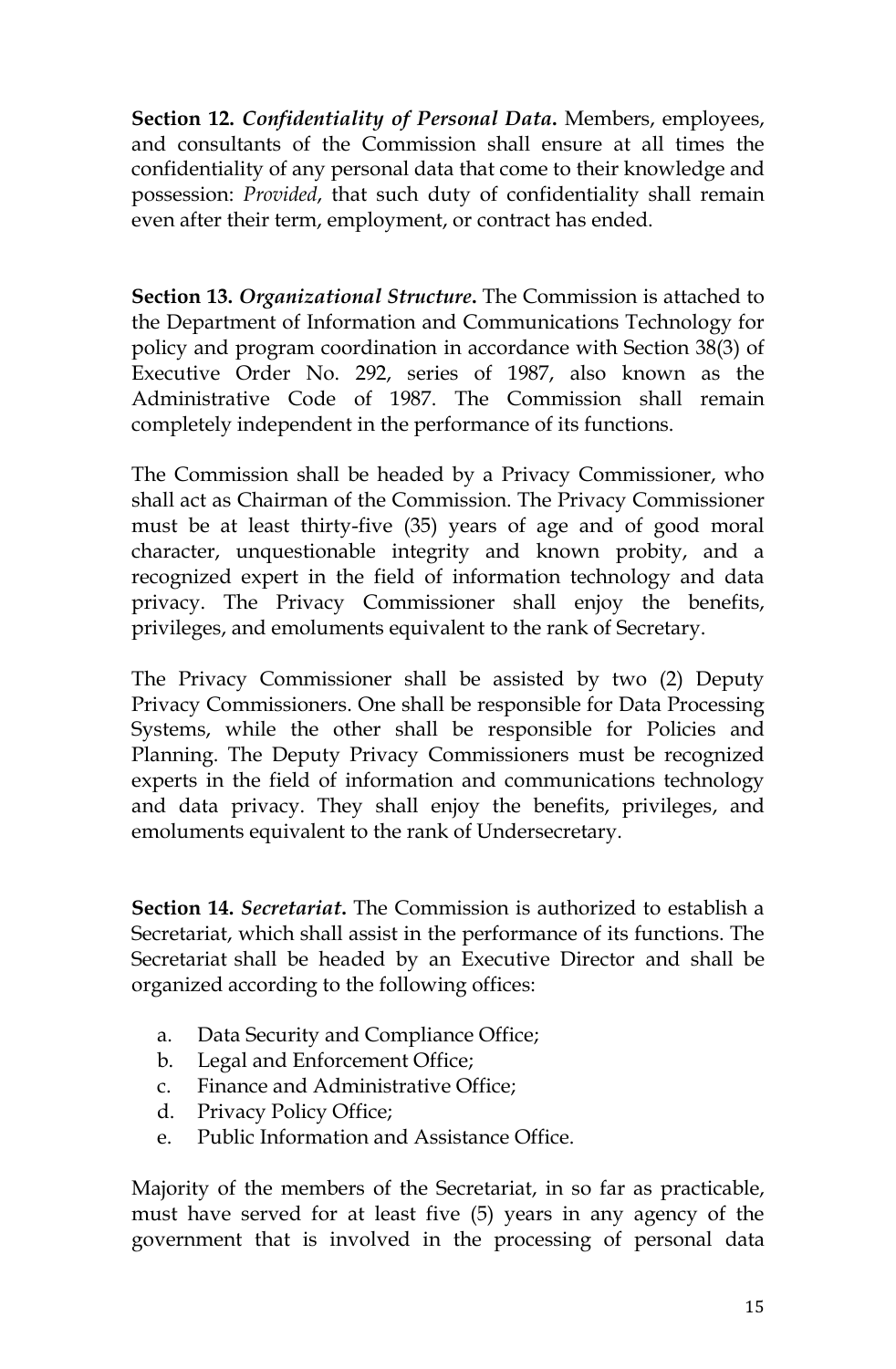including, but not limited to, the following offices: Social Security System (SSS), Government Service Insurance System (GSIS), Land Transportation Office (LTO), Bureau of Internal Revenue (BIR), Philippine Health Insurance Corporation (PhilHealth), Commission on Elections (COMELEC), Department of Foreign Affairs (DFA), Department of Justice (DOJ), and Philippine Postal Corporation (Philpost).

The organizational structure shall be subject to review and modification by the Commission, including the creation of new divisions and units it may deem necessary, and shall appoint officers and employees of the Commission in accordance with civil service law, rules, and regulations.

**Section 15.** *Effect of Lawful Performance of Duty*. The Privacy Commissioner, the Deputy Commissioners, or any person acting on their behalf or under their direction, shall not be civilly liable for acts done in good faith in the performance of their duties: *Provided*, that they shall be liable for willful or negligent acts, which are contrary to law, morals, public policy, and good customs, even if they acted under orders or instructions of superiors: *Provided further*, that in case a lawsuit is filed against them in relation to the performance of their duties, where such performance is lawful, he or she shall be reimbursed by the Commission for reasonable costs of litigation.

**Section 16.** *Magna Carta for Science and Technology Personnel***.** Qualified employees of the Commission shall be covered by Republic Act No. 8349, which provides a magna carta for scientists, engineers, researchers, and other science and technology personnel in the government.

### **Rule IV. Data Privacy Principles**

**Section 17.** *General Data Privacy Principles***.** The processing of personal data shall be allowed, subject to compliance with the requirements of the Act and other laws allowing disclosure of information to the public, and adherence to the principles of transparency, legitimate purpose, and proportionality.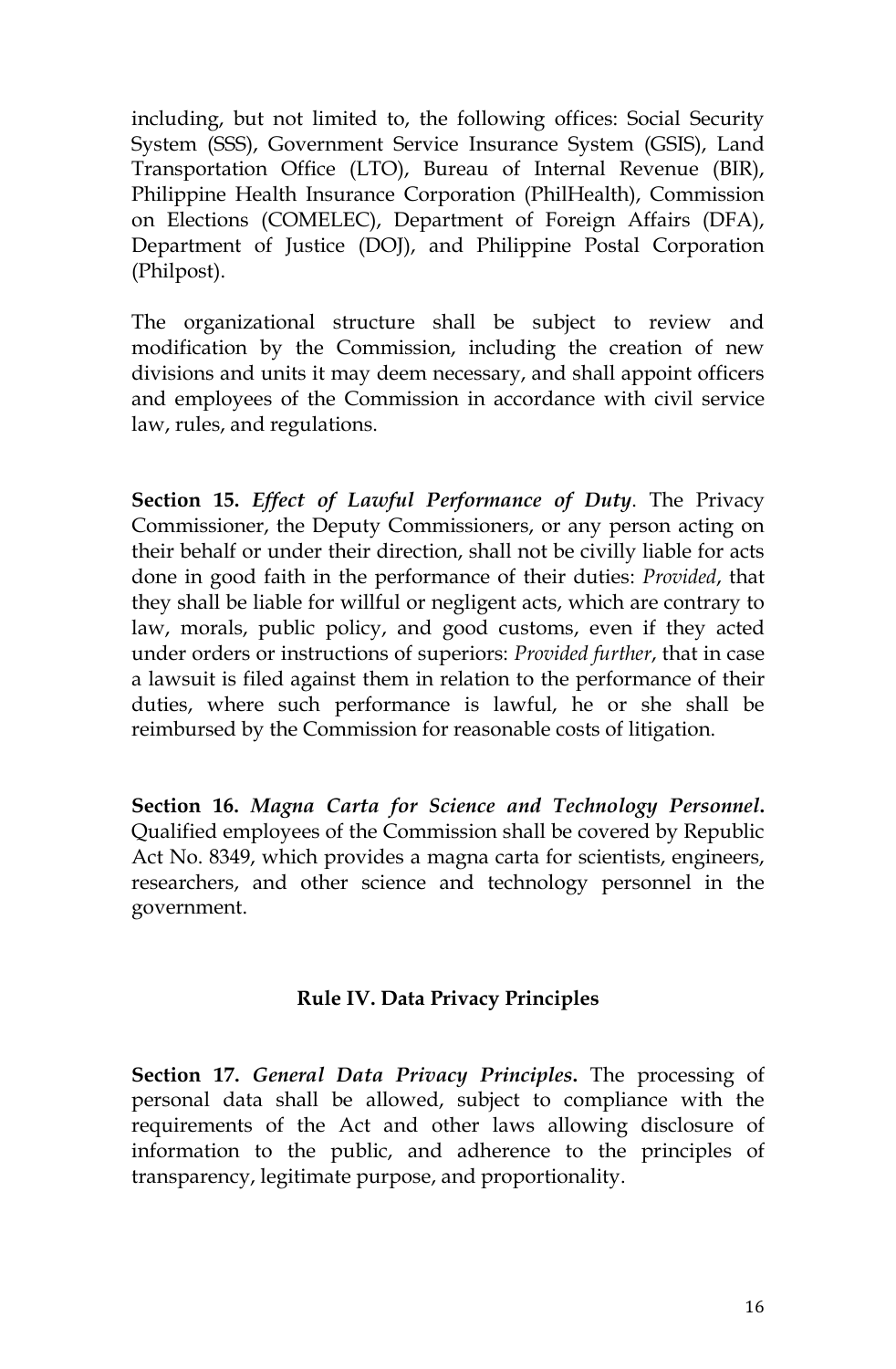**Section 18.** *Principles of Transparency, Legitimate Purpose and Proportionality***.** The processing of personal data shall be allowed subject to adherence to the principles of transparency, legitimate purpose, and proportionality.

- a. Transparency. The data subject must be aware of the nature, purpose, and extent of the processing of his or her personal data, including the risks and safeguards involved, the identity of personal information controller, his or her rights as a data subject, and how these can be exercised. Any information and communication relating to the processing of personal data should be easy to access and understand, using clear and plain language.
- b. Legitimate purpose. The processing of information shall be compatible with a declared and specified purpose which must not be contrary to law, morals, or public policy.
- c. Proportionality. The processing of information shall be adequate, relevant, suitable, necessary, and not excessive in relation to a declared and specified purpose. Personal data shall be processed only if the purpose of the processing could not reasonably be fulfilled by other means.

**Section 19.** *General principles in collection, processing and retention***.** The processing of personal data shall adhere to the following general principles in the collection, processing, and retention of personal data:

- a. Collection must be for a declared, specified, and legitimate purpose.
	- 1. Consent is required prior to the collection and processing of personal data, subject to exemptions provided by the Act and other applicable laws and regulations. When consent is required, it must be time-bound in relation to the declared, specified and legitimate purpose. Consent given may be withdrawn.
	- 2. The data subject must be provided specific information regarding the purpose and extent of processing, including, where applicable, the automated processing of his or her personal data for profiling, or processing for direct marketing, and data sharing.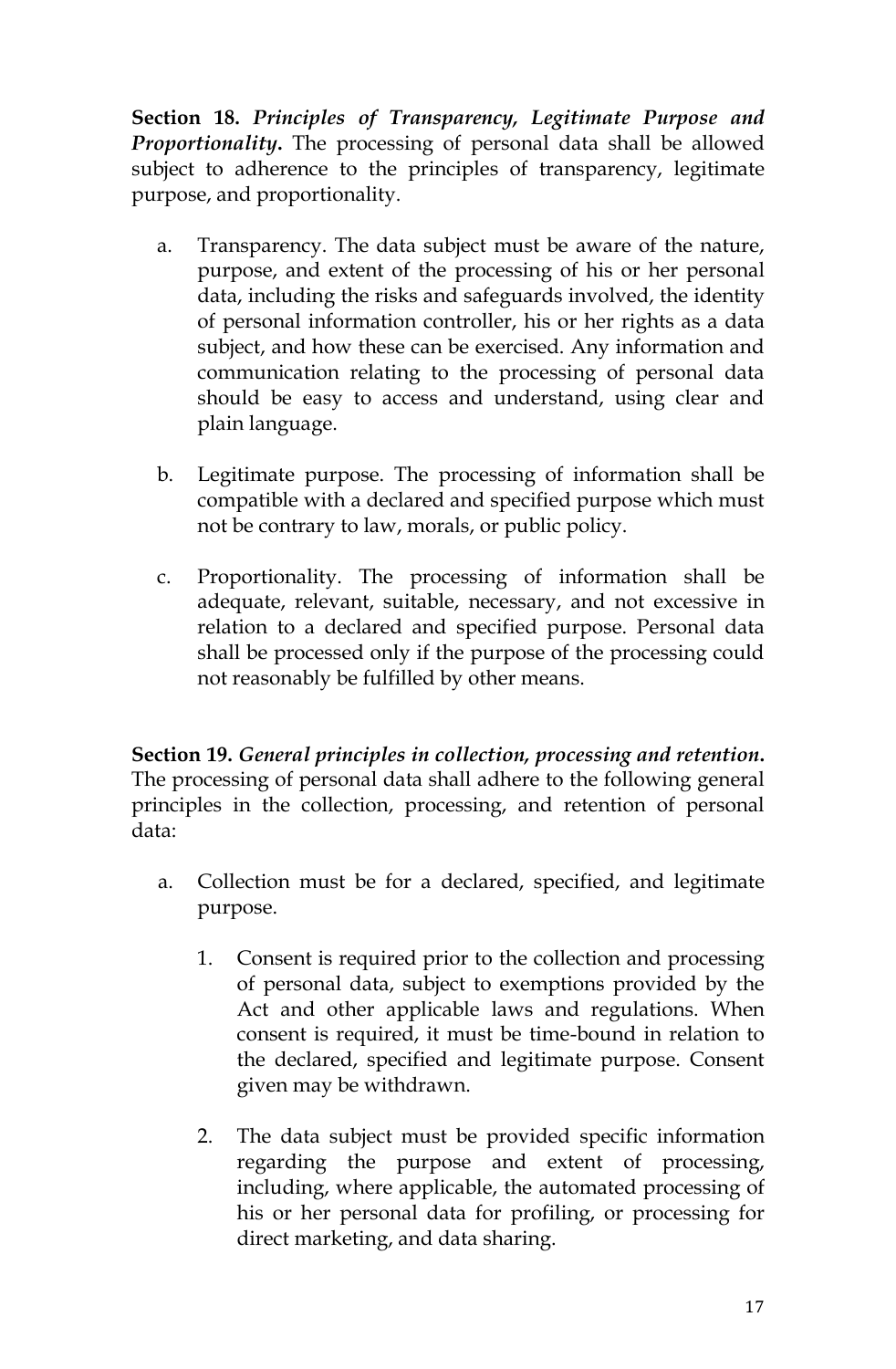- 3. Purpose should be determined and declared before, or as soon as reasonably practicable, after collection.
- 4. Only personal data that is necessary and compatible with declared, specified, and legitimate purpose shall be collected.
- b. Personal data shall be processed fairly and lawfully.
	- 1. Processing shall uphold the rights of the data subject, including the right to refuse, withdraw consent, or object. It shall likewise be transparent, and allow the data subject sufficient information to know the nature and extent of processing.
	- 2. Information provided to a data subject must always be in clear and plain language to ensure that they are easy to understand and access.
	- 3. Processing must be in a manner compatible with declared, specified, and legitimate purpose.
	- 4. Processed personal data should be adequate, relevant, and limited to what is necessary in relation to the purposes for which they are processed.
	- 5. Processing shall be undertaken in a manner that ensures appropriate privacy and security safeguards.
- c. Processing should ensure data quality.
	- 1. Personal data should be accurate and where necessary for declared, specified and legitimate purpose, kept up to date.
	- 2. Inaccurate or incomplete data must be rectified, supplemented, destroyed or their further processing restricted.
- d. Personal Data shall not be retained longer than necessary.
	- 1. Retention of personal data shall only for as long as necessary: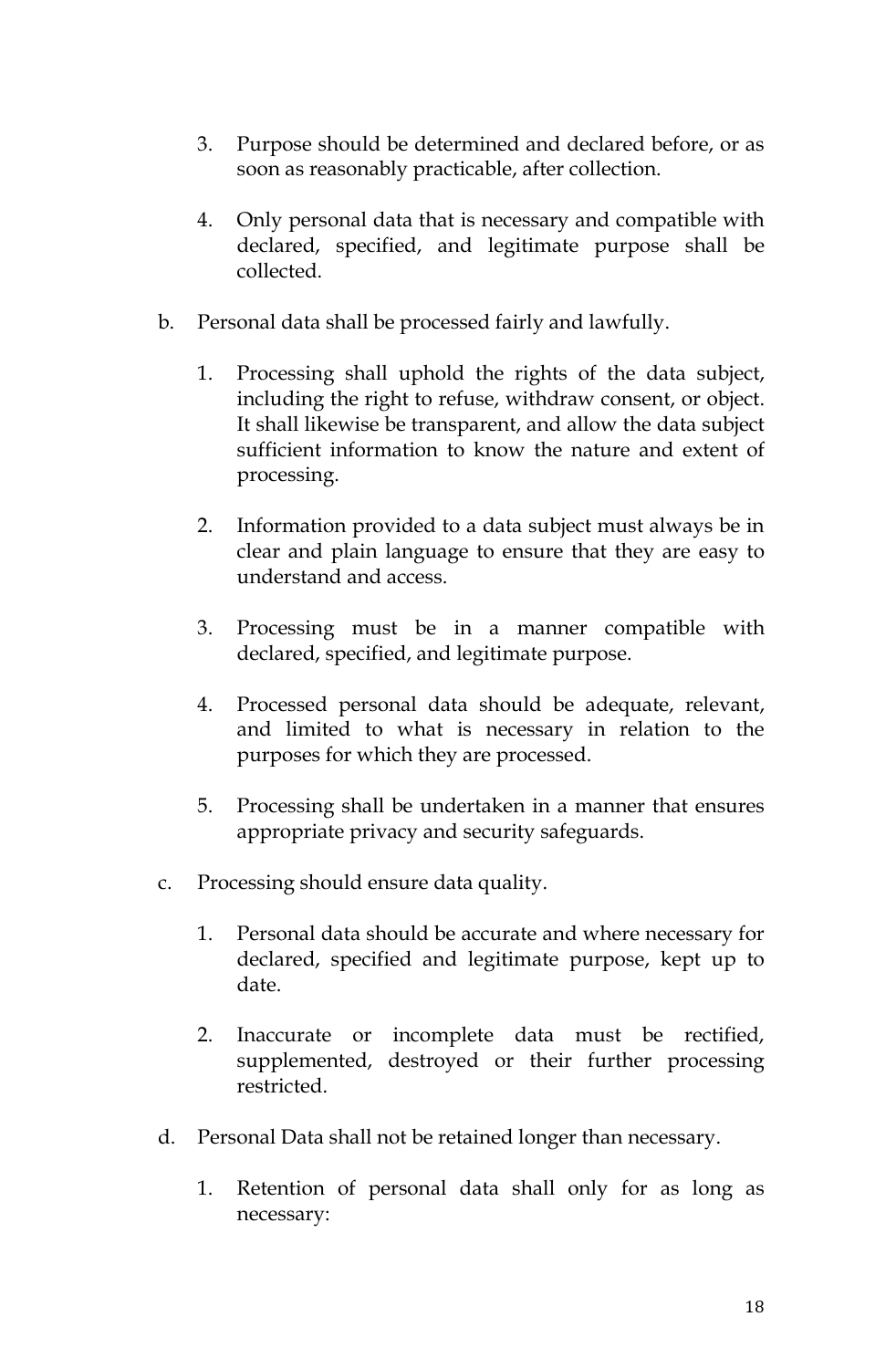- (a) for the fulfillment of the declared, specified, and legitimate purpose, or when the processing relevant to the purpose has been terminated;
- (b) for the establishment, exercise or defense of legal claims; or
- (c) for legitimate business purposes, which must be consistent with standards followed by the applicable industry or approved by appropriate government agency.
- 2. Retention of personal data shall be allowed in cases provided by law.
- 3. Personal data shall be disposed or discarded in a secure manner that would prevent further processing, unauthorized access, or disclosure to any other party or the public, or prejudice the interests of the data subjects.
- e. Any authorized further processing shall have adequate safeguards.
	- 1. Personal data originally collected for a declared, specified, or legitimate purpose may be processed further for historical, statistical, or scientific purposes, and, in cases laid down in law, may be stored for longer periods, subject to implementation of the appropriate organizational, physical, and technical security measures required by the Act in order to safeguard the rights and freedoms of the data subject.
	- 2. Personal data which is aggregated or kept in a form which does not permit identification of data subjects may be kept longer than necessary for the declared, specified, and legitimate purpose.
	- 3. Personal data shall not be retained in perpetuity in contemplation of a possible future use yet to be determined.

**Section 20.** *General Principles for Data Sharing***.** Further Processing of Personal Data collected from a party other than the Data Subject shall be allowed under any of the following conditions:

a. Data sharing shall be allowed when it is expressly authorized by law: *Provided*, that there are adequate safeguards for data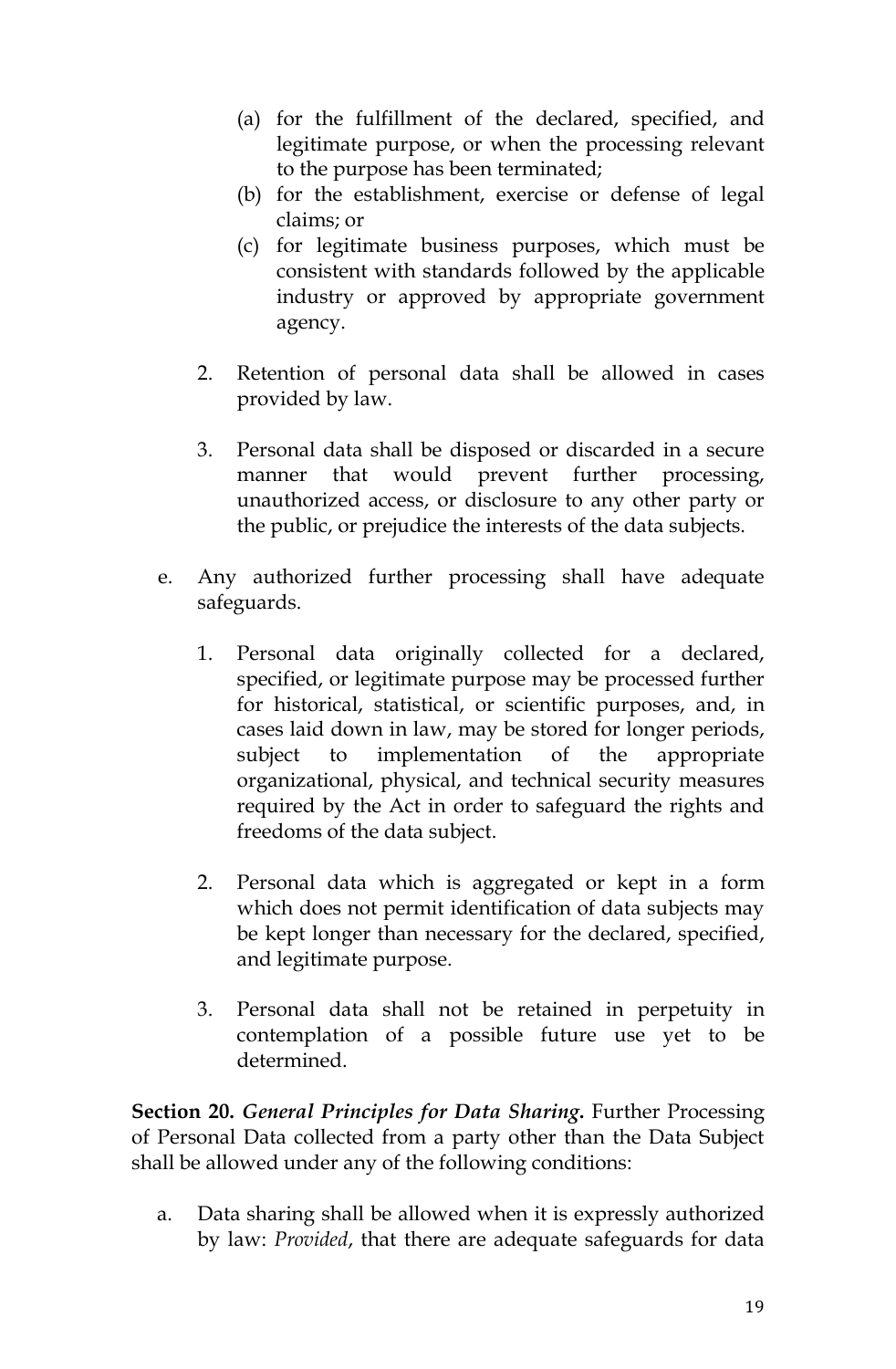privacy and security, and processing adheres to principle of transparency, legitimate purpose and proportionality.

- b. Data Sharing shall be allowed in the private sector if the data subject consents to data sharing, and the following conditions are complied with:
	- 1. Consent for data sharing shall be required even when the data is to be shared with an affiliate or mother company, or similar relationships;
	- 2. Data sharing for commercial purposes, including direct marketing, shall be covered by a data sharing agreement.
		- (a) The data sharing agreement shall establish adequate safeguards for data privacy and security, and uphold rights of data subjects.
		- (b) The data sharing agreement shall be subject to review by the Commission, on its own initiative or upon complaint of data subject;
	- 3. The data subject shall be provided with the following information prior to collection or before data is shared:
		- (a) Identity of the personal information controllers or personal information processors that will be given access to the personal data;
		- (b) Purpose of data sharing;
		- (c) Categories of personal data concerned;
		- (d) Intended recipients or categories of recipients of the personal data;
		- (e) Existence of the rights of data subjects, including the right to access and correction, and the right to object;
		- (f) Other information that would sufficiently notify the data subject of the nature and extent of data sharing and the manner of processing.
	- 4. Further processing of shared data shall adhere to the data privacy principles laid down in the Act, these Rules, and other issuances of the Commission.
- c. Data collected from parties other than the data subject for purpose of research shall be allowed when the personal data is publicly available, or has the consent of the data subject for purpose of research: *Provided*, that adequate safeguards are in place, and no decision directly affecting the data subject shall be made on the basis of the data collected or processed. The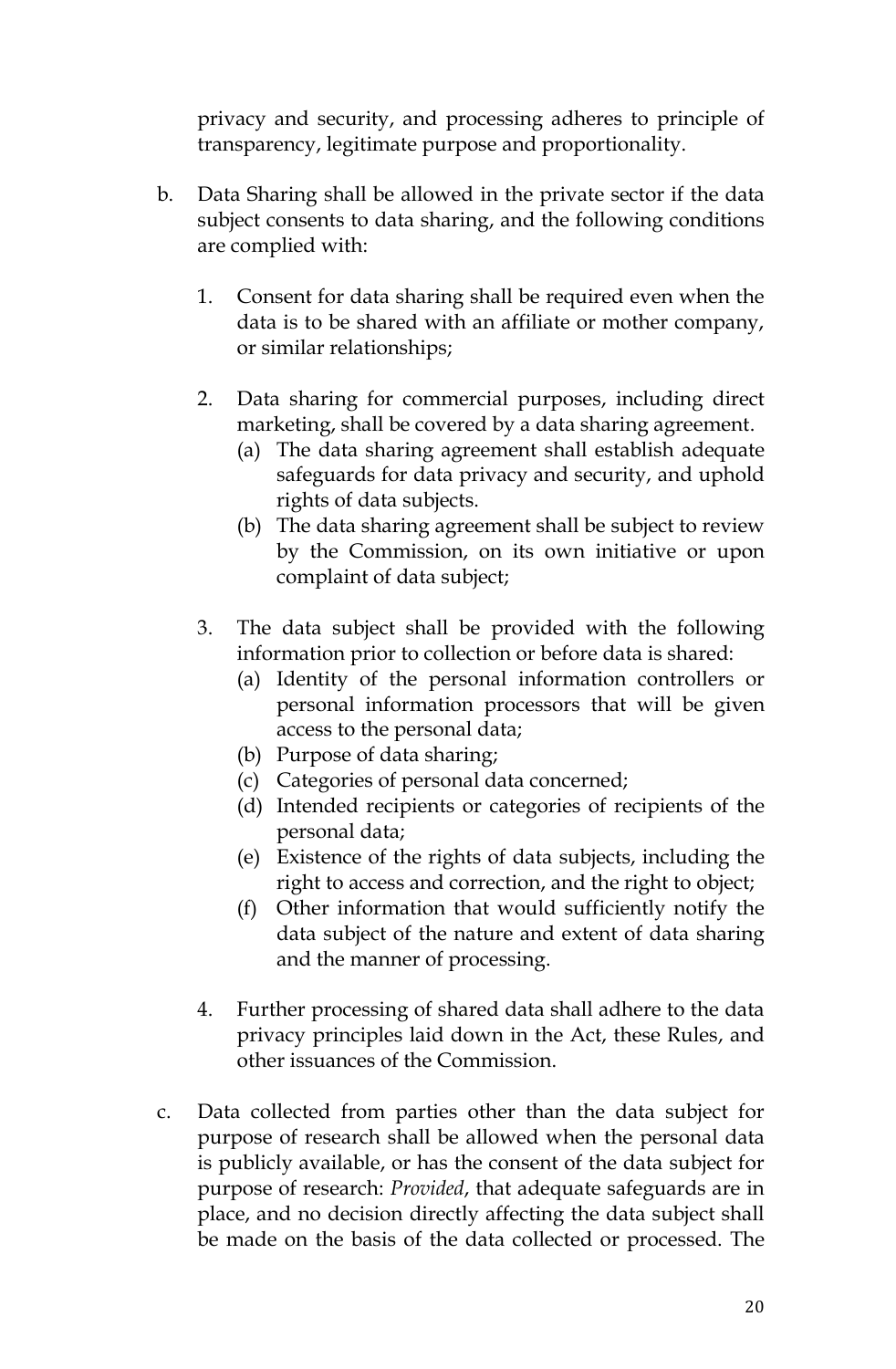rights of the data subject shall be upheld without compromising research integrity.

- d. Data sharing between government agencies for the purpose of a public function or provision of a public service shall be covered a data sharing agreement.
	- 1. Any or all government agencies party to the agreement shall comply with the Act, these Rules, and all other issuances of the Commission, including putting in place adequate safeguards for data privacy and security.
	- 2. The data sharing agreement shall be subject to review of the Commission, on its own initiative or upon complaint of data subject.

# **Rule V. Lawful Processing of Personal Data**

**Section 21.** *Criteria for Lawful Processing of Personal Information***.** Processing of personal information is allowed, unless prohibited by law. For processing to be lawful, any of the following conditions must be complied with:

- a. The data subject must have given his or her consent prior to the collection, or as soon as practicable and reasonable;
- b. The processing involves the personal information of a data subject who is a party to a contractual agreement, in order to fulfill obligations under the contract or to take steps at the request of the data subject prior to entering the said agreement;
- c. The processing is necessary for compliance with a legal obligation to which the personal information controller is subject;
- d. The processing is necessary to protect vitally important interests of the data subject, including his or her life and health;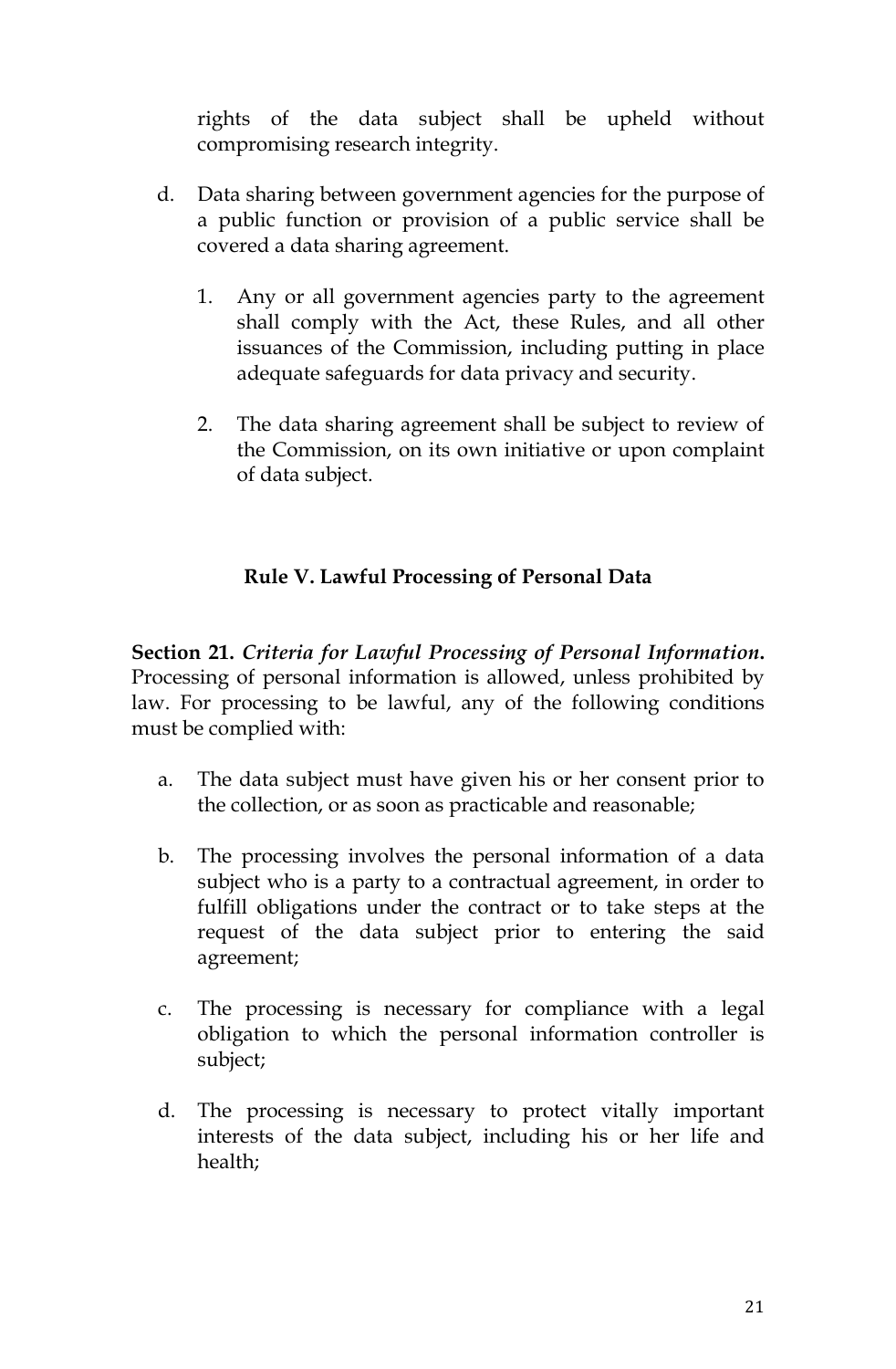- e. The processing of personal information is necessary to respond to national emergency or to comply with the requirements of public order and safety, as prescribed by law;
- f. The processing of personal information is necessary for the fulfillment of the constitutional or statutory mandate of a public authority; or
- g. The processing is necessary to pursue the legitimate interests of the personal information controller, or by a third party or parties to whom the data is disclosed, except where such interests are overridden by fundamental rights and freedoms of the data subject, which require protection under the Philippine Constitution.

**Section 22.** *Sensitive Personal Information and Privileged Information***.** The processing of sensitive personal and privileged information is prohibited, except in any of the following cases:

- a. Consent is given by data subject, or by the parties to the exchange of privileged information, prior to the processing of the sensitive personal information or privileged information, which shall be undertaken pursuant to a declared, specified, and legitimate purpose;
- b. The processing of the sensitive personal information or privileged information is provided for by existing laws and regulations: *Provided*, that said laws and regulations do not require the consent of the data subject for the processing, and guarantee the protection of personal data;
- c. The processing is necessary to protect the life and health of the data subject or another person, and the data subject is not legally or physically able to express his or her consent prior to the processing;
- d. The processing is necessary to achieve the lawful and noncommercial objectives of public organizations and their associations provided that:
	- 1. Processing is confined and related to the bona fide members of these organizations or their associations;
	- 2. The sensitive personal information are not transferred to third parties; and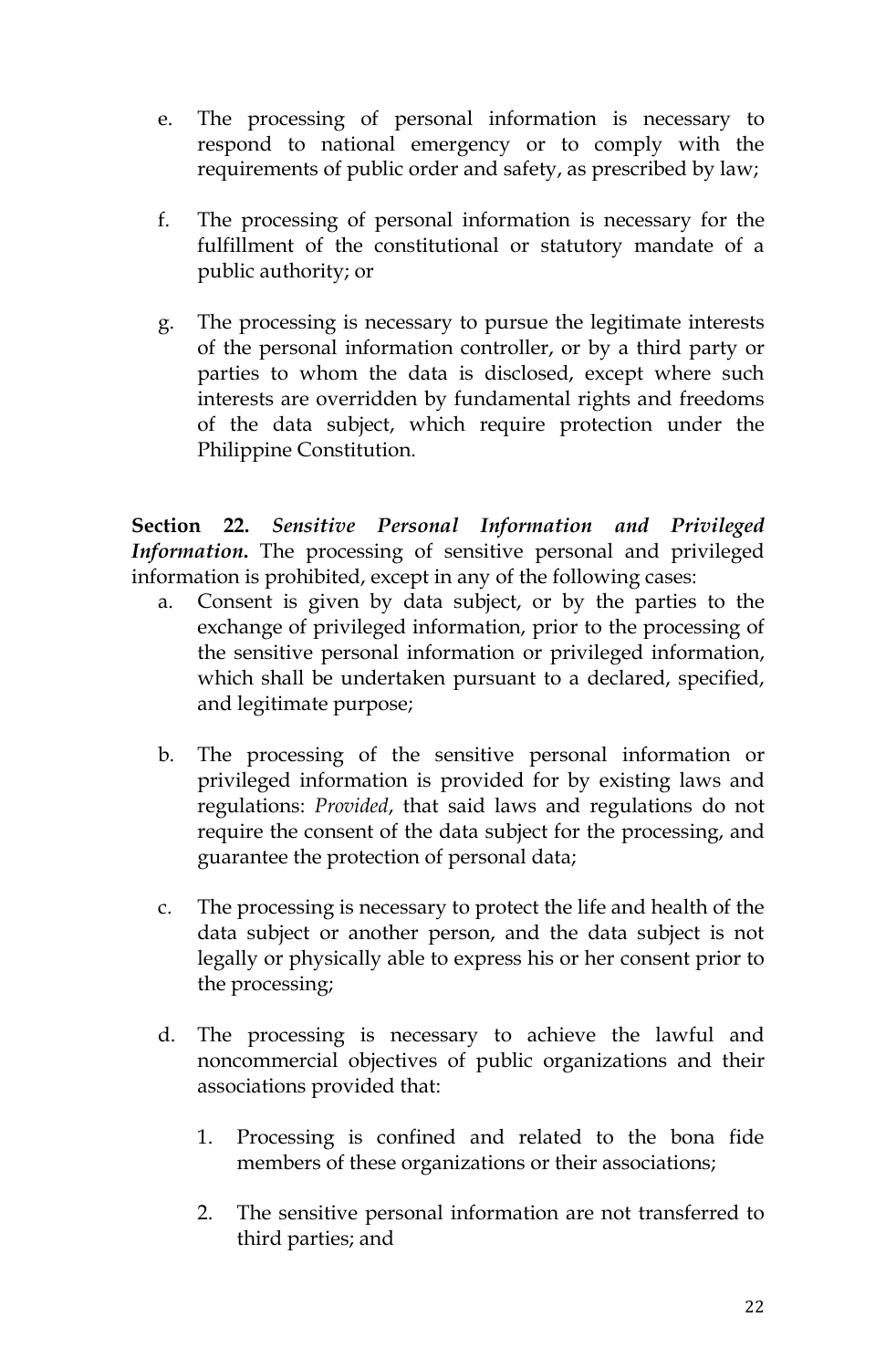- 3. Consent of the data subject was obtained prior to processing;
- e. The processing is necessary for the purpose of medical treatment: *Provided*, that it is carried out by a medical practitioner or a medical treatment institution, and an adequate level of protection of personal data is ensured; or
- f. The processing concerns sensitive personal information or privileged information necessary for the protection of lawful rights and interests of natural or legal persons in court proceedings, or the establishment, exercise, or defense of legal claims, or when provided to government or public authority pursuant to a constitutional or statutory mandate.

**Section 23.** *Extension of Privileged Communication*. Personal information controllers may invoke the principle of privileged communication over privileged information that they lawfully control or process. Subject to existing laws and regulations, any evidence gathered from privileged information is inadmissible.

When the Commission inquires upon communication claimed to be privileged, the personal information controller concerned shall prove the nature of the communication in an executive session. Should the communication be determined as privileged, it shall be excluded from evidence, and the contents thereof shall not form part of the records of the case: *Provided*, that where the privileged communication itself is the subject of a breach, or a privacy concern or investigation, it may be disclosed to the Commission but only to the extent necessary for the purpose of investigation, without including the contents thereof in the records.

**Section 24.** *Surveillance of Suspects and Interception of Recording of Communications.* Section 7 of Republic Act No. 9372, otherwise known as the "Human Security Act of 2007", is hereby amended to include the condition that the processing of personal data for the purpose of surveillance, interception, or recording of communications shall comply with the Data Privacy Act, including adherence to the principles of transparency, proportionality, and legitimate purpose.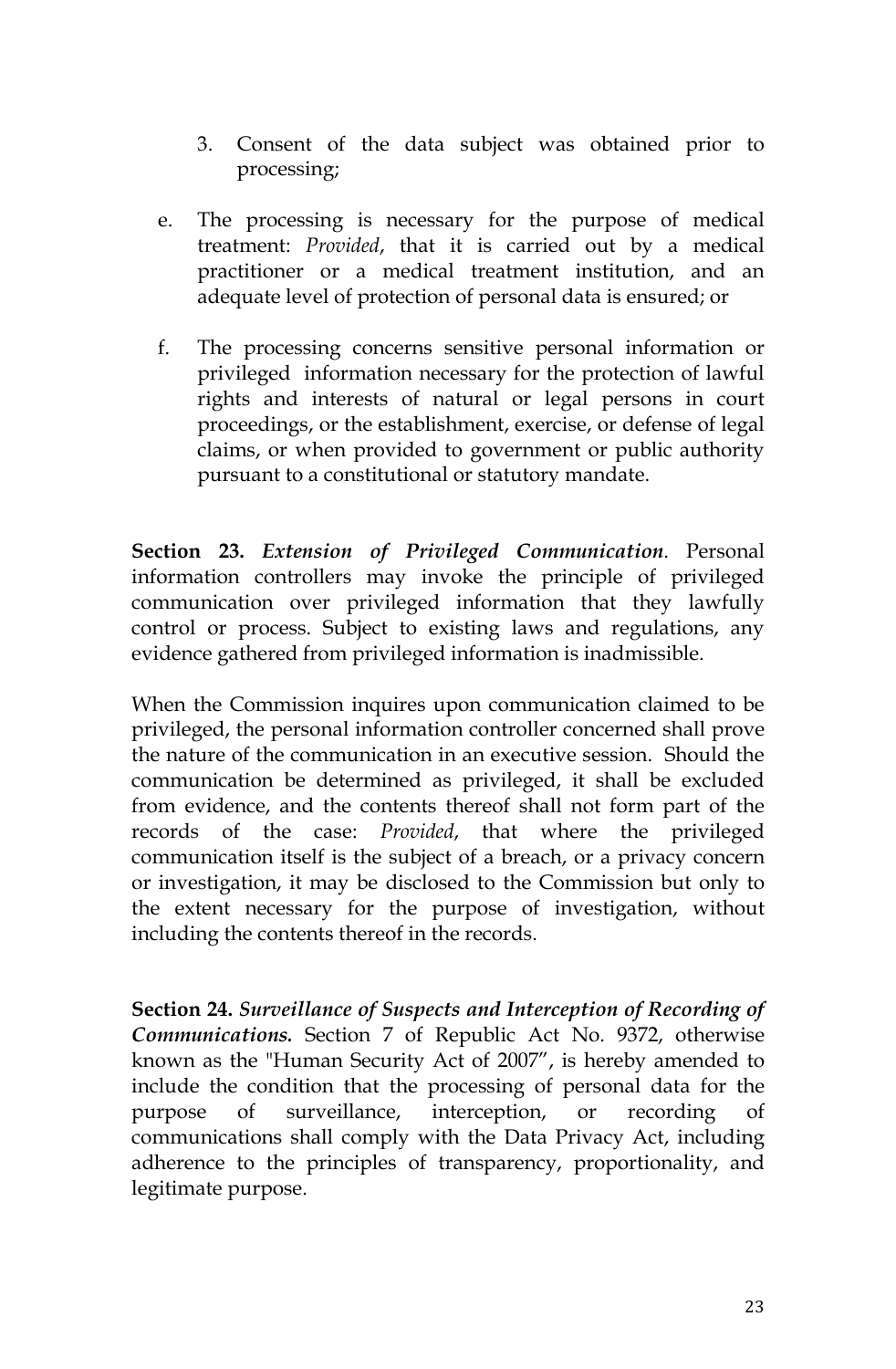### **Rule VI. Security Measures for the Protection of Personal Data**

**Section 25.** *Data Privacy and Security.* Personal information controllers and personal information processors shall implement reasonable and appropriate organizational, physical, and technical security measures for the protection of personal data.

The personal information controller and personal information processor shall take steps to ensure that any natural person acting under their authority and who has access to personal data, does not process them except upon their instructions, or as required by law.

The security measures shall aim to maintain the availability, integrity, and confidentiality of personal data and are intended for the protection of personal data against any accidental or unlawful destruction, alteration, and disclosure, as well as against any other unlawful processing. These measures shall be implemented to protect personal data against natural dangers such as accidental loss or destruction, and human dangers such as unlawful access, fraudulent misuse, unlawful destruction, alteration and contamination.

**Section 26**. *Organizational Security Measures***.** Where appropriate, personal information controllers and personal information processors shall comply with the following guidelines for organizational security:

- a. Compliance Officers. Any natural or juridical person or other body involved in the processing of personal data shall designate an individual or individuals who shall function as data protection officer, compliance officer or otherwise be accountable for ensuring compliance with applicable laws and regulations for the protection of data privacy and security.
- b. Data Protection Policies. Any natural or juridical person or other body involved in the processing of personal data shall implement appropriate data protection policies that provide for organization, physical, and technical security measures, and, for such purpose, take into account the nature, scope, context and purposes of the processing, as well as the risks posed to the rights and freedoms of data subjects.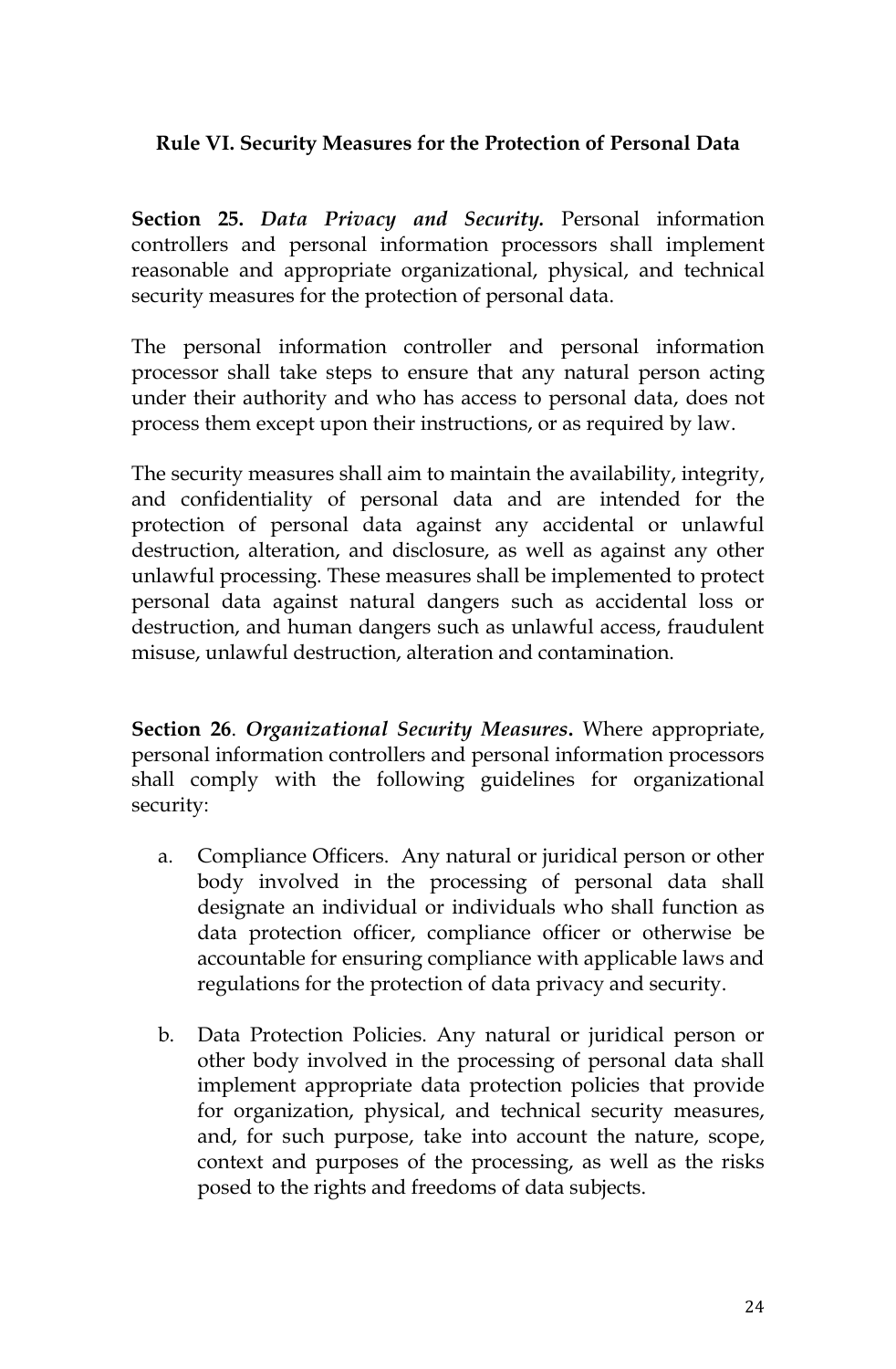- 1. The policies shall implement data protection principles both at the time of the determination of the means for processing and at the time of the processing itself.
- 2. The policies shall implement appropriate security measures that, by default, ensure only personal data which is necessary for the specified purpose of the processing are processed. They shall determine the amount of personal data collected, including the extent of processing involved, the period of their storage, and their accessibility.
- 3. The polices shall provide for documentation, regular review, evaluation, and updating of the privacy and security policies and practices.
- c. Records of Processing Activities. Any natural or juridical person or other body involved in the processing of personal data shall maintain records that sufficiently describe its data processing system, and identify the duties and responsibilities of those individuals who will have access to personal data. Records should include:
	- 1. Information about the purpose of the processing of personal data, including any intended future processing or data sharing;
	- 2. A description of all categories of data subjects, personal data, and recipients of such personal data that will be involved in the processing;
	- 3. General information about the data flow within the organization, from the time of collection, processing, and retention, including the time limits for disposal or erasure of personal data;
	- 4. A general description of the organizational, physical, and technical security measures in place;
	- 5. The name and contact details of the personal information controller and, where applicable, the joint controller, the its representative, and the compliance officer or Data Protection Officer, or any other individual or individuals accountable for ensuring compliance with the applicable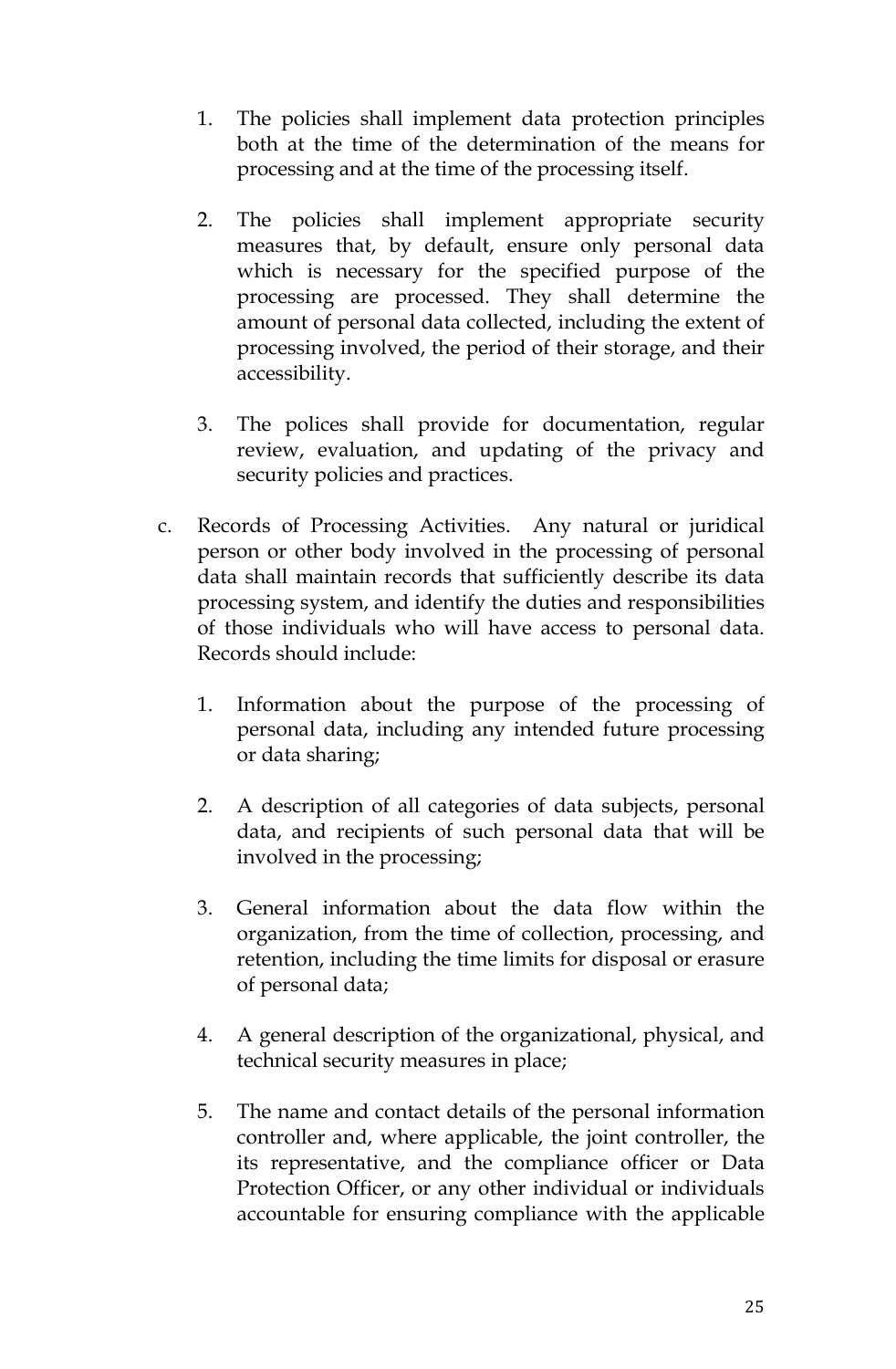laws and regulations for the protection of data privacy and security.

d. Management of Human Resources. Any natural or juridical person or other entity involved in the processing of personal data shall be responsible for selecting and supervising its employees, agents, or representatives, particularly those who will have access to personal data.

The said employees, agents, or representatives shall operate and hold personal data under strict confidentiality if the personal data are not intended for public disclosure. This obligation shall continue even after leaving the public service, transferring to another position, or upon terminating their employment or contractual relations. There shall be capacity building, orientation or training programs for such employees, agents or representatives, regarding privacy or security policies.

- e. Processing of Personal Data. Any natural or juridical person or other body involved in the processing of personal data shall develop, implement and review:
	- 1. A procedure for the collection of personal data, including procedures for obtaining consent, when applicable;
	- 2. Procedures that limit the processing of data, to ensure that it is only to the extent necessary for the declared, specified, and legitimate purpose;
	- 3. Policies for access management, system monitoring, and protocols to follow during security incidents or technical problems;
	- 4. Policies and procedures for data subjects to exercise their rights under the Act;
	- 5. Data retention schedule, including timeline or conditions for erasure or disposal of records.
- f. Contracts with Personal Information Processors. The personal information controller, through appropriate contractual agreements, shall ensure that its personal information processors, where applicable, shall also implement the security measures required by the Act and these Rules. It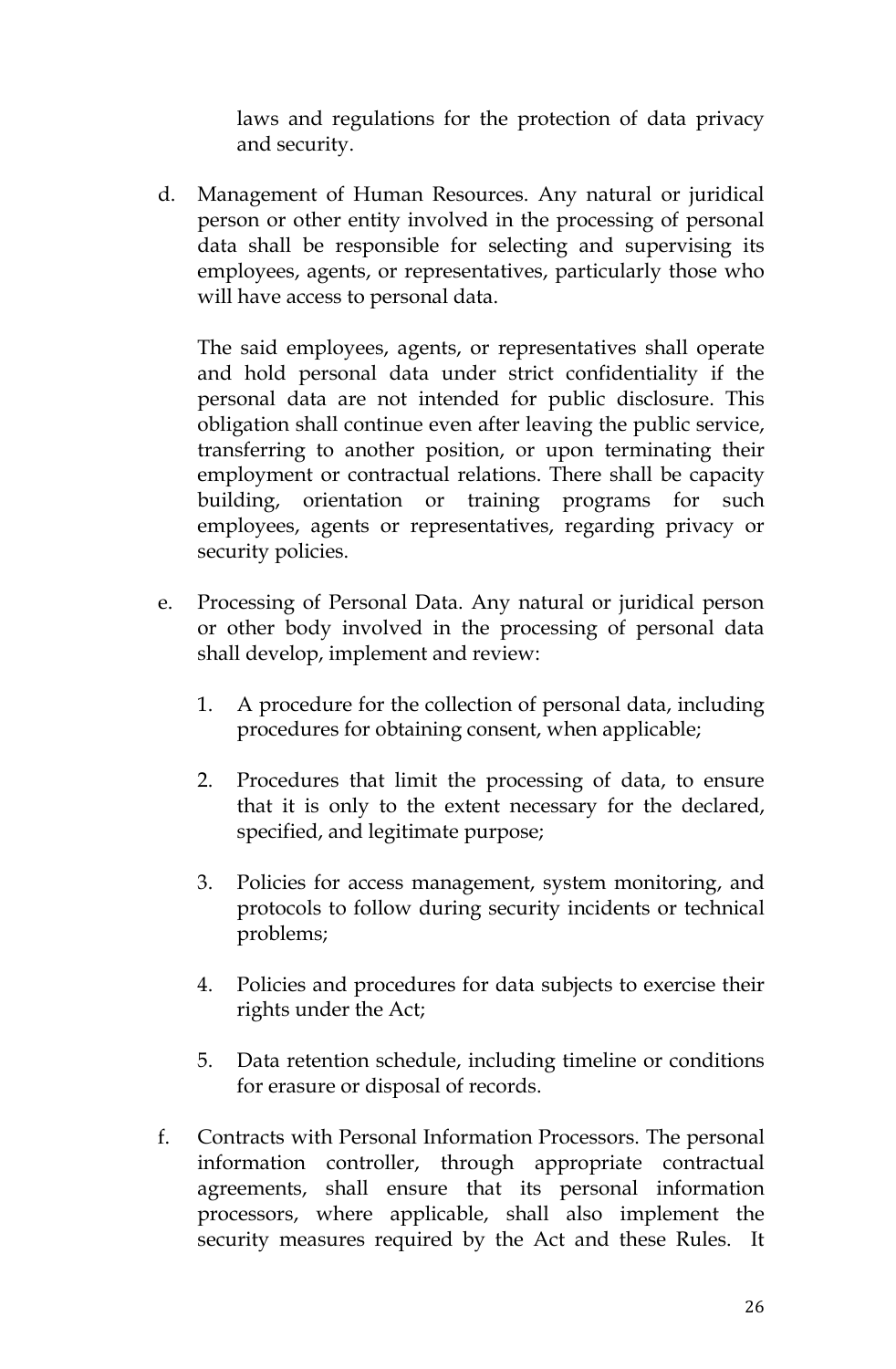shall only engage those personal information processors that provide sufficient guarantees to implement appropriate security measures specified in the Act and these Rules, and ensure the protection of the rights of the data subject.

**Section 27.** *Physical Security Measures***.** Where appropriate, personal information controllers and personal information processors shall comply with the following guidelines for physical security:

- a. Policies and procedures shall be implemented to monitor and limit access to and activities in the room, workstation or facility, including guidelines that specify the proper use of and access to electronic media;
- b. Design of office space and work stations, including the physical arrangement of furniture and equipment, shall provide privacy to anyone processing personal data, taking into consideration the environment and accessibility to the public;
- c. The duties, responsibilities and schedule of individuals involved in the processing of personal data shall be clearly defined to ensure that only the individuals actually performing official duties shall be in the room or work station, at any given time;
- d. Any natural or juridical person or other body involved in the processing of personal data shall implement Policies and procedures regarding the transfer, removal, disposal, and reuse of electronic media, to ensure appropriate protection of personal data;
- e. Policies and procedures that prevent the mechanical destruction of files and equipment shall be established. The room and workstation used in the processing of personal data shall, as far as practicable, be secured against natural disasters, power disturbances, external access, and other similar threats.

**Section 28.** *Guidelines for Technical Security Measures*. Where appropriate, personal information controllers and personal information processors shall adopt and establish the following technical security measures: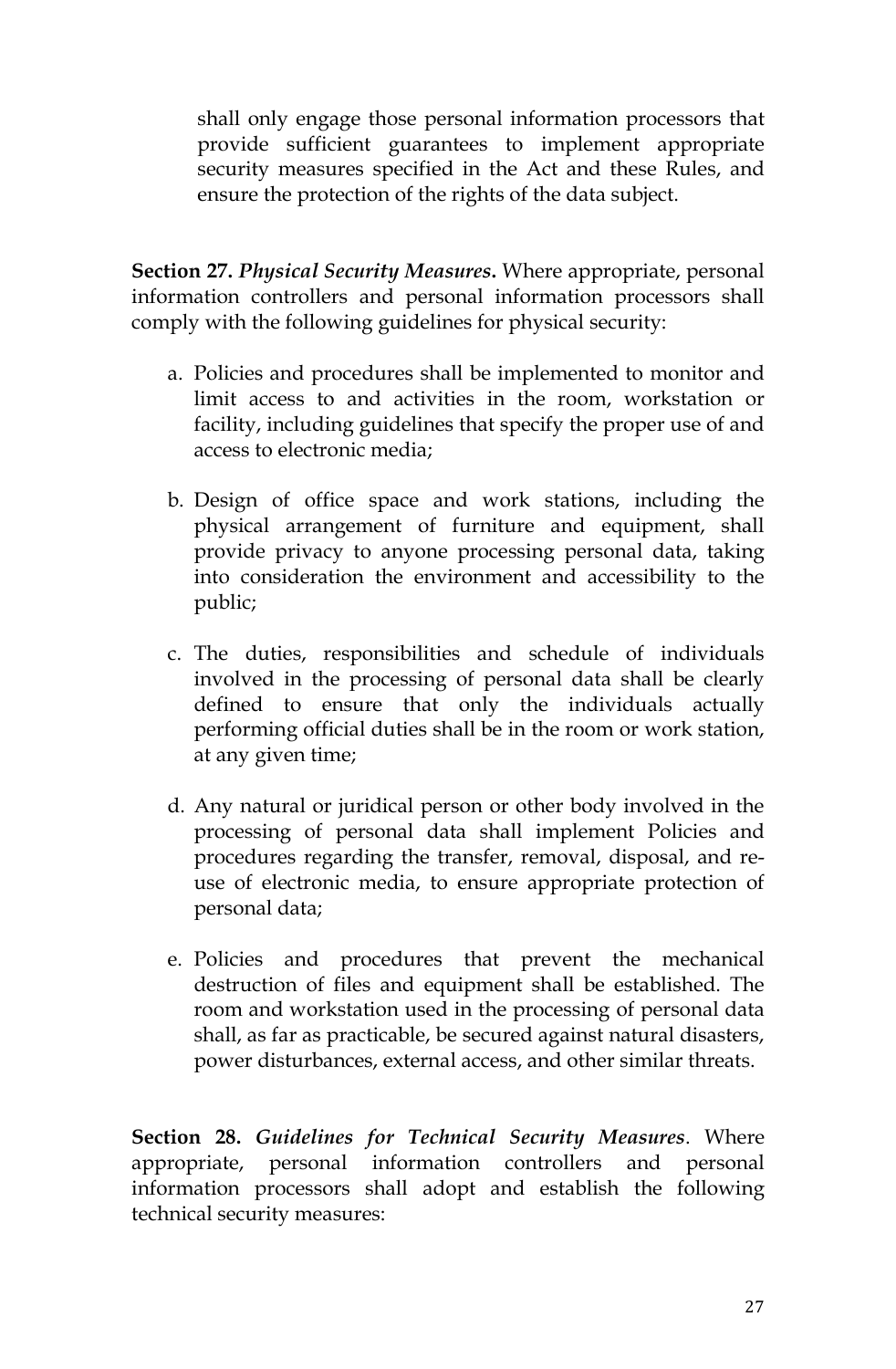- a. A security policy with respect to the processing of personal data;
- b. Safeguards to protect their computer network against accidental, unlawful or unauthorized usage, any interference which will affect data integrity or hinder the functioning or availability of the system, and unauthorized access through an electronic network;
- c. The ability to ensure and maintain the confidentiality, integrity, availability, and resilience of their processing systems and services;
- d. Regular monitoring for security breaches, and a process both for identifying and accessing reasonably foreseeable vulnerabilities in their computer networks, and for taking preventive, corrective, and mitigating action against security incidents that can lead to a personal data breach;
- e. The ability to restore the availability and access to personal data in a timely manner in the event of a physical or technical incident;
- f. A process for regularly testing, assessing, and evaluating the effectiveness of security measures;
- g. Encryption of personal data during storage and while in transit, authentication process, and other technical security measures that control and limit access.

**Section 29.** *Appropriate Level of Security.* The Commission shall monitor the compliance of natural or juridical person or other body involved in the processing of personal data, specifically their security measures, with the guidelines provided in these Rules and subsequent issuances of the Commission. In determining the level of security appropriate for a particular personal information controller or personal information processor, the Commission shall take into account the nature of the personal data that requires protection, the risks posed by the processing, the size of the organization and complexity of its operations, current data privacy best practices, and the cost of security implementation. The security measures provided herein shall be subject to regular review and evaluation, and may be updated as necessary by the Commission in separate issuances, taking into account the most appropriate standard recognized by the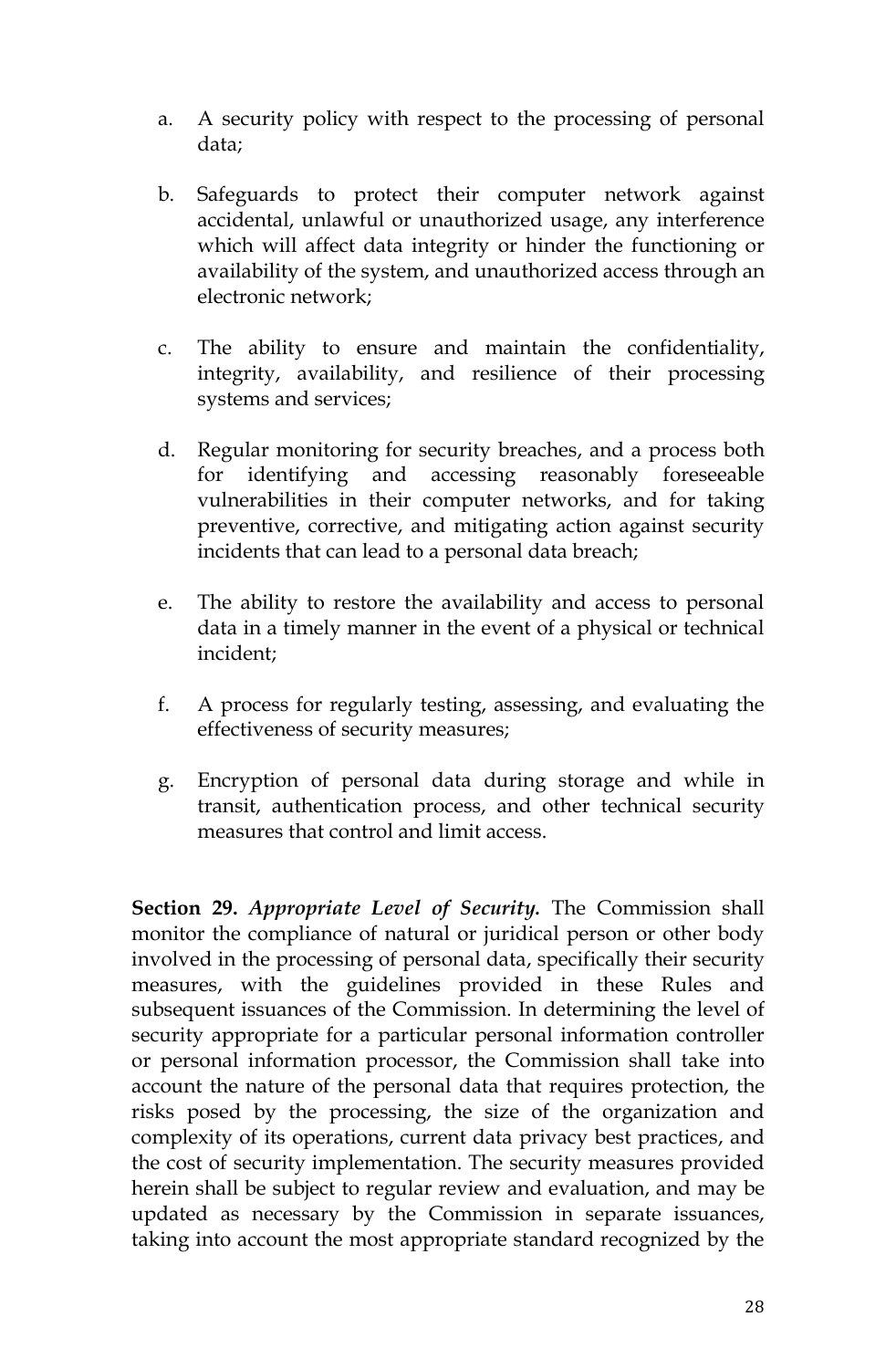information and communications technology industry and data privacy best practices.

### **Rule VII. Security of Sensitive Personal Information in Government**

**Section 30.** *Responsibility of Heads of Agencies*. All sensitive personal information maintained by the government, its agencies, and instrumentalities shall be secured, as far as practicable, with the use of the most appropriate standard recognized by the information and communications technology industry, subject to these Rules and other issuances of the Commission. The head of each government agency or instrumentality shall be responsible for complying with the security requirements mentioned herein. The Commission shall monitor government agency compliance and may recommend the necessary action in order to satisfy the minimum standards.

### **Section 31.** *Requirements Relating to Access by Agency Personnel to Sensitive Personal Information*.

- a. On-site and Online Access.
	- 1. No employee of the government shall have access to sensitive personal information on government property or through online facilities unless he or she the employee has received a security clearance from the head of the source agency. The source agency is the government agency who originally collected the personal data.
	- 2. A source agency shall strictly regulate access to sensitive personal information under its custody or control, particularly when it allows online access. An employee of the government shall only be granted a security clearance when the performance of his or her official functions or the provision of a public service directly depends on and cannot otherwise be performed unless access to the personal data is allowed.
	- 3. Where allowed under the next preceding sections, online access to sensitive personal information shall be subject to the following conditions: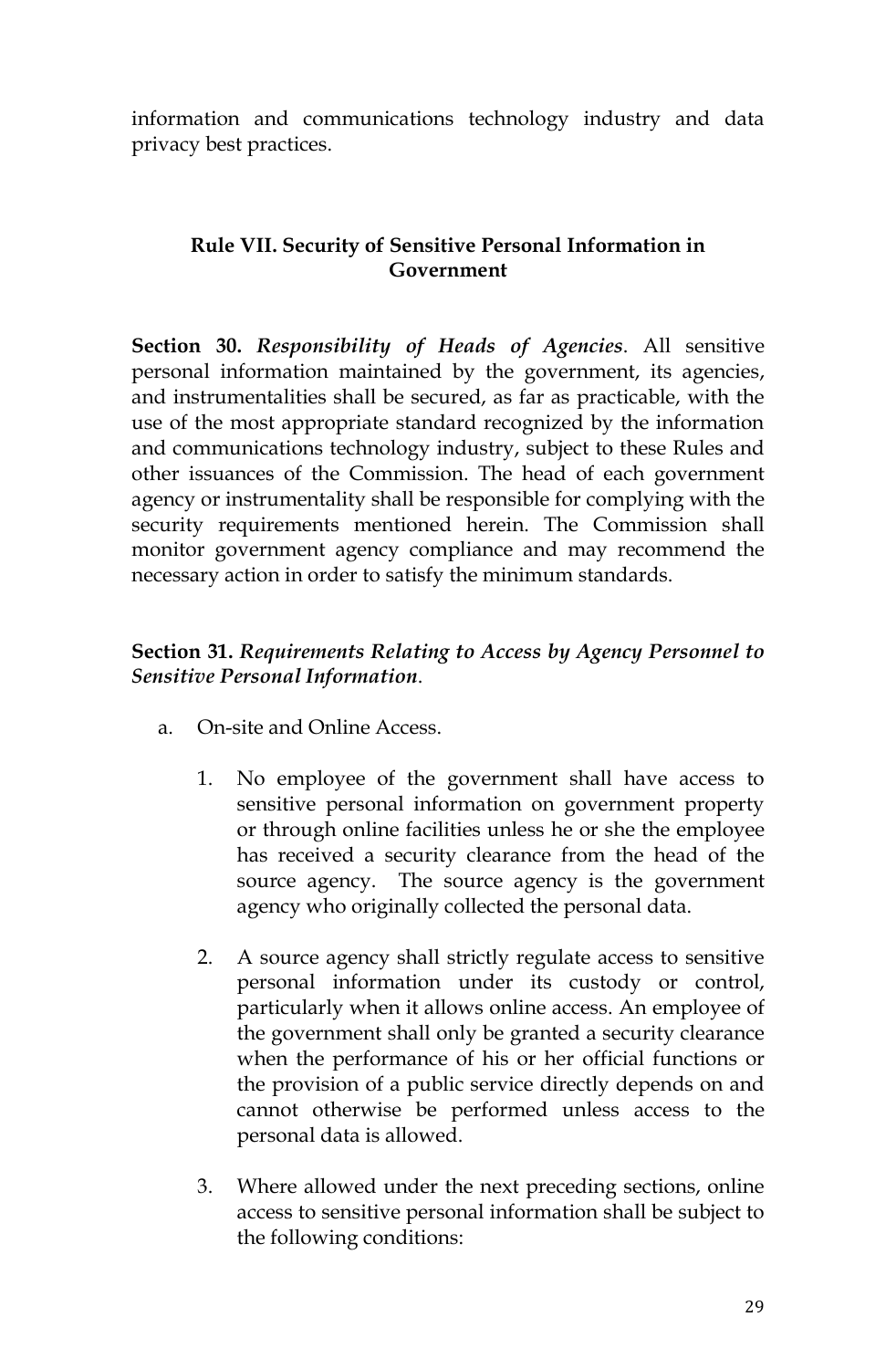- (a) An information technology governance framework has been designed and implemented;
- (b) Sufficient organizational, physical and technical security measures have been established;
- (c) The agency is capable of protecting sensitive personal information in accordance with data privacy practices and standards recognized by the information and communication technology industry;
- (d) The employee of the government is only given online access to sensitive personal information necessary for the performance of official functions or the provision of a public service.
- b. Off-site access.
	- 1. Sensitive personal information maintained by an agency may not be transported or accessed from a location off or outside of government property, whether by its agent or employee, unless the head of agency has ensured the implementation of privacy policies and appropriate security measures. A request for such transportation or access shall be submitted to and approved by the head of agency. The request must include proper accountability mechanisms in the processing of data.
	- 2. The head of agency shall approve requests for off-site access in accordance with the following guidelines:
		- (a) Deadline for Approval or Disapproval. The head of agency shall approve or disapprove the request within two (2) business days after the date of submission of the request. Where no action is taken by the head of agency, the request is considered disapproved;
		- (b) Limitation to One thousand (1,000) Records. Where a request is approved, the head of agency shall limit the access to not more than one thousand (1,000) records at a time, subject to the next succeeding paragraph.
		- (c) Encryption. Any technology used to store, transport or access sensitive personal information for purposes of off-site access approved under this subsection shall be secured by the use of the most secure encryption standard recognized by the Commission.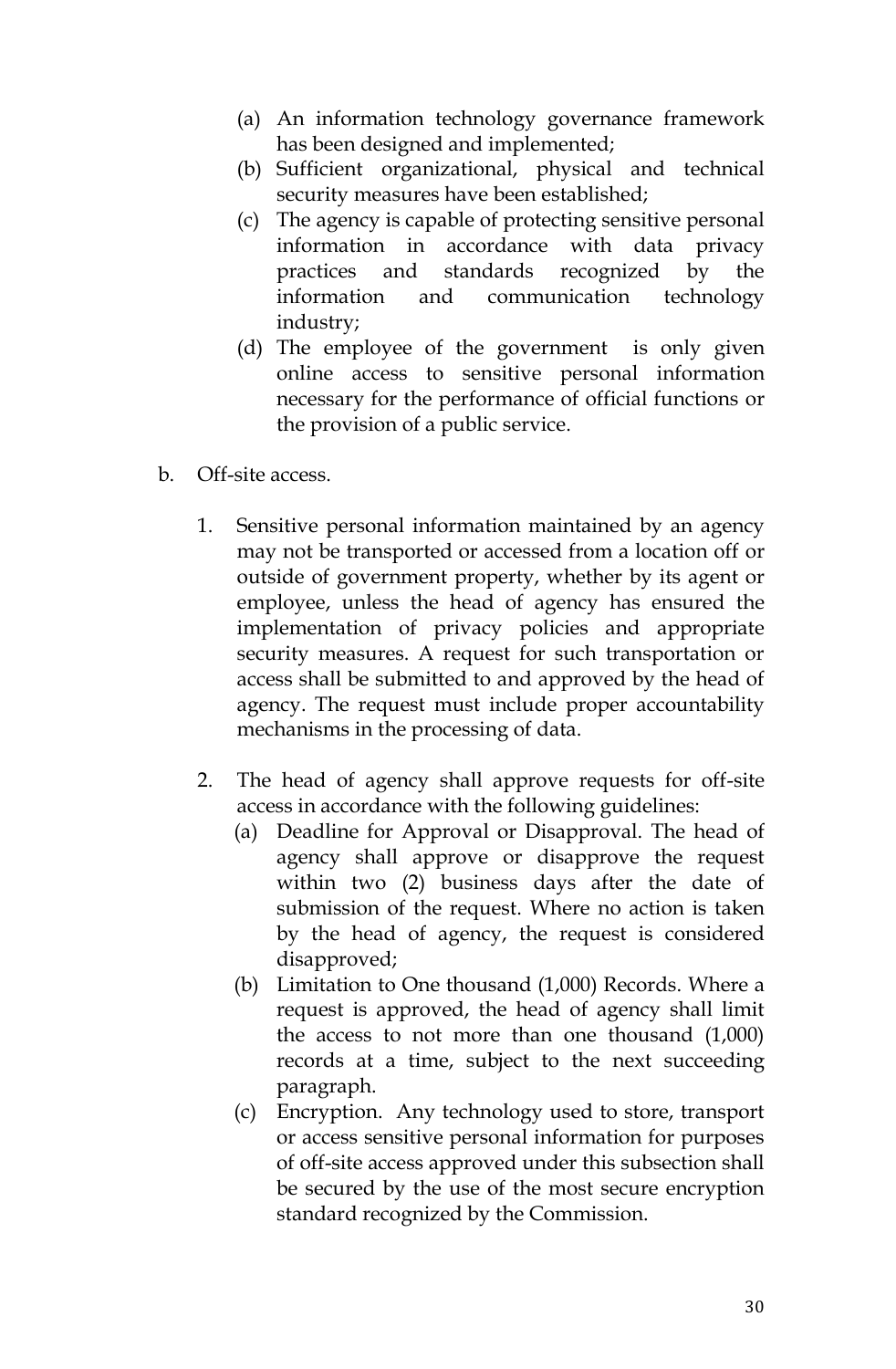**Section 32.** *Implementation of Security Requirements*. Notwithstanding the effective date of these Rules, the requirements in the preceding sections shall be implemented before any off-site or online access request is approved. Any data sharing agreement between a source agency and another government agency shall be subject to review of the Commission on its own initiative or upon complaint of data subject.

**Section 33.** *Applicability to Government Contractors***.** In entering into any contract with a private service provider that may involve accessing or requiring sensitive personal information from one thousand (1,000) or more individuals, a government agency shall require such service provider and its employees to register their personal data processing system with the Commission in accordance with the Act and these Rules. The service provider, as personal information processor, shall comply with the other provisions of the Act and these Rules, particularly the immediately preceding sections, similar to a government agency and its employees.

### **Rule VIII. Rights of Data Subjects**

**Section 34.** *Rights of the Data Subject*. The data subject is entitled to the following rights:

- a. Right to be informed.
	- 1. The data subject has a right to be informed whether personal data pertaining to him or her shall be, are being, or have been processed, including the existence of automated decision-making and profiling.
	- 2. The data subject shall be notified and furnished with information indicated hereunder before the entry of his or her personal data into the processing system of the personal information controller, or at the next practical opportunity:
		- (a) Description of the personal data to be entered into the system;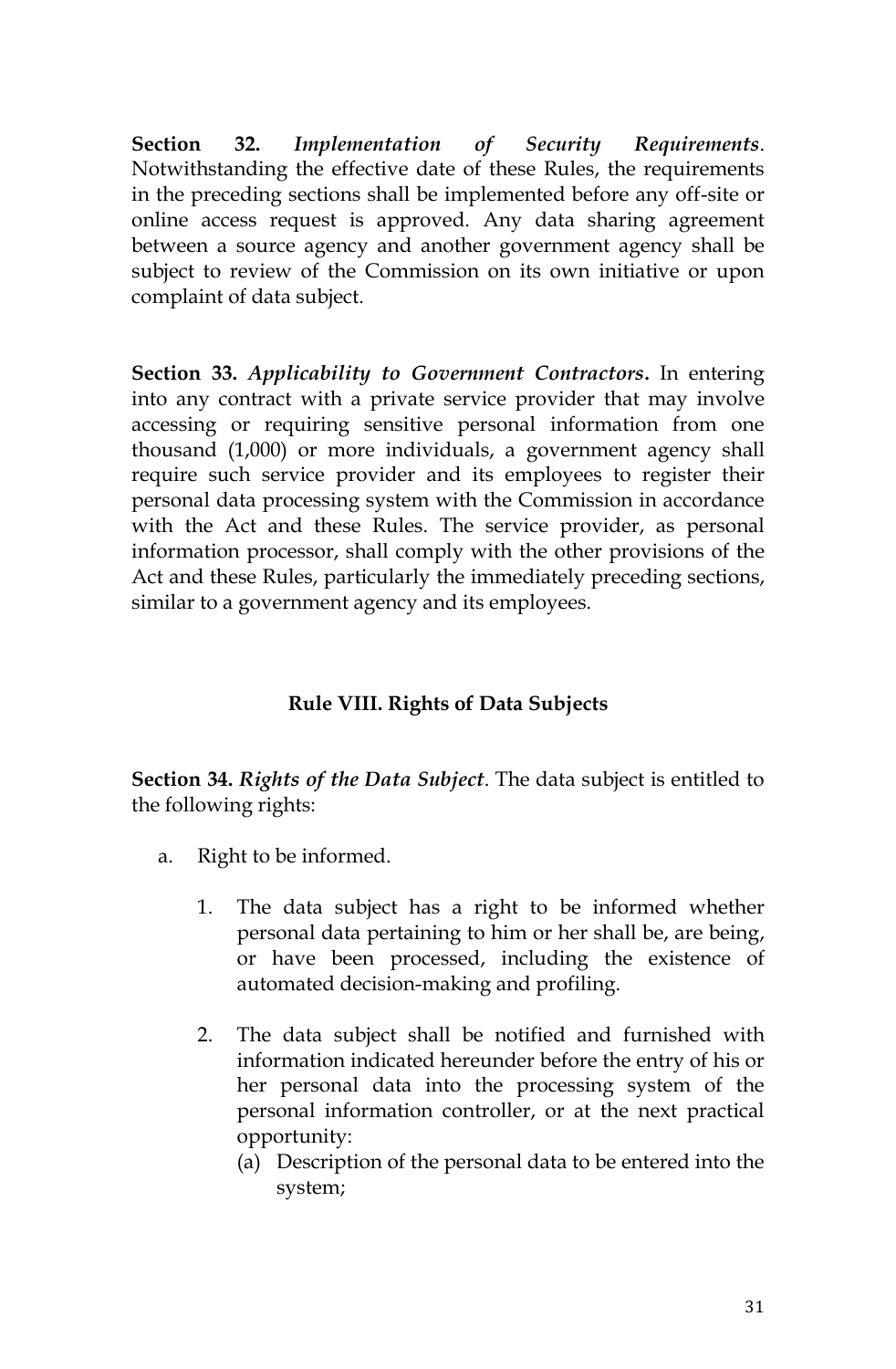- (b) Purposes for which they are being or will be processed, including processing for direct marketing, profiling or historical, statistical or scientific purpose;
- (c) Basis of processing, when processing is not based on the consent of the data subject;
- (d) Scope and method of the personal data processing;
- (e) The recipients or classes of recipients to whom the personal data are or may be disclosed;
- (f) Methods utilized for automated access, if the same is allowed by the data subject, and the extent to which such access is authorized, including meaningful information about the logic involved, as well as the significance and the envisaged consequences of such processing for the data subject;
- (g) The identity and contact details of the personal data controller or its representative;
- (h) The period for which the information will be stored; and
- (i) The existence of their rights as data subjects, including the right to access, correction, and object to the processing, as well as the right to lodge a complaint before the Commission.
- b. Right to object. The data subject shall have the right to object to the processing of his or her personal data, including processing for direct marketing, automated processing or profiling. The data subject shall also be notified and given an opportunity to withhold consent to the processing in case of changes or any amendment to the information supplied or declared to the data subject in the preceding paragraph.

When a data subject objects or withholds consent, the personal information controller shall no longer process the personal data, unless:

- 1. The personal data is needed pursuant to a subpoena;
- 2. The collection and processing are for obvious purposes, including, when it is necessary for the performance of or in relation to a contract or service to which the data subject is a party, or when necessary or desirable in the context of an employer-employee relationship between the collector and the data subject; or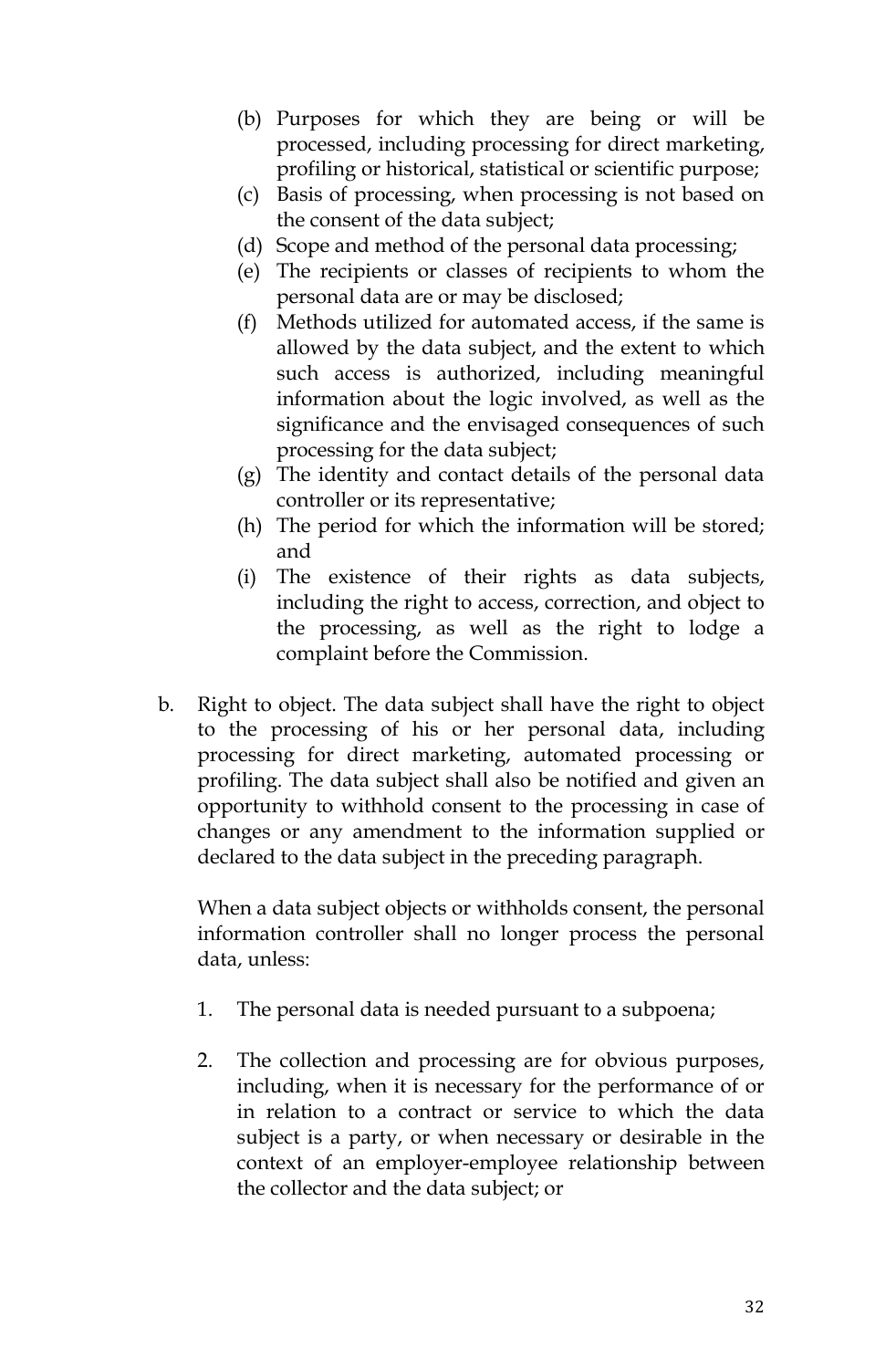- 3. The information is being collected and processed as a result of a legal obligation.
- c. Right to Access. The data subject has the right to reasonable access to, upon demand, the following:
	- 1. Contents of his or her personal data that were processed;
	- 2. Sources from which personal data were obtained;
	- 3. Names and addresses of recipients of the personal data;
	- 4. Manner by which such data were processed;
	- 5. Reasons for the disclosure of the personal data to recipients, if any;
	- 6. Information on automated processes where the data will, or is likely to, be made as the sole basis for any decision that significantly affects or will affect the data subject;
	- 7. Date when his or her personal data concerning the data subject were last accessed and modified; and
	- 8. The designation, name or identity, and address of the personal information controller.
- d. Right to rectification. The data subject has the right to dispute the inaccuracy or error in the personal data and have the personal information controller correct it immediately and accordingly, unless the request is vexatious or otherwise unreasonable. If the personal data has been corrected, the personal information controller shall ensure the accessibility of both the new and the retracted information and the simultaneous receipt of the new and the retracted information by the intended recipients thereof: *Provided*, That receipients or third parties who have previously received such processed personal data shall be informed of its inaccuracy and its rectification, upon reasonable request of the data subject.
- e. Right to Erasure or Blocking. The data subject shall have the right to suspend, withdraw or order the blocking, removal or destruction of his or her personal data from the personal information controller's filing system.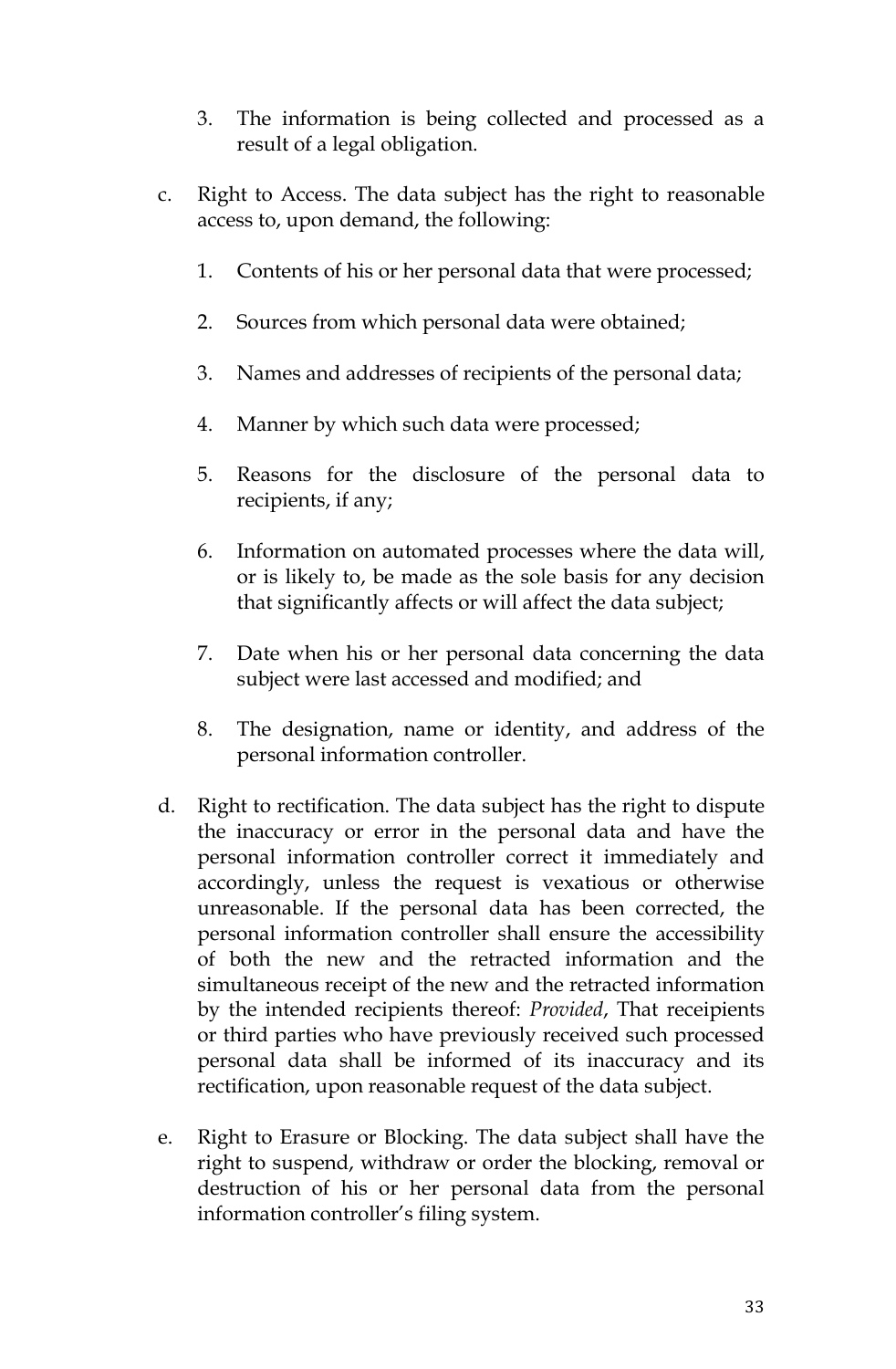- 1. This right may be exercised upon discovery and substantial proof of any of the following:
	- (a) The personal data is incomplete, outdated, false, or unlawfully obtained;
	- (b) The personal data is being used for purpose not authorized by the data subject;
	- (c) The personal data is no longer necessary for the purposes for which they were collected;
	- (d) The data subject withdraws consent or objects to the processing, and there is no other legal ground or overriding legitimate interest for the processing;
	- (e) The personal data concerns private information that is prejudicial to data subject, unless justified by freedom of speech, of expression, or of the press or otherwise authorized;
	- (f) The processing is unlawful;
	- (g) The personal information controller or personal information processor violated the rights of the data subject.
- 2. The personal information controller may notify third parties who have previously received such processed personal information.
- f. Right to damages. The data subject shall be indemnified for any damages sustained due to such inaccurate, incomplete, outdated, false, unlawfully obtained or unauthorized use of personal data, taking into account any violation of his or her rights and freedoms as data subject.

**Section 35.** *Transmissibility of Rights of the Data Subject***.** The lawful heirs and assigns of the data subject may invoke the rights of the data subject to which he or she is an heir or an assignee, at any time after the death of the data subject, or when the data subject is incapacitated or incapable of exercising the rights as enumerated in the immediately preceding section.

**Section 36.** *Right to Data Portability***.** Where his or her personal data is processed by electronic means and in a structured and commonly used format, the data subject shall have the right to obtain from the personal information controller a copy of such data in an electronic or structured format that is commonly used and allows for further use by the data subject. The exercise of this right shall primarily take into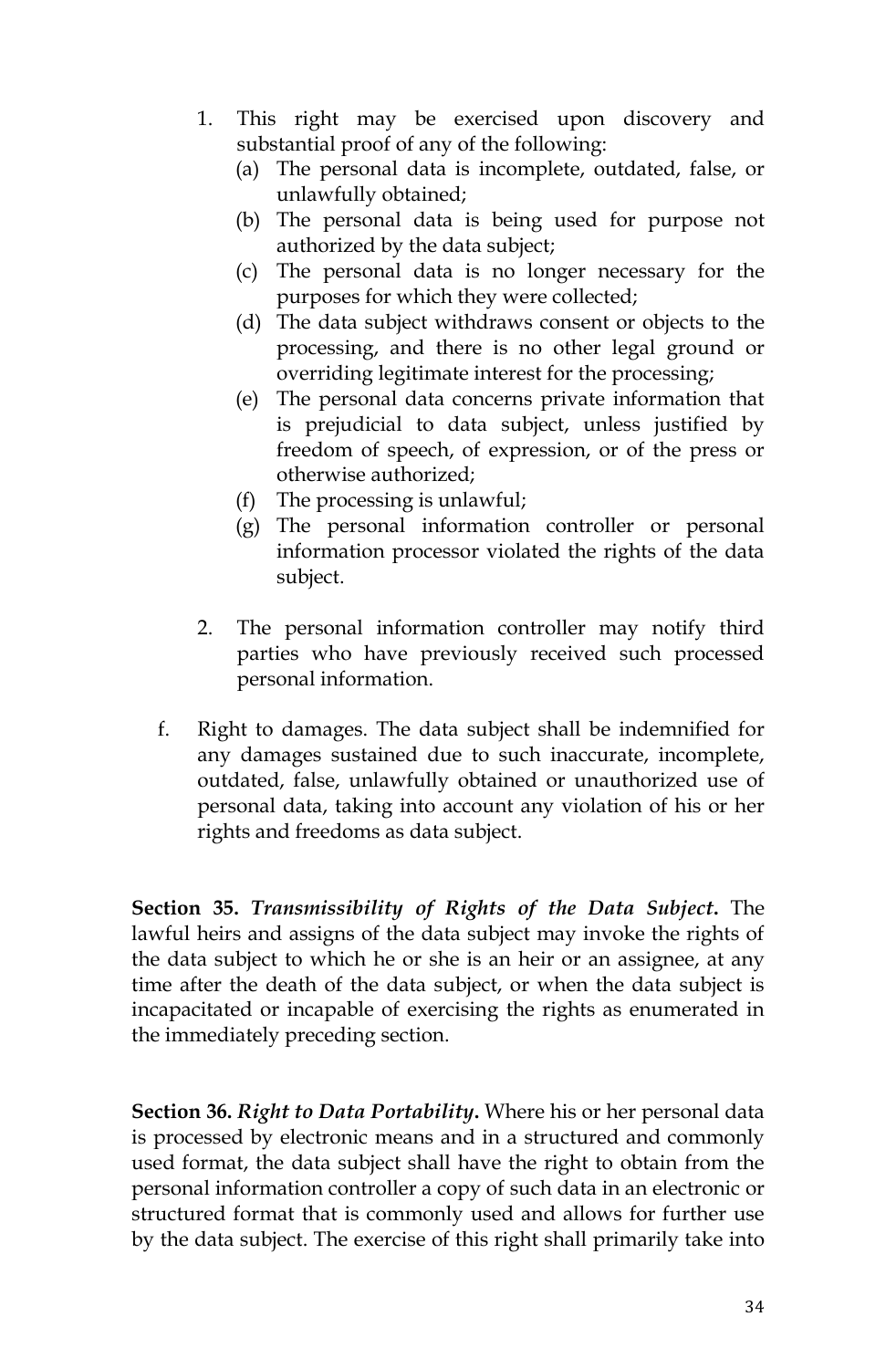account the right of data subject to have control over his or her personal data being processed based on consent or contract, for commercial purpose, or through automated means. The Commission may specify the electronic format referred to above, as well as the technical standards, modalities, procedures and other rules for their transfer.

**Section 37.** *Limitation on Rights*. The immediately preceding sections shall not be applicable if the processed personal data are used only for the needs of scientific and statistical research and, on the basis of such, no activities are carried out and no decisions are taken regarding the data subject: *Provided*, that the personal data shall be held under strict confidentiality and shall be used only for the declared purpose. The said sections are also not applicable to the processing of personal data gathered for the purpose of investigations in relation to any criminal, administrative or tax liabilities of a data subject. Any limitations on the rights of the data subject shall only be to the minimum extent necessary to achieve the purpose of said research or investigation.

# **Rule IX. Data Breach Notification.**

#### **Section 38.** *Data Breach Notification***.**

- a. The Commission and affected data subjects shall be notified by the personal information controller within seventy-two (72) hours upon knowledge of, or when there is reasonable belief by the personal information controller or personal information processor that, a personal data breach requiring notification has occurred.
- b. Notification of personal data breach shall be required when sensitive personal information or any other information that may, under the circumstances, be used to enable identity fraud are reasonably believed to have been acquired by an unauthorized person, and the personal information controller or the Commission believes that such unauthorized acquisition is likely to give rise to a real risk of serious harm to any affected data subject.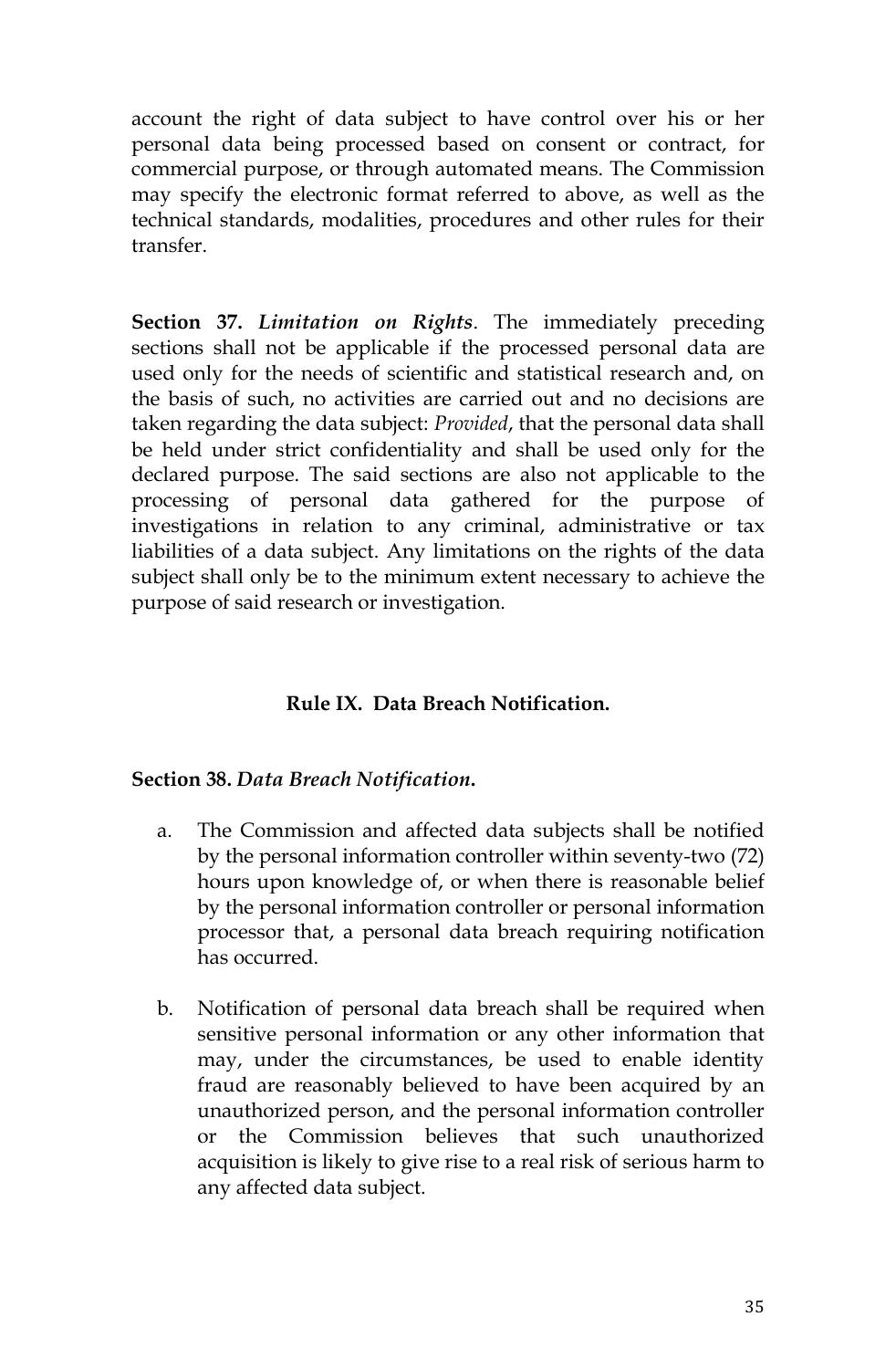c. Depending on the nature of the incident, or if there is delay or failure to notify, the Commission may investigate the circumstances surrounding the personal data breach. Investigations may include on-site examination of systems and procedures.

**Section 39.** *Contents of Notification***.** The notification shall at least describe the nature of the breach, the personal data possibly involved, and the measures taken by the entity to address the breach. The notification shall also include measures taken to reduce the harm or negative consequences of the breach, the representatives of the personal information controller, including their contact details, from whom the data subject can obtain additional information about the breach, and any assistance to be provided to the affected data subjects.

**Section 40.** *Delay of Notification***.** Notification may be delayed only to the extent necessary to determine the scope of the breach, to prevent further disclosures, or to restore reasonable integrity to the information and communications system.

- a. In evaluating if notification is unwarranted, the Commission may take into account compliance by the personal information controller with this section and existence of good faith in the acquisition of personal data.
- b. The Commission may exempt a personal information controller from notification where, in its reasonable judgment, such notification would not be in the public interest, or in the interest of the affected data subjects.
- c. The Commission may authorize postponement of notification where it may hinder the progress of a criminal investigation related to a serious breach.

### **Section 41.** *Breach Report***.**

a. The personal information controller shall notify the Commission by submitting a report, whether written or electronic, containing the required contents of notification. The report shall also include the name of a designated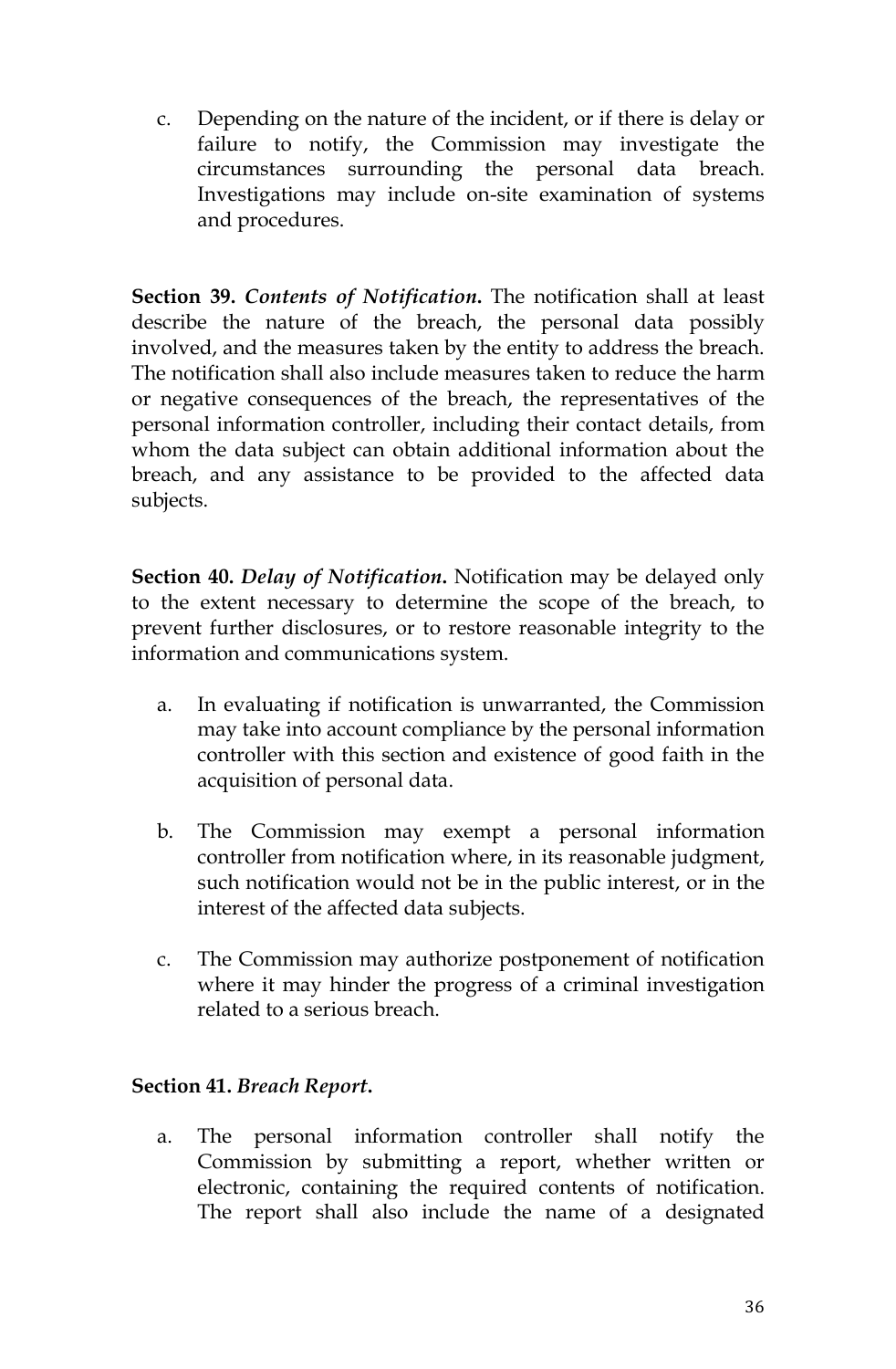representative of the personal information controller, and his or her contact details.

b. All security incidents and personal data breaches shall be documented through written reports, including those not covered by the notification requirements. In the case of personal data breaches, a report shall include the facts surrounding an incident, the effects of such incident, and the remedial actions taken by the personal information controller. In other security incidents not involving personal data, a report containing aggregated data shall constitute sufficient documentation. These reports shall be made available when requested by the Commission. A general summary of the reports shall be submitted to the Commission annually.

**Section 42.** *Procedure for Notification***.** The Procedure for breach notification shall be in accordance with the Act, these Rules, and any other issuance of the Commission.

#### **Rule X. Outsourcing and Subcontracting Agreements.**

**Section 43.** *Subcontract of Personal Data***.** A personal information controller may subcontract or outsource the processing of personal data: *Provided*, that the personal information controller shall use contractual or other reasonable means to ensure that proper safeguards are in place, to ensure the confidentiality, integrity and availability of the personal data processed, prevent its use for unauthorized purposes, and generally, comply with the requirements of the Act, these Rules, other applicable laws for processing of personal data, and other issuances of the Commission.

**Section 44.** *Agreements for Outsourcing***.** Processing by a personal information processor shall be governed by a contract or other legal act that binds the personal information processor to the personal information controller.

a. The contract or legal act shall set out the subject-matter and duration of the processing, the nature and purpose of the processing, the type of personal data and categories of data subjects, the obligations and rights of the personal information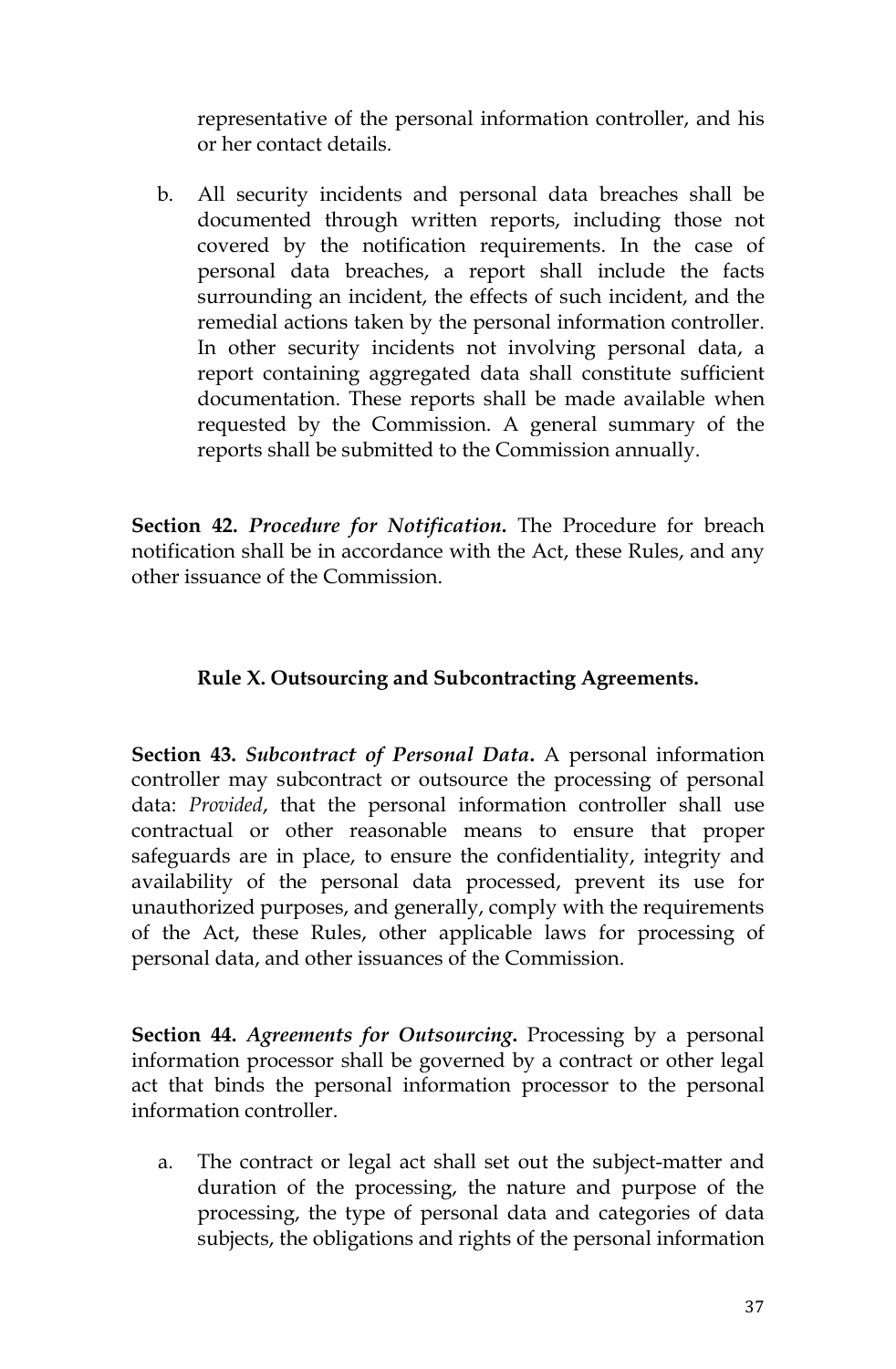controller, and the geographic location of the processing under the subcontracting agreement.

- b. The contract or other legal act shall stipulate, in particular, that the personal information processor shall:
	- 1. Process the personal data only upon the documented instructions of the personal information controller, including transfers of personal data to another country or an international organization, unless such transfer is authorized by law;
	- 2. Ensure that an obligation of confidentiality is imposed on persons authorized to process the personal data;
	- 3. Implement appropriate security measures and comply with the Act, these Rules, and other issuances of the Commission;
	- 4. Not engage another processor without prior instruction from the personal information controller: *Provided*, that any such arrangement shall ensure that the same obligations for data protection under the contract or legal act are implemented, taking into account the nature of the processing;
	- 5. Assist the personal information controller, by appropriate technical and organizational measures and to the extent possible, fulfill the obligation to respond to requests by data subjects relative to the exercise of their rights;
	- 6. Assist the personal information controller in ensuring compliance with the Act, these Rules, other relevant laws, and other issuances of the Commission, taking into account the nature of processing and the information available to the personal information processor;
	- 7. At the choice of the personal information controller, delete or return all personal data to the personal information controller after the end of the provision of services relating to the processing: *Provided*, that this includes deleting existing copies unless storage is authorized by the Act or another law;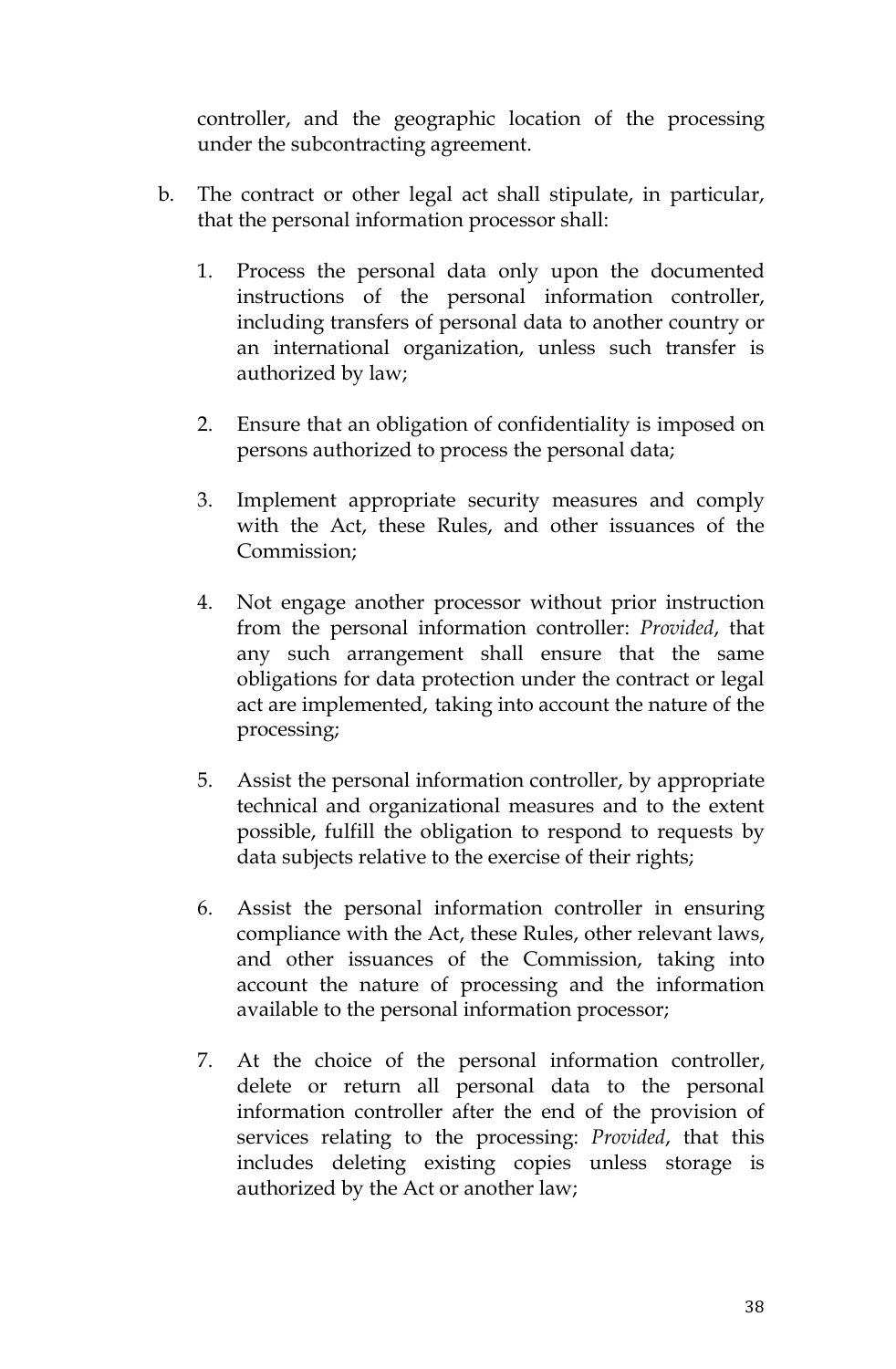- 8. Make available to the personal information controller all information necessary to demonstrate compliance with the obligations laid down in the Act, and allow for and contribute to audits, including inspections, conducted by the personal information controller or another auditor mandated by the latter;
- 9. Immediately inform the personal information controller if, in its opinion, an instruction infringes the Act, these Rules, or any other issuance of the Commission.

**Section 45.** *Duty of personal information processor***.** The personal information processor shall comply with the requirements of the Act, these Rules, other applicable laws, and other issuances of the Commission, in addition to obligations provided in a contract, or other legal act with a personal information controller.

# **Rule XI. Registration and Compliance Requirements**

**Section 46.** *Enforcement of the Data Privacy Act*. Pursuant to the mandate of the Commission to administer and implement the Act, and to ensure the compliance of personal information controllers with its obligations under the law, the Commission requires the following:

- a. Registration of personal data processing systems operating in the country that involves accessing or requiring sensitive personal information of at least one thousand (1,000) individuals, including the personal data processing system of contractors, and their personnel, entering into contracts with government agencies;
- b. Notification of automated processing operations where the processing becomes the sole basis of making decisions that would significantly affect the data subject;
- c. Annual report of the summary of documented security incidents and personal data breaches;
- d. Compliance with other requirements that may be provided in other issuances of the Commission.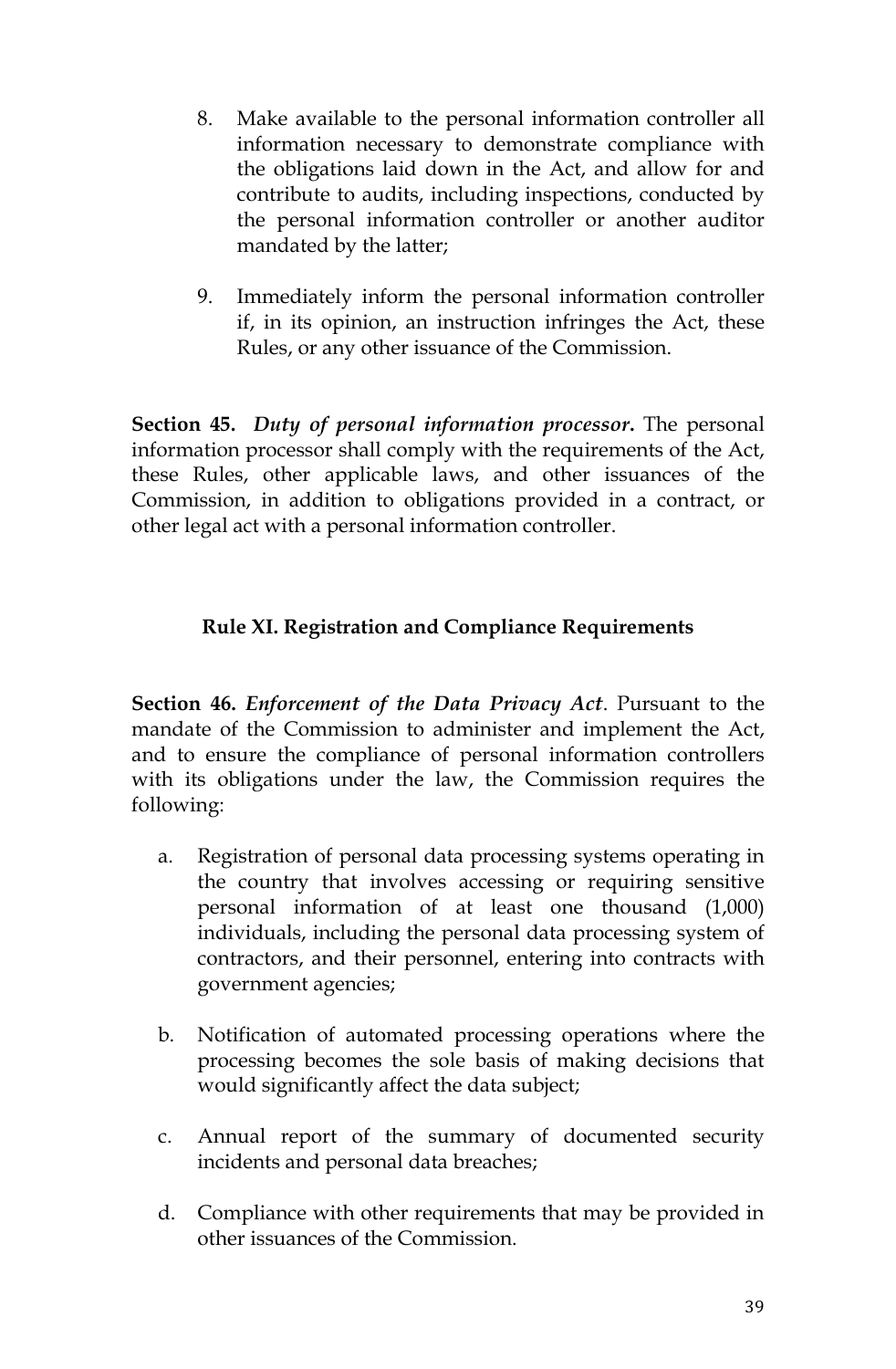**Section 47.** *Registration of Personal Data Processing Systems***.** The personal information controller or personal information processor that employs fewer than two hundred fifty (250) persons shall not be required to register unless the processing it carries out is likely to pose a risk to the rights and freedoms of data subjects, the processing is not occasional, or the processing includes sensitive personal information of at least one thousand (1,000) individuals.

- a. The contents of registration shall include:
	- 1. The name and address of the personal information controller or personal information processor, and of its representative, if any, including their contact details;
	- 2. The purpose or purposes of the processing, and whether processing is being done under an outsourcing or subcontracting agreement;
	- 3. A description of the category or categories of data subjects, and of the data or categories of data relating to them;
	- 4. The recipients or categories of recipients to whom the data might be disclosed;
	- 5. Proposed transfers of personal data outside the Philippines;
	- 6. A general description of privacy and security measures for data protection;
	- 7. Brief description of the data processing system;
	- 8. Copy of all policies relating to data governance, data privacy, and information security;
	- 9. Attestation to all certifications attained that are related to information and communications processing; and
	- 10. Name and contact details of the compliance or data protection officer, which shall immediately be updated in case of changes.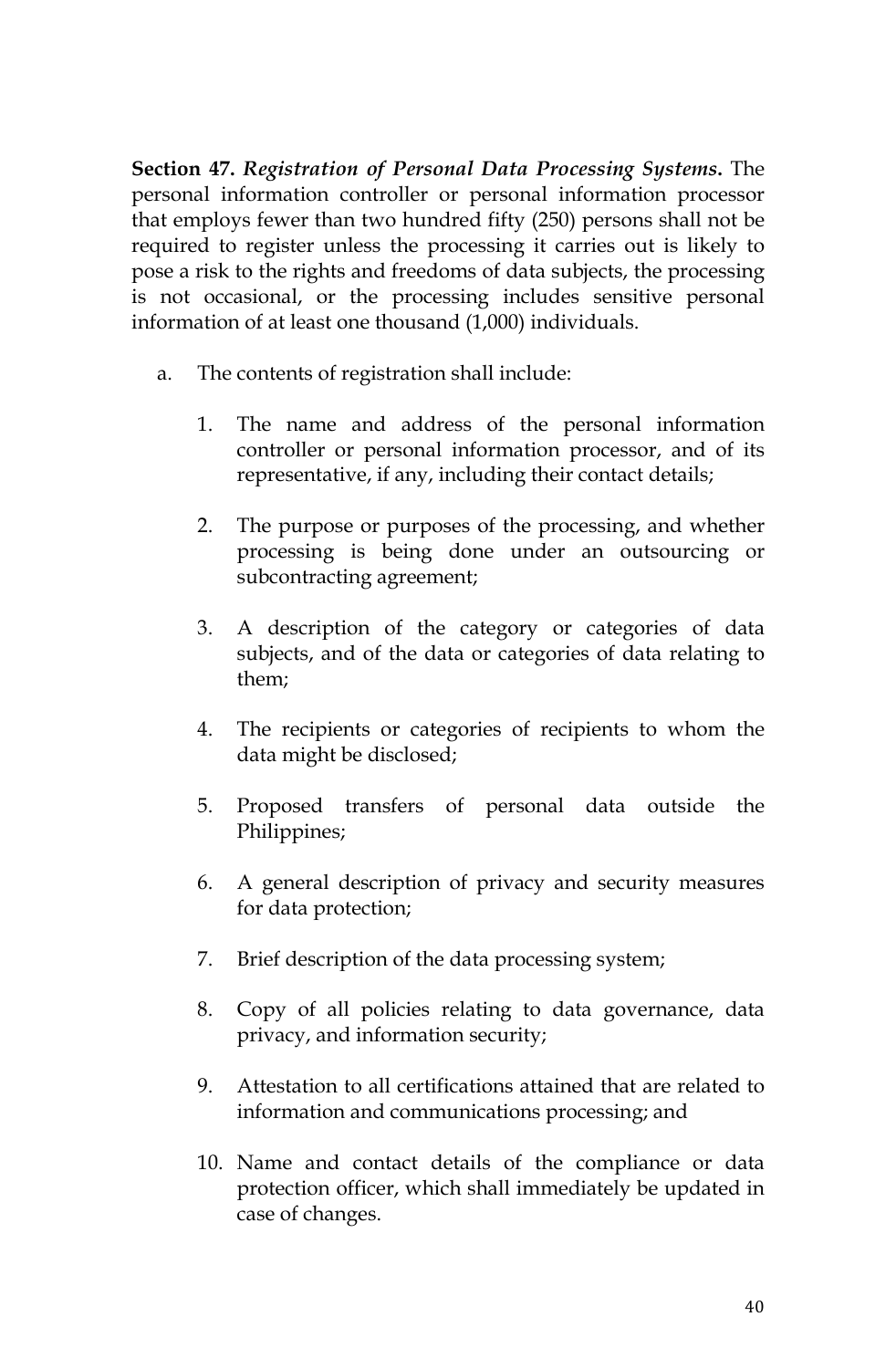b. The procedure for registration shall be in accordance with these Rules and other issuances of the Commission.

**Section 48.** *Notification of Automated Processing Operations***.** The personal information controller carrying out any wholly or partly automated processing operations or set of such operations intended to serve a single purpose or several related purposes shall notify the Commission when the automated processing becomes the sole basis for making decisions about a data subject, and when the decision would significantly affect the data subject.

- a. The notification shall include the following information:
	- 1. Purpose of processing;
	- 2. Categories of personal data to undergo processing;
	- 3. Category or categories of data subject;
	- 4. Consent forms or manner of obtaining consent;
	- 5. The recipients or categories of recipients to whom the data are to be disclosed;
	- 6. The length of time the data are to be stored;
	- 7. Methods and logic utilized for automated processing;
	- 8. Decisions relating to the data subject that would be made on the basis of processed data or that would significantly affect the rights and freedoms of data subject; and
	- 9. Names and contact details of the compliance or data protection officer.
- b. No decision with legal effects concerning a data subject shall be made solely on the basis of automated processing without the consent of the data subject.

**Section 49.** *Review by the Commission*. The following are subject to the review of the Commission, upon its own initiative or upon the filing of a complaint by a data subject: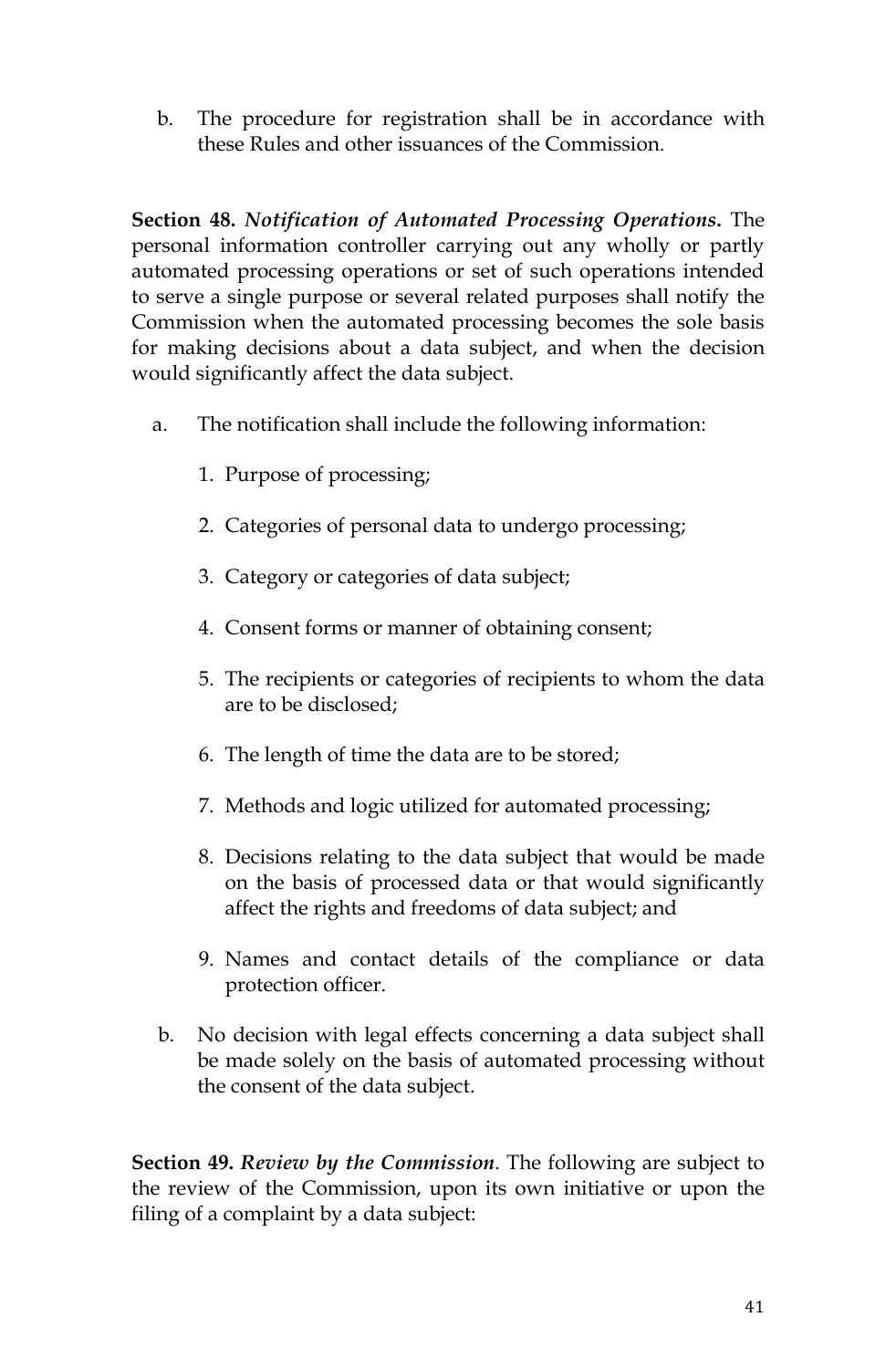- a. Compliance by a personal information controller or personal information processor with the Act, these Rules, and other issuances of the Commission;
- b. Compliance by a personal information controller or personal information processor with the requirement of establishing adequate safeguards for data privacy and security;
- c. Any data sharing agreement, outsourcing contract, and similar contracts involving the processing of personal data, and its implementation;
- d. Any off-site or online access to sensitive personal data in government allowed by a head of agency;
- e. Processing of personal data for research purposes, public functions, or commercial activities;
- f. Any reported violation of the rights and freedoms of data subjects;
- g. Other matters necessary to ensure the effective implementation and administration of the Act, these Rules, and other issuances of the Commission.

### **Rule XII. Rules on Accountability**

**Section 50.** *Accountability for Transfer of Personal Data***.** A personal information controller shall be responsible for any personal data under its control or custody, including information that have been outsourced or transferred to a personal information processor or a third party for processing, whether domestically or internationally, subject to cross-border arrangement and cooperation.

a. A personal information controller shall be accountable for complying with the requirements of the Act, these Rules, and other issuances of the Commission. It shall use contractual or other reasonable means to provide a comparable level of protection to the personal data while it is being processed by a personal information processor or third party.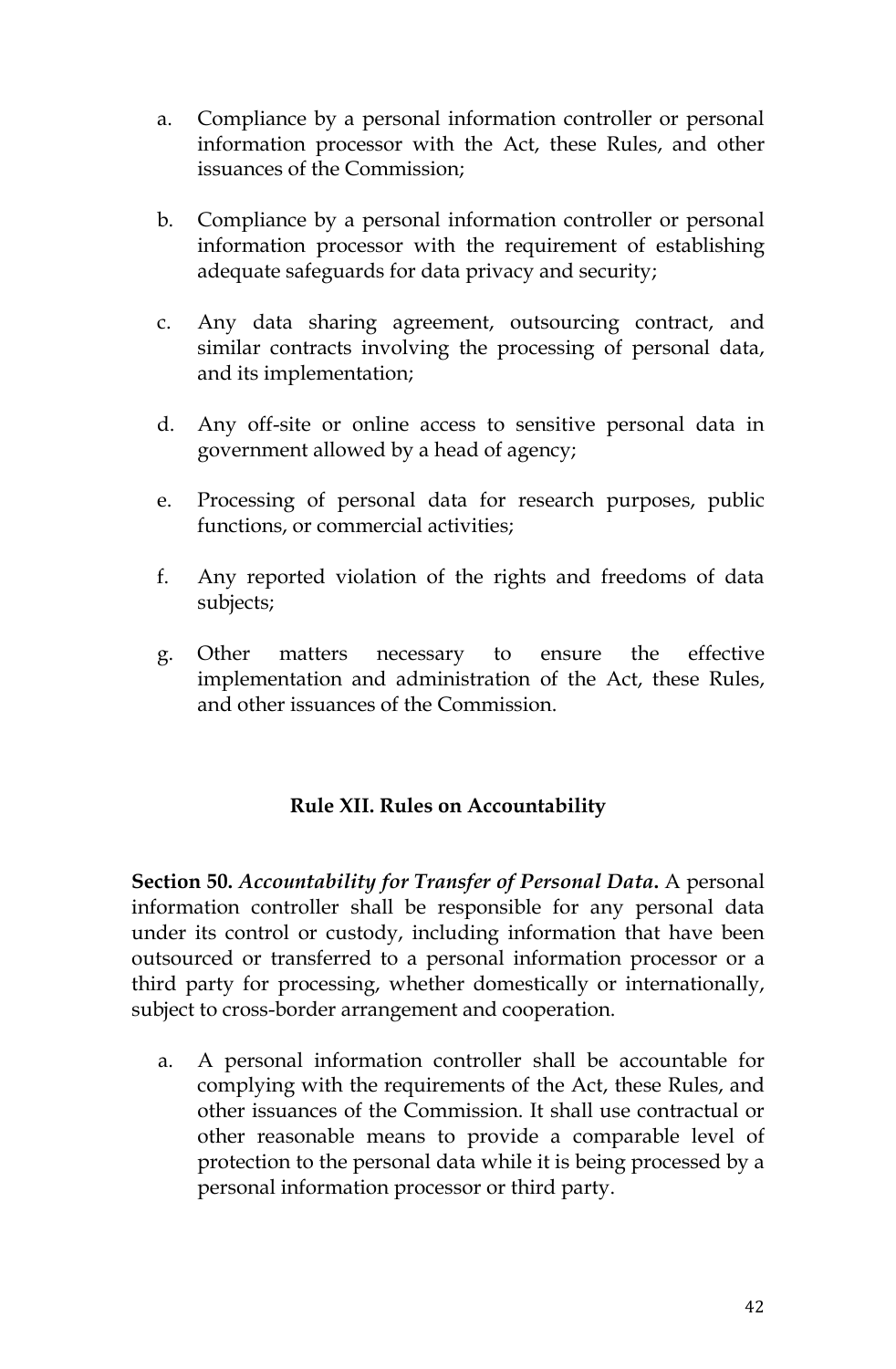b. A personal information controller shall designate an individual or individuals who are accountable for its compliance with the Act. The identity of the individual or individuals so designated shall be made known to a data subject upon request.

### **Section 51.** *Accountability for Violation of the Act, these Rules and Other Issuances of the Commission*.

- a. Any natural or juridical person, or other body involved in the processing of personal data, who fails to comply with the Act, these Rules, and other issuances of the Commission, shall be liable for such violation, and shall be subject to its corresponding sanction, penalty, or fine, without prejudice to any civil or criminal liability, as may be applicable.
- b. In cases where a data subject files a complaint for violation of his or her rights as data subject, and for any injury suffered as a result of the processing of his or her personal data, the Commission may award indemnity on the basis of the applicable provisions of the New Civil Code.
- c. In case of criminal acts and their corresponding personal penalties, the person who committed the unlawful act or omission shall be recommended for prosecution by the Commission based on substantial evidence. If the offender is a corporation, partnership, or any juridical person, the responsible officers, as the case may be, who participated in, or by their gross negligence, allowed the commission of the crime, shall be recommended for prosecution by the Commission based on substantial evidence.

### **Rule XIII. Penalties**

### **Section 52.** *Unauthorized Processing of Personal Information and Sensitive Personal Information*.

a. A penalty of imprisonment ranging from one (1) year to three (3) years and a fine of not less than Five hundred thousand pesos (Php500,000.00) but not more than Two million pesos (Php2,000,000.00) shall be imposed on persons who process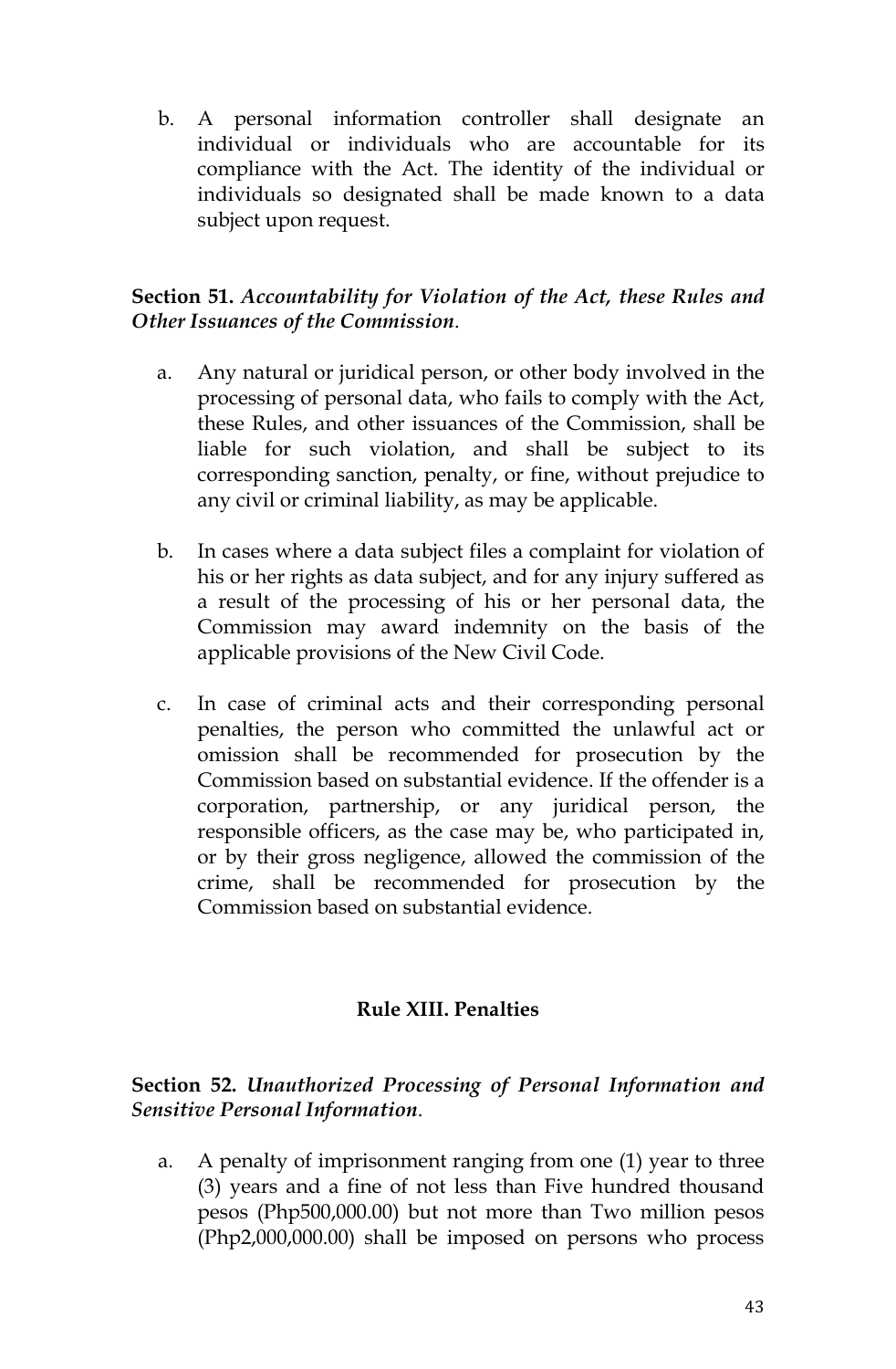personal information without the consent of the data subject, or without being authorized under the Act or any existing law.

b. A penalty of imprisonment ranging from three (3) years to six (6) years and a fine of not less than Five hundred thousand pesos (Php500,000.00) but not more than Four million pesos (Php4,000,000.00) shall be imposed on persons who process sensitive personal information without the consent of the data subject, or without being authorized under the Act or any existing law.

# **Section 53.** *Accessing Personal Information and Sensitive Personal Information Due to Negligence***.**

- a. A penalty of imprisonment ranging from one (1) year to three (3) years and a fine of not less than Five hundred thousand pesos (Php500,000.00) but not more than Two million pesos (Php2,000,000.00) shall be imposed on persons who, due to negligence, provided access to personal information without being authorized under the Act or any existing law.
- b. A penalty of imprisonment ranging from three (3) years to six (6) years and a fine of not less than Five hundred thousand pesos (Php500,000.00) but not more than Four million pesos (Php4,000,000.00) shall be imposed on persons who, due to negligence, provided access to sensitive personal information without being authorized under the Act or any existing law.

### **Section 54.** *Improper Disposal of Personal Information and Sensitive Personal Information*.

a. A penalty of imprisonment ranging from six (6) months to two (2) years and a fine of not less than One hundred thousand pesos (Php100,000.00) but not more than Five hundred thousand pesos (Php500,000.00) shall be imposed on persons who knowingly or negligently dispose, discard, or abandon the personal information of an individual in an area accessible to the public or has otherwise placed the personal information of an individual in its container for trash collection.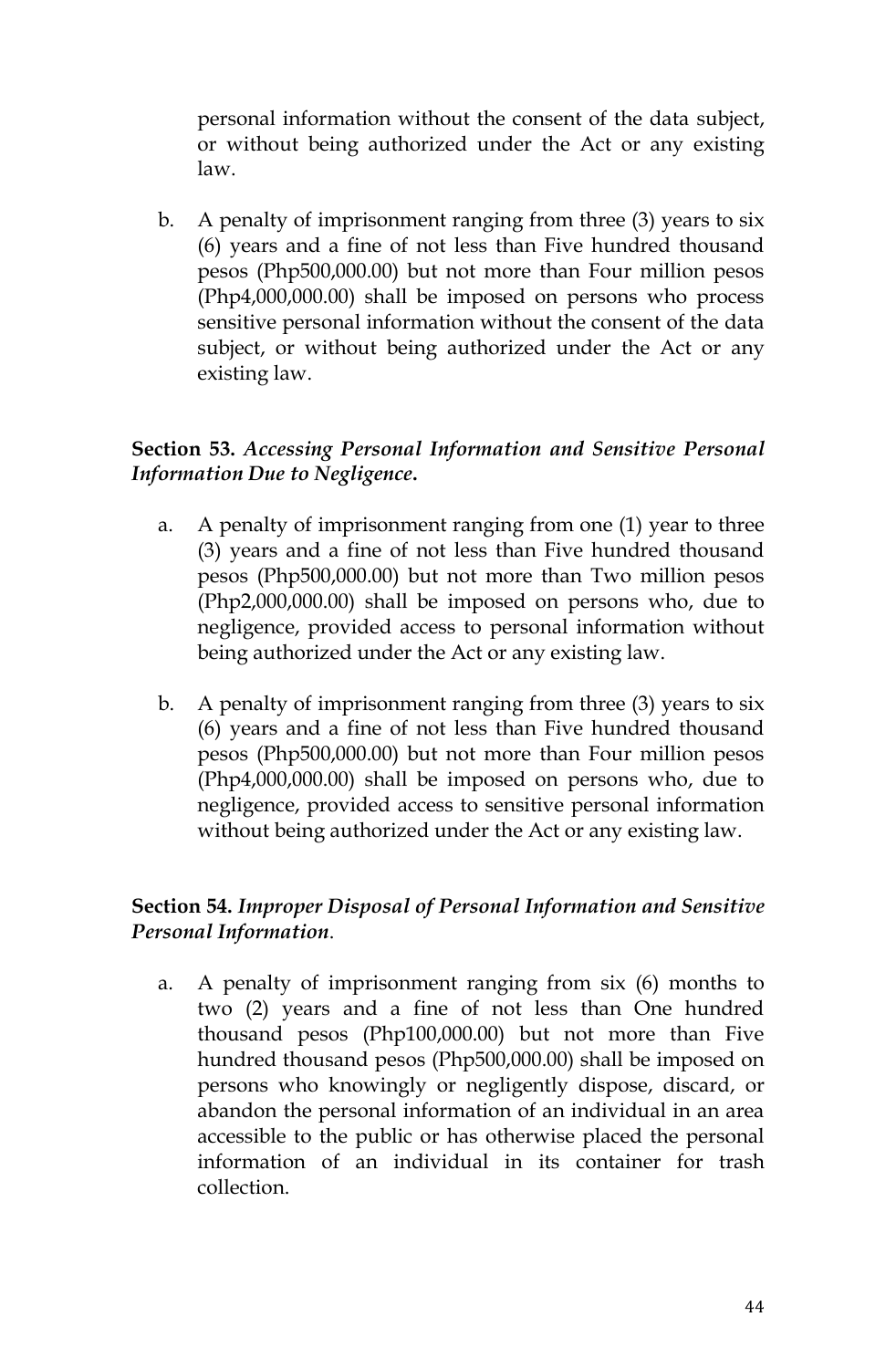b. A penalty of imprisonment ranging from one (1) year to three (3) years and a fine of not less than One hundred thousand pesos (Php100,000.00) but not more than One million pesos (Php1,000,000.00) shall be imposed on persons who knowingly or negligently dispose, discard or abandon the sensitive personal information of an individual in an area accessible to the public or has otherwise placed the sensitive personal information of an individual in its container for trash collection.

# **Section 55.** *Processing of Personal Information and Sensitive Personal Information for Unauthorized Purposes***.**

- a. A penalty of imprisonment ranging from one (1) year and six (6) months to five (5) years and a fine of not less than Five hundred thousand pesos (Php500,000.00) but not more than One million pesos (Php1,000,000.00) shall be imposed on persons processing personal information for purposes not authorized by the data subject, or otherwise authorized under the Act or under existing laws.
- b. A penalty of imprisonment ranging from two (2) years to seven (7) years and a fine of not less than Five hundred thousand pesos (Php500,000.00) but not more than Two million pesos (Php2,000,000.00) shall be imposed on persons processing sensitive personal information for purposes not authorized by the data subject, or otherwise authorized under the Act or under existing laws.

**Section 56.** *Unauthorized Access or Intentional Breach***.** A penalty of imprisonment ranging from one (1) year to three (3) years and a fine of not less than Five hundred thousand pesos (Php500,000.00) but not more than Two million pesos (Php2,000,000.00) shall be imposed on persons who knowingly and unlawfully, or violating data confidentiality and security data systems, breaks in any way into any system where personal and sensitive personal information are stored.

**Section 57.** *Concealment of Security Breaches Involving Sensitive Personal Information***.** A penalty of imprisonment ranging from one (1) year and six (6) months to five (5) years and a fine of not less than Five hundred thousand pesos (Php500,000.00) but not more than One million pesos (Php1,000,000.00) shall be imposed on persons who,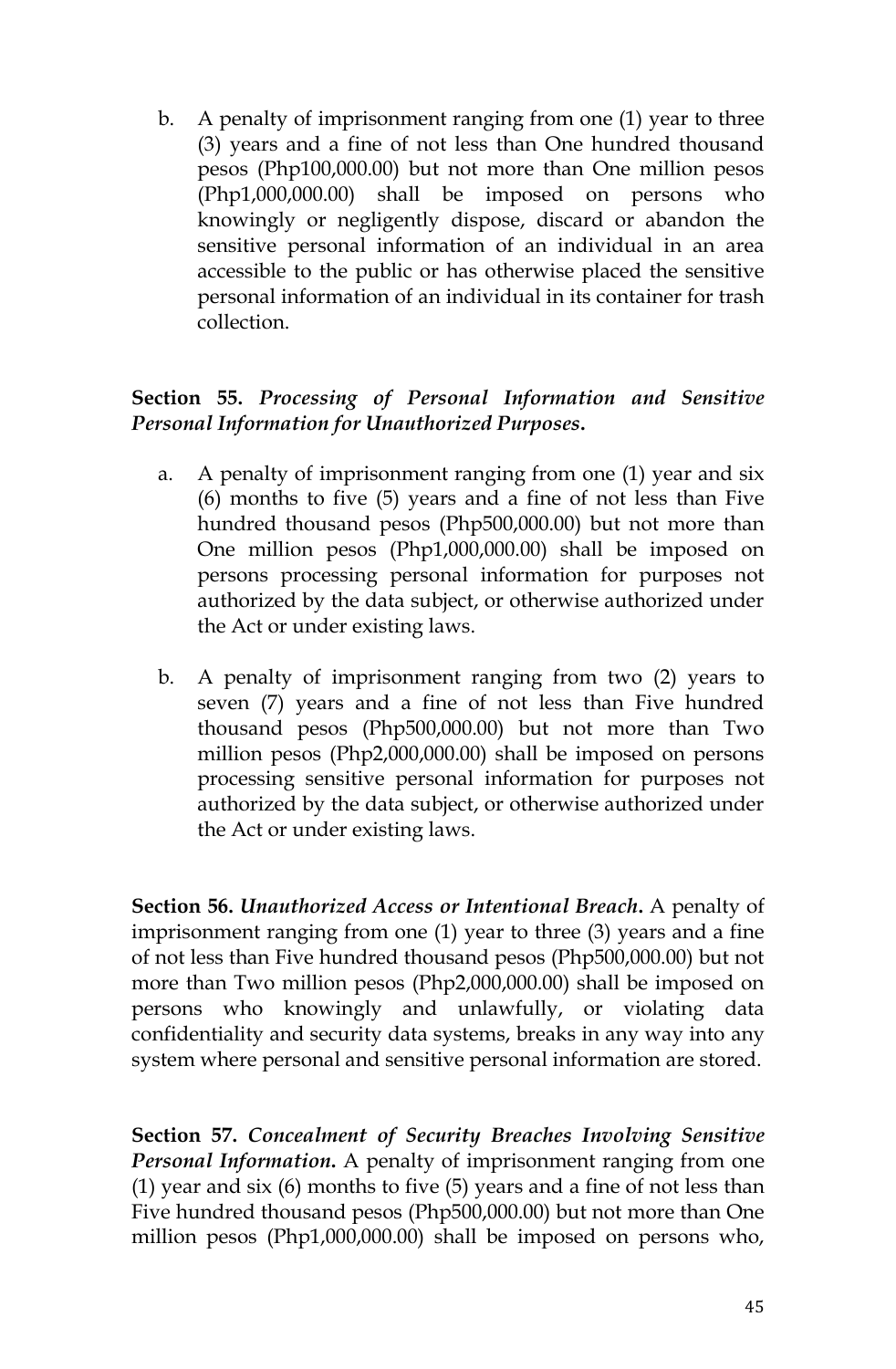after having knowledge of a security breach and of the obligation to notify the Commission pursuant to Section 20(f) of the Act, intentionally or by omission conceals the fact of such security breach.

**Section 58.** *Malicious Disclosure***.** Any personal information controller or personal information processor, or any of its officials, employees or agents, who, with malice or in bad faith, discloses unwarranted or false information relative to any personal information or sensitive personal information obtained by him or her, shall be subject to imprisonment ranging from one (1) year and six (6) months to five (5) years and a fine of not less than Five hundred thousand pesos (Php500,000.00) but not more than One million pesos (Php1,000,000.00).

### **Section 59.** *Unauthorized Disclosure***.**

- a. Any personal information controller or personal information processor, or any of its officials, employees, or agents, who discloses to a third party personal information not covered by the immediately preceding section without the consent of the data subject, shall be subject to imprisonment ranging from one (1) year to three (3) years and a fine of not less than Five hundred thousand pesos (Php500,000.00) but not more than One million pesos (Php1,000,000.00).
- b. Any personal information controller or personal information processor, or any of its officials, employees or agents, who discloses to a third party sensitive personal information not covered by the immediately preceding section without the consent of the data subject, shall be subject to imprisonment ranging from three (3) years to five (5) years and a fine of not less than Five hundred thousand pesos (Php500,000.00) but not more than Two million pesos (Php2,000,000.00).

**Section 60.** *Combination or Series of Acts***.** Any combination or series of acts as defined in Sections 52 to 59 shall make the person subject to imprisonment ranging from three (3) years to six (6) years and a fine of not less than One million pesos (Php1,000,000.00) but not more than Five million pesos (Php5,000,000.00).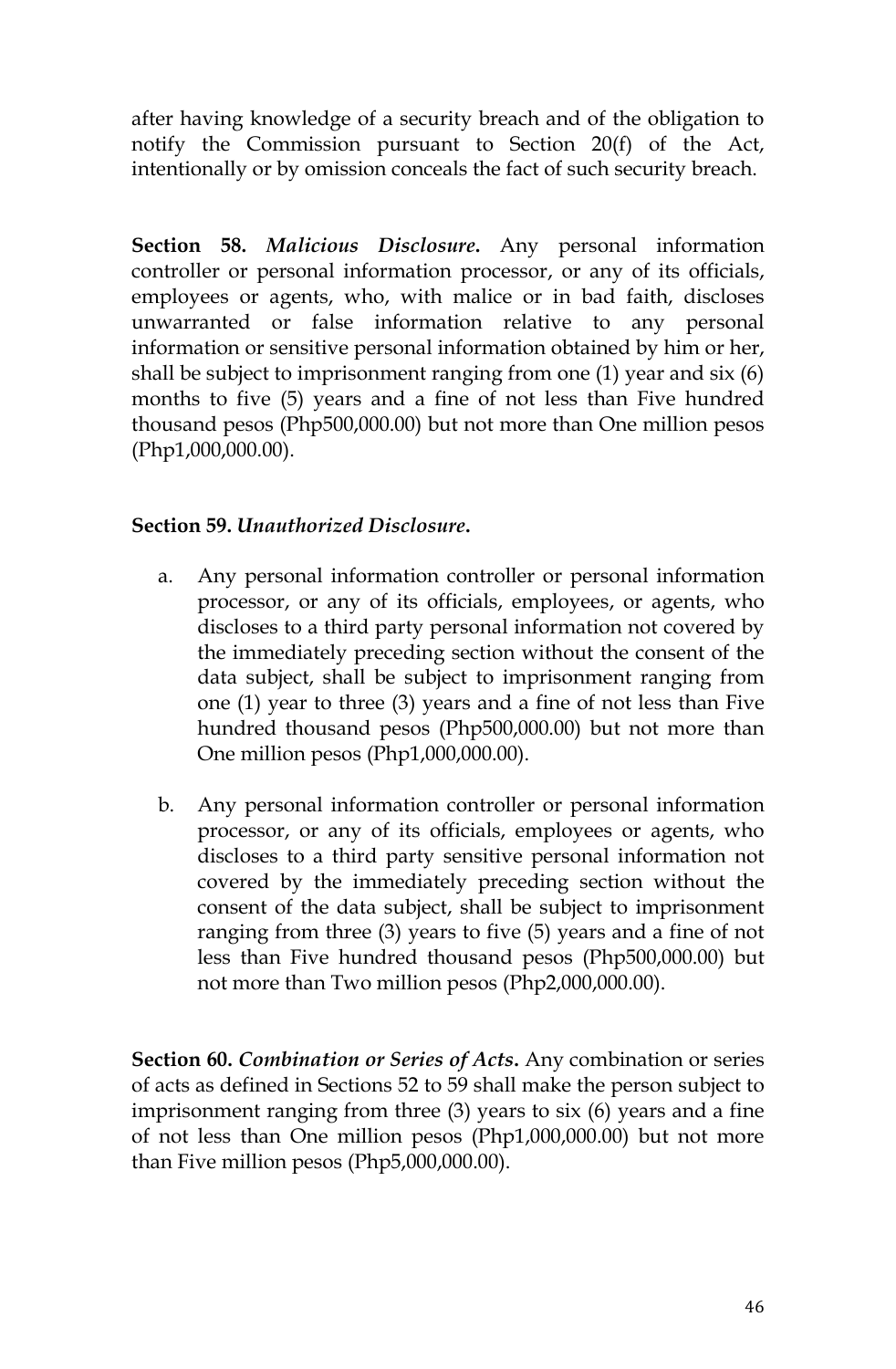**Section 61.** *Extent of Liability***.** If the offender is a corporation, partnership or any juridical person, the penalty shall be imposed upon the responsible officers, as the case may be, who participated in, or by their gross negligence, allowed the commission of the crime. Where applicable, the court may also suspend or revoke any of its rights under this Act.

If the offender is an alien, he or she shall, in addition to the penalties herein prescribed, be deported without further proceedings after serving the penalties prescribed.

If the offender is a public official or employee and he or she is found guilty of acts penalized under Sections 54 and 55 of these Rules, he or she shall, in addition to the penalties prescribed herein, suffer perpetual or temporary absolute disqualification from office, as the case may be.

**Section 62.** *Large-Scale***.** The maximum penalty in the corresponding scale of penalties provided for the preceding offenses shall be imposed when the personal data of at least one hundred (100) persons are harmed, affected, or involved, as the result of any of the above-mentioned offenses.

**Section 63.** *Offense Committed by Public Officer***.** When the offender or the person responsible for the offense is a public officer, as defined in the Administrative Code of 1987, in the exercise of his or her duties, he or she shall likewise suffer an accessory penalty consisting of disqualification to occupy public office for a term double the term of the criminal penalty imposed.

**Section 64.** *Restitution***.** Pursuant to the exercise of its quasi-judicial functions, the Commission shall award indemnity to an aggrieved party on the basis of the provisions of the New Civil Code. Any complaint filed by a data subject shall be subject to the payment of filing fees, unless the data subject is an indigent.

**Section 65.** *Fines and Penalties***.** Violations of the Act, these Rules, other issuances and orders of the Commission, shall, upon notice and hearing, be subject to compliance and enforcement orders, cease and desist orders, temporary or permanent ban on the processing of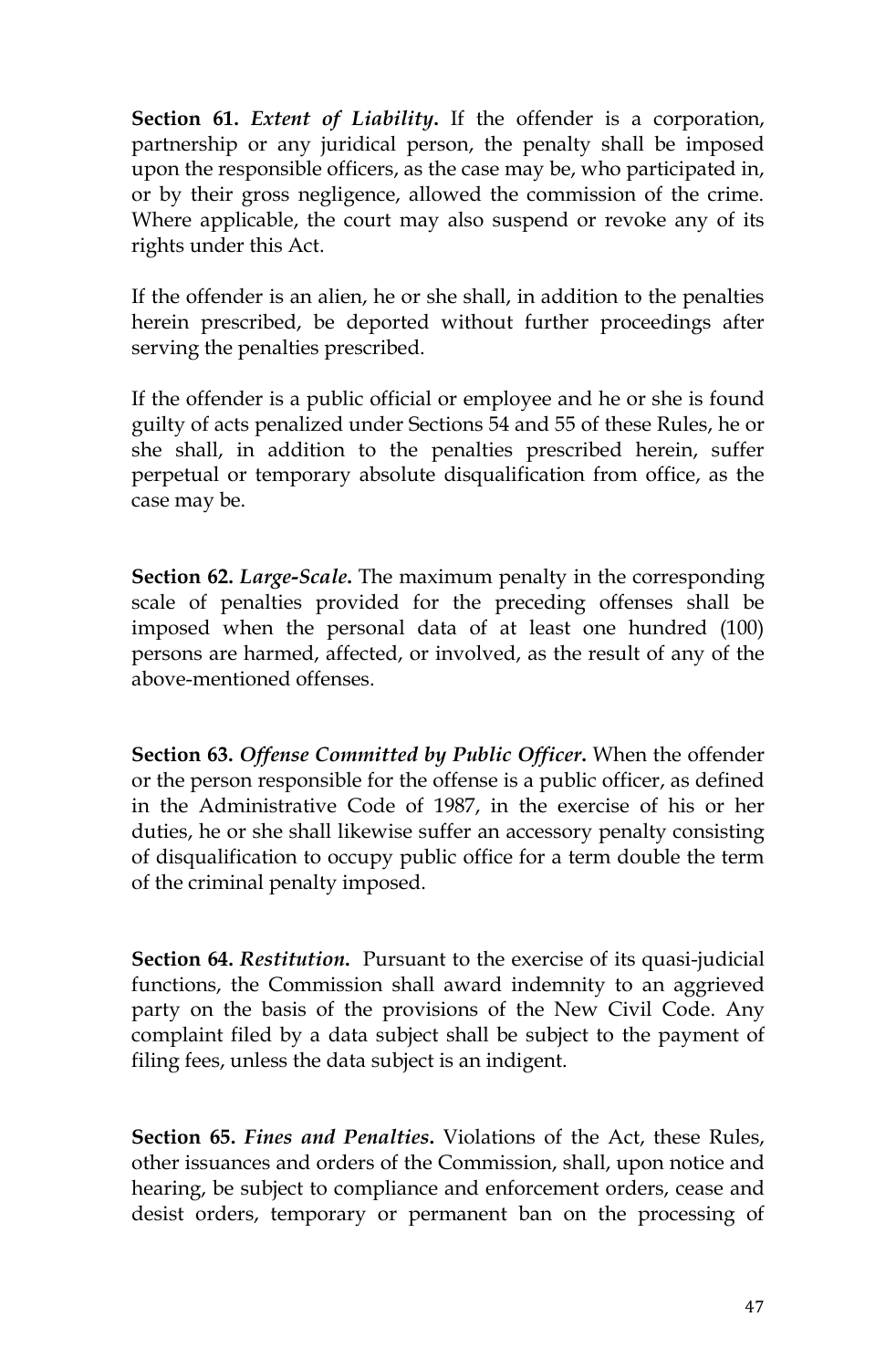personal data, or payment of fines, in accordance with a schedule to be published by the Commission.

### **Rule XIV. Miscellaneous Provisions**

**Section 66.** *Appeal*. Appeal from final decisions of the Commission shall be made to the proper courts in accordance with the Rules of Court, or as may be prescribed by law.

**Section 67.** *Period for Compliance***.** Any natural or juridical person or other body involved in the processing of personal data shall comply with the personal data processing principles and standards of personal data privacy and security already laid out in the Act.

Personal information controllers and Personal Information processors shall register with the Commission their data processing systems or automated processing operations, subject to notification, within one (1) year after the effectivity of these Rules. Any subsequent issuance of the Commission, including those that implement specific standards for data portability, encryption, or other security measures shall provide the period for its compliance.

For a period of one (1) year from the effectivity of these Rules, a personal information controller or personal information processor may apply for an extension of the period within which to comply with the issuances of the Commission. The Commission may grant such request for good cause shown.

**Section 68.** *Appropriations Clause***.** The Commission shall be provided with appropriations for the performance of its functions which shall be included in the General Appropriations Act.

**Section 69.** *Interpretation***.** Any doubt in the interpretation of any provision of this Act shall be liberally interpreted in a manner that would uphold the rights and interests of the individual about whom personal data is processed.